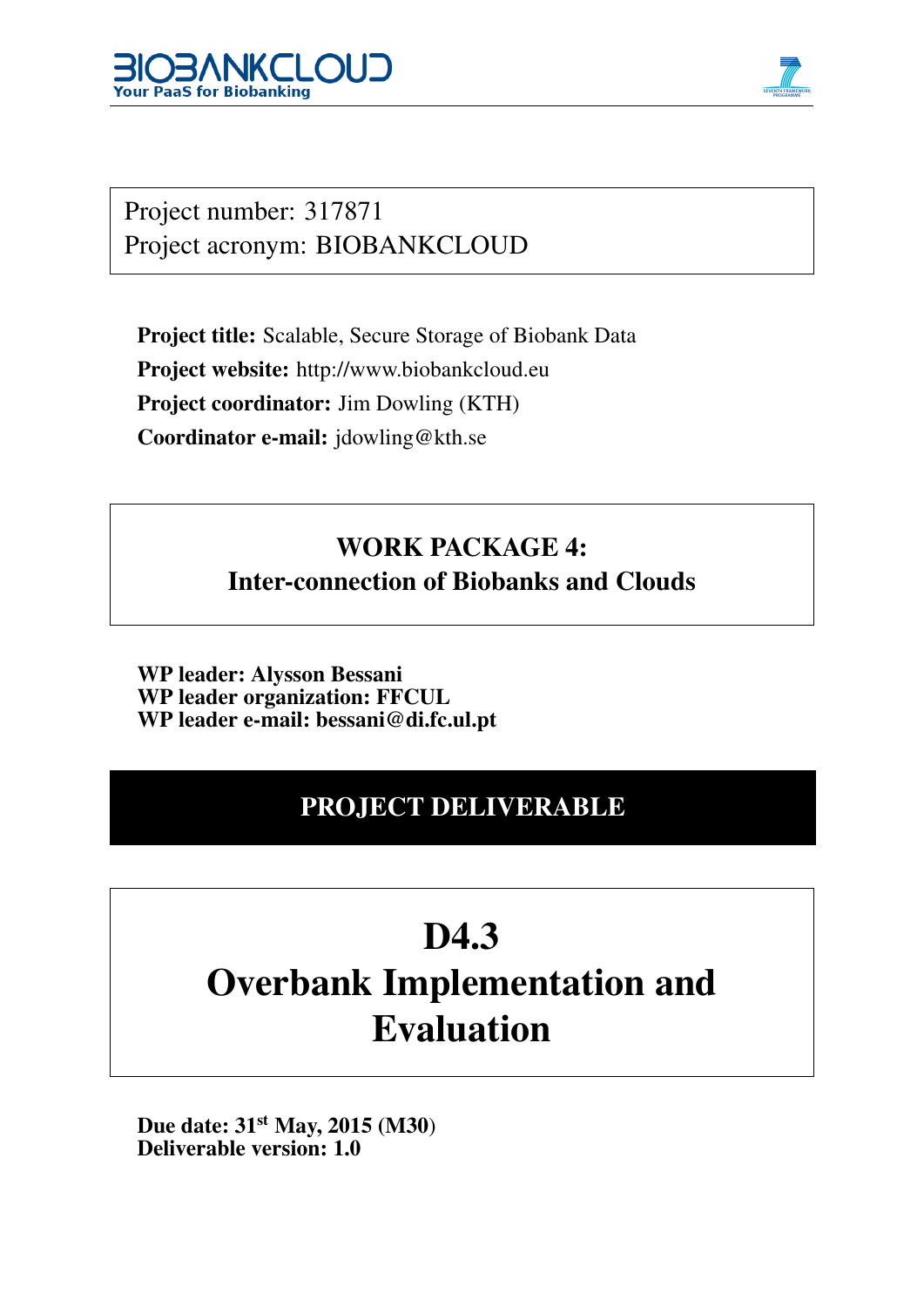#### Editor

Alysson Bessani (FFCUL)

#### Contributors

Ricardo Mendes, Tiago Oliveira, Vinicius Cogo, Alysson Bessani (FFCUL)

#### Disclaimer

This work was partially supported by the European Commission through the FP7-ICT program under project BiobankCloud, number 317871.

The information in this document is provided as is, and no warranty is given or implied that the information is fit for any particular purpose.

The user thereof uses the information at its sole risk and liability. The opinions expressed in this deliverable are those of the authors. They do not necessarily represent the views of all BiobankCloud partners.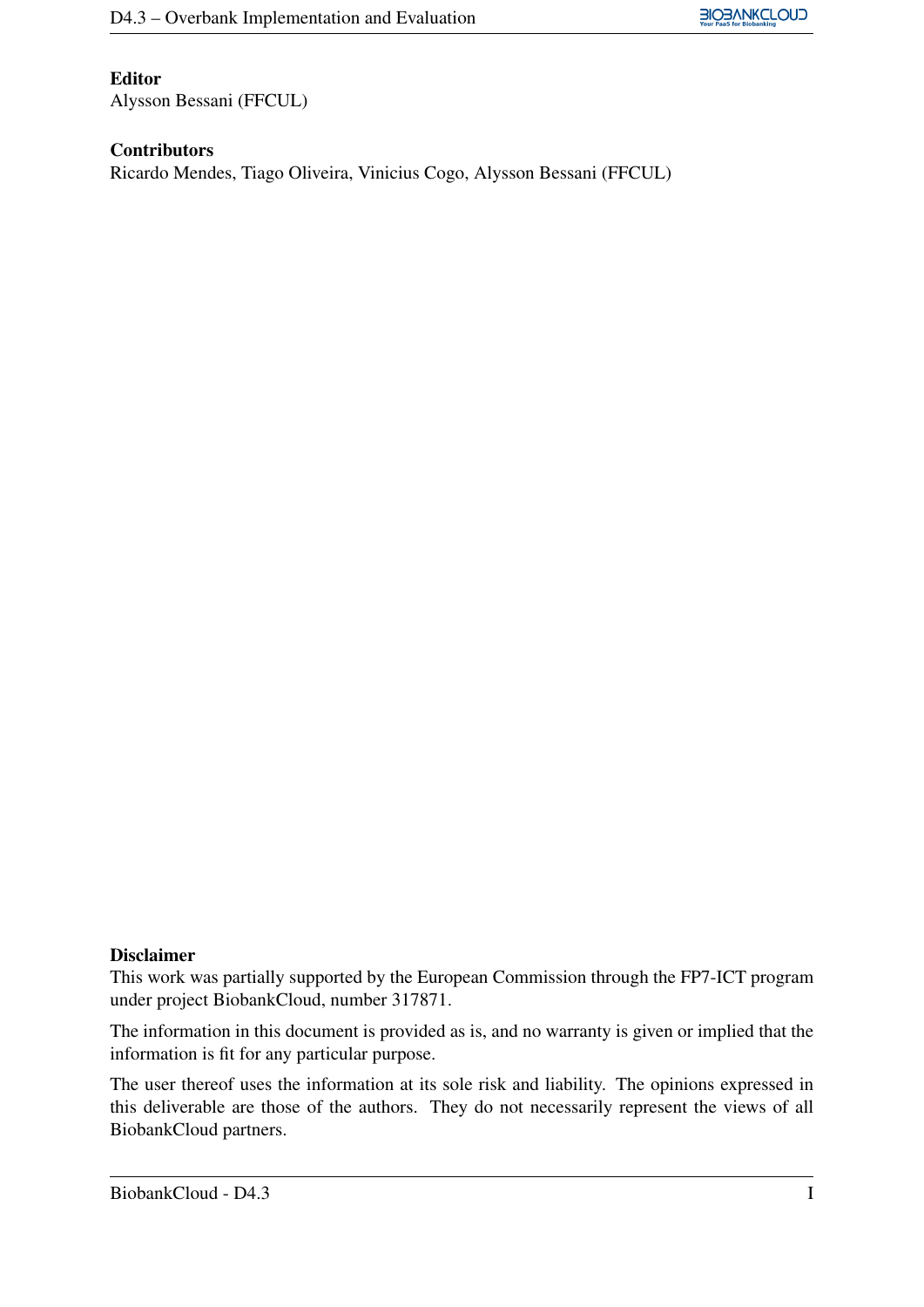## **Contents**

| 1              |                                        | <b>Introduction</b>                                                               | $\overline{2}$                   |
|----------------|----------------------------------------|-----------------------------------------------------------------------------------|----------------------------------|
| $\overline{2}$ |                                        | <b>The CHARON file system</b>                                                     | 3                                |
| 3              | 3.1<br>3.2<br>3.3<br>3.4<br>3.5<br>3.6 | <b>Configuring and using CHARON</b>                                               | 5<br>5<br>6<br>8<br>8<br>9<br>11 |
| ${\bf A}$      |                                        | <b>CHARON: A Dependable Biobank Data Sharing and Storage Infrastructure using</b> |                                  |
|                |                                        | the Cloud-of-Clouds                                                               | 13                               |
|                | A.1                                    |                                                                                   | 13                               |
|                | A.2                                    |                                                                                   | 15                               |
|                | A.3                                    |                                                                                   | 16                               |
|                | A.4                                    |                                                                                   | 18                               |
|                |                                        | A.4.1                                                                             | 18                               |
|                |                                        | A.4.2                                                                             | 19                               |
|                |                                        | A.4.3                                                                             | 19                               |
|                |                                        | A.4.4                                                                             | 20                               |
|                |                                        |                                                                                   | 21                               |
|                |                                        | A.5.1                                                                             | 21                               |
|                |                                        | A.5.2                                                                             | 23                               |
|                |                                        | A.5.3                                                                             | 24                               |
|                | A.6                                    |                                                                                   | 25                               |
|                |                                        | A.6.1                                                                             | 26                               |
|                |                                        | A.6.2                                                                             | 27                               |
|                |                                        | A.6.3                                                                             | 29                               |
|                | A.7                                    |                                                                                   | 30                               |
|                | A.8                                    |                                                                                   | 32                               |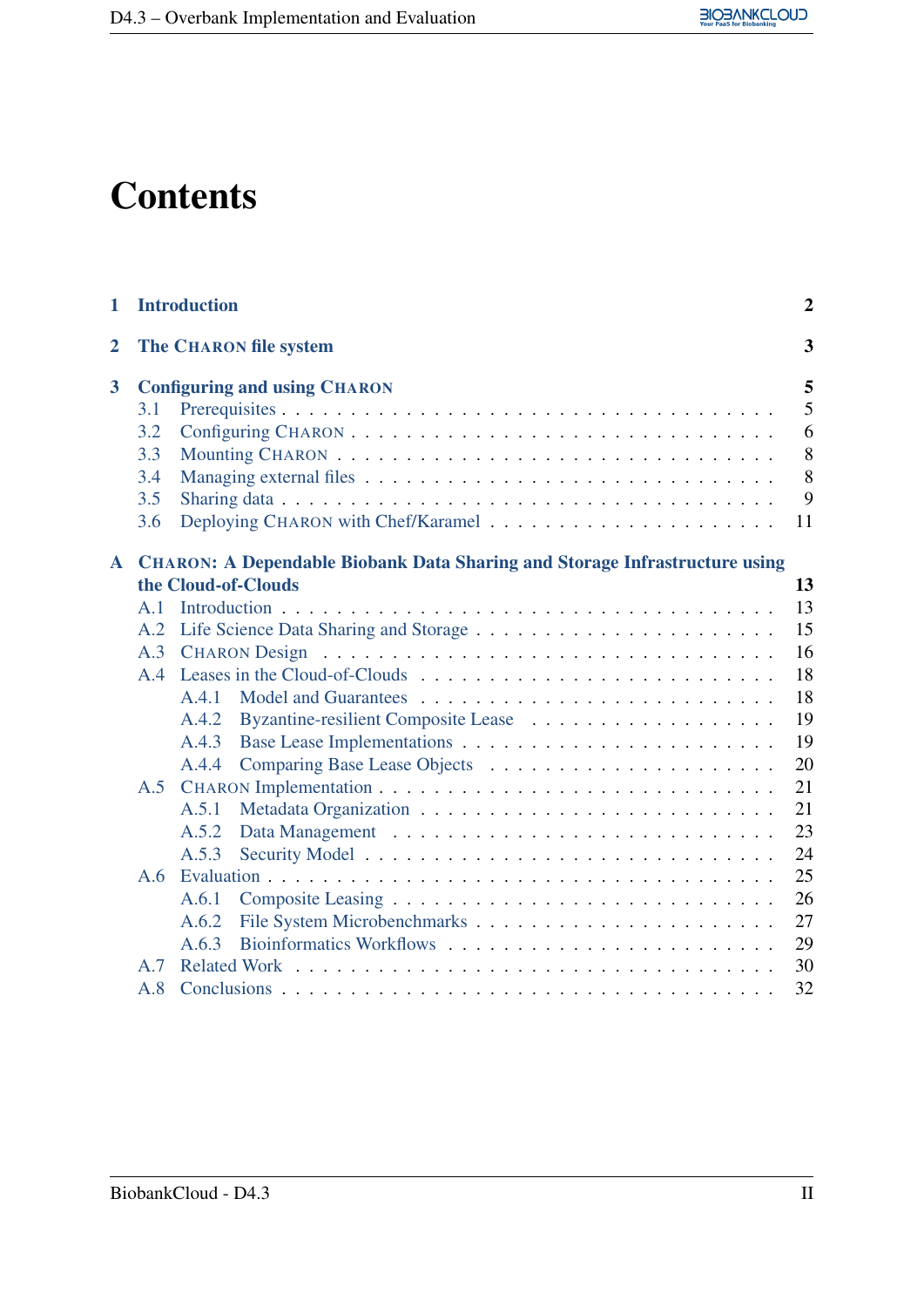## Document History

| Date       | <b>Description</b> | <b>Authors</b>        | <b>Reviewers</b> |
|------------|--------------------|-----------------------|------------------|
| 2015-05-01 | First draft.       | Alysson Bessani       |                  |
|            |                    | <b>Ricardo Mendes</b> |                  |
|            |                    | Vinicius Cogo         |                  |
|            |                    | Tiago Oliveira        |                  |
|            | Final version.     | Alysson Bessani       |                  |
| 2015-05-29 |                    | <b>Ricardo Mendes</b> |                  |
|            |                    | Vinicius Cogo         |                  |
|            |                    | Tiago Oliveira        |                  |
|            |                    |                       |                  |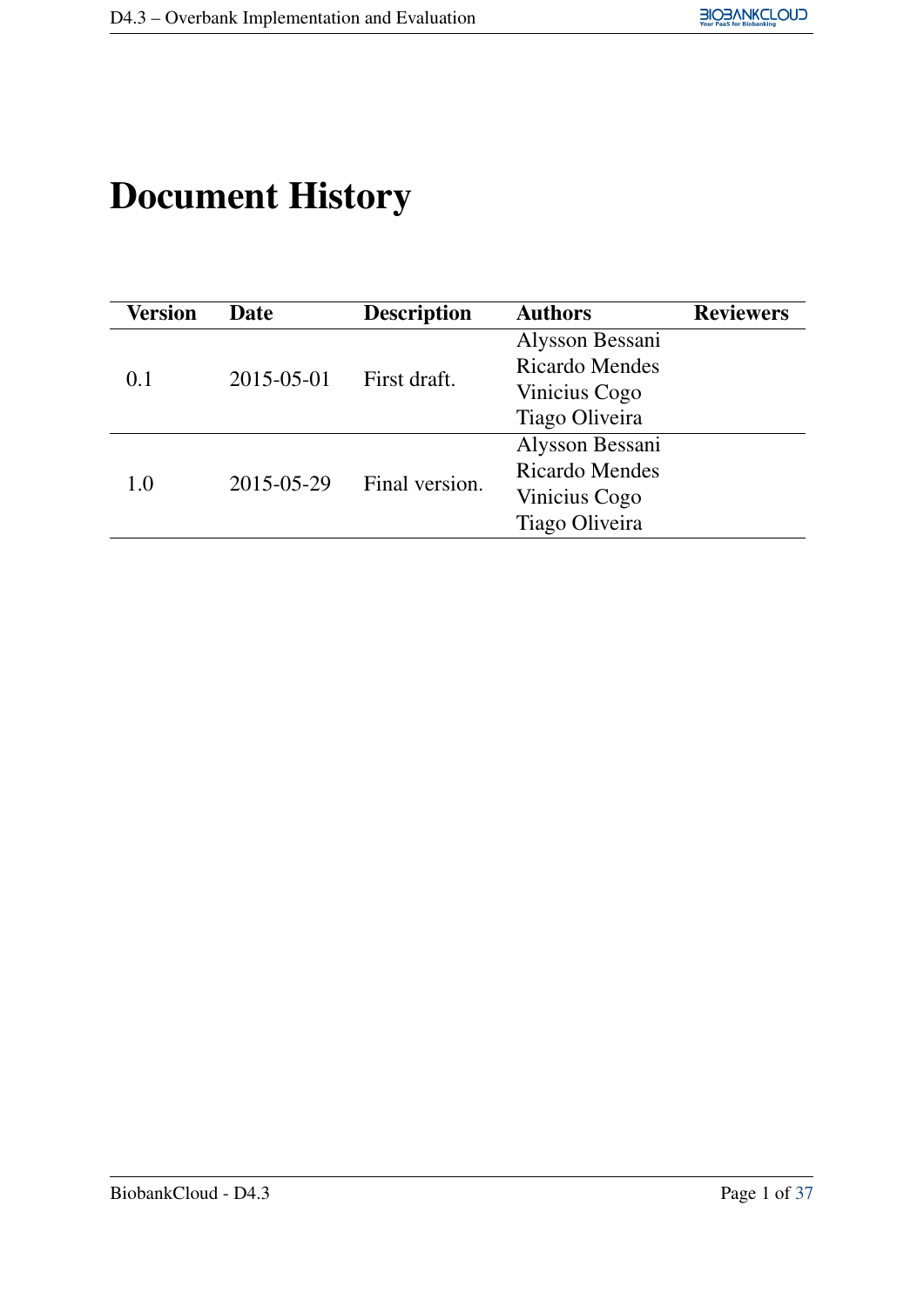## <span id="page-4-0"></span>Chapter 1

## Introduction

The CHARON file system is the implementation of the *Overbank* concept from the BiobankCloud project, which aims to integrate storage repositories from several biobanks transparently, and let them leverage the virtually infinite storage capacity from public cloud providers. This document contains an overview of the CHARON prototype, as well as how to install and configure it. The produced software is available in a ZIP file, which accompanies this document or can be downloaded from <https://docs.google.com/uc?id=0B3HxGhFWPkMKeWVsdlBfV2hnTzg>.

Efficiency and security are prime concerns for all storage systems from the BiobankCloud project. A detailed description of CHARON architecture, its design choices, implementation, and evaluation are available in the Deliverable D4.2 [4]. In the appendix of this document we present an updated version of this description, showing several important performance improvements when compared with the version we had last November. Additionally, the Deliverable D2.4 [5] presents the steps required to integrate CHARON with Hops-FS, the other storage system from the project, which focuses on managing and processing data from a single biobank.

The next chapters from the present deliverable contain an overview of CHARON prototype (Chapter [2\)](#page-5-0), and describe how to configure and use it (Chapter [3\)](#page-7-0). In Appendix A we present an updated version of the description and evaluation of Charon (initially presented in Deliverable D<sub>4.2</sub> [4]).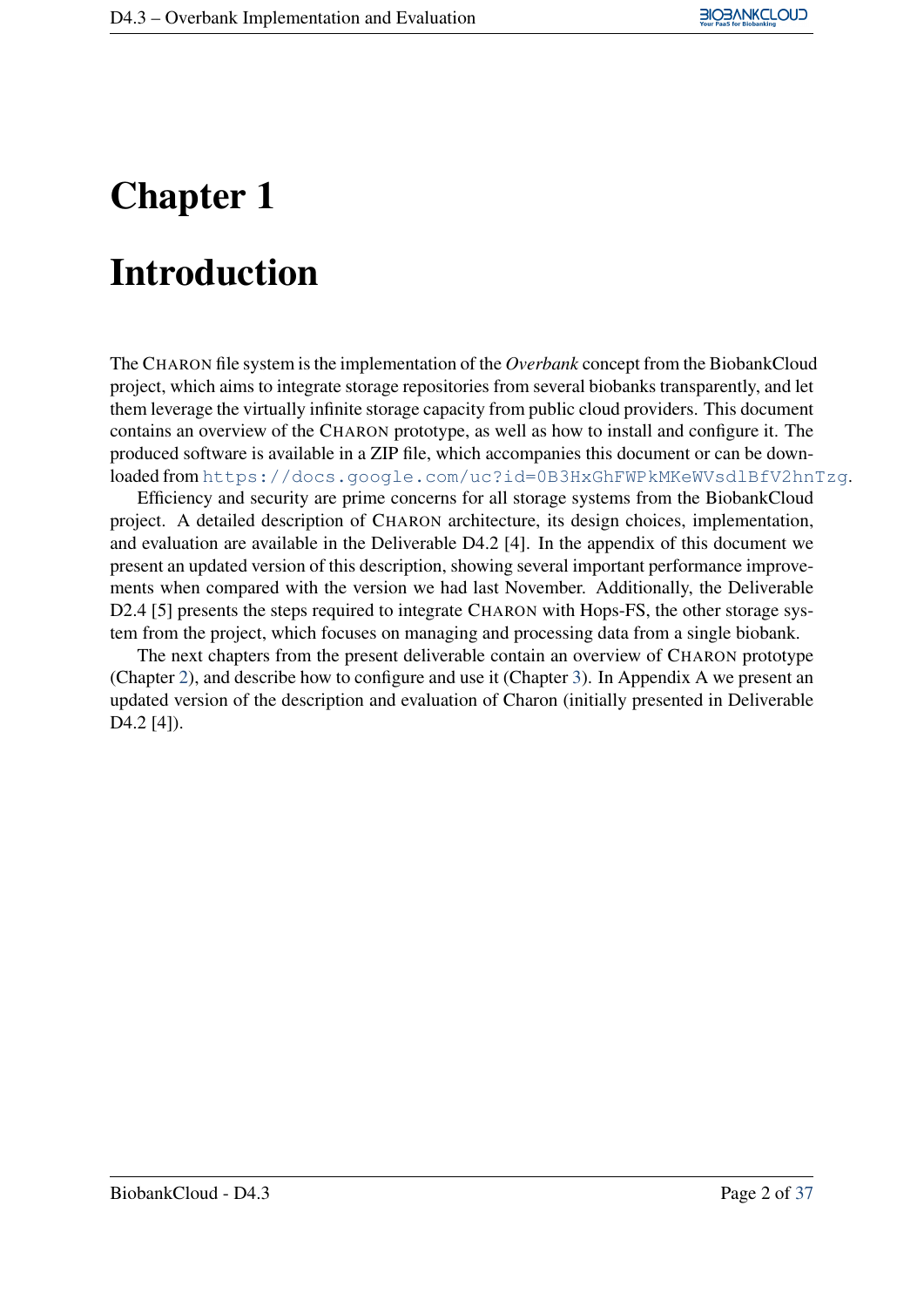## <span id="page-5-0"></span>Chapter 2

## The CHARON file system

*Chapter Authors:*

Ricardo Mendes, Tiago Oliveira, Vinicius Cogo, Alysson Bessani (FFCUL).

CHARON is a cloud-backed file system capable of storing and sharing big data in a secure, reliable, and efficient way using multiple cloud providers and storage repositories. It is secure and reliable because it does not require trust on any single entity, and it supports the storage of different types of data in distinct locations to comply with required privacy premises. Two distinguishing features of CHARON are its serverless design (no client-managed server is required in the cloud) and its efficient management of large files (by employing prefetching, cache, and background writes). The complete description of CHARON architecture and its internal protocols are available in the Deliverable D4.2 of the BiobankCloud project [4].

The distributed nature of CHARON allows users to store data in diverse locations to comply with different privacy requirements [6, 7]. Three types of data locations are supported in CHARON: cloud-of-clouds, single (public) storage cloud, and private repository. The cloud-ofclouds provides the availability of multi-clouds scenarios [3] and confidentiality, but has a 50% increased cost. The single storage cloud requires trust in a provider, but is less expensive than the previous case. Private repositories provide a dependability level that depends on the adopted techniques and solutions, but normally incurs in scalability limitations. The first solution may be used to store research biological data in a secure way, the second to store public consent data, and the third to store clinical data. Independently on the location of data, CHARON allows users to share it.

Figure [A.1](#page-19-0) illustrates a scenario where two biobanks store their data in local repositories, in single public cloud providers, and in a resilient cloud-of-clouds. In this scenario, the namespace tree has six nodes: directories d1 and d2, and files A, B, C, and D. The namespace is maintained in the cloud-of-clouds, together with file B. File D, less critical, is kept in a single cloud. File A is stored locally because it cannot leave Biobank 2. File C is shared between the two sites (e.g., in the same country), thus being stored in both of them.

As in many other distributed file systems, CHARON separates file data and metadata (e.g., file name and permissions) in distinct objects that are stored in diverse locations and are managed using different strategies. CHARON stores the metadata in a cloud-of-clouds always, using the protocols from DepSky [3], which guarantee the privacy of metadata by encrypting it at the client side. All the metadata is stored within namespace objects, which encapsulate the hierarchical structure of the files and directories in a subdirectory tree. CHARON maintains the namespace tree, together with the files' metadata, replicated in the cloud-of-clouds storage to avoid a single point of failure and clients loosing data if they loose their local namespace tree.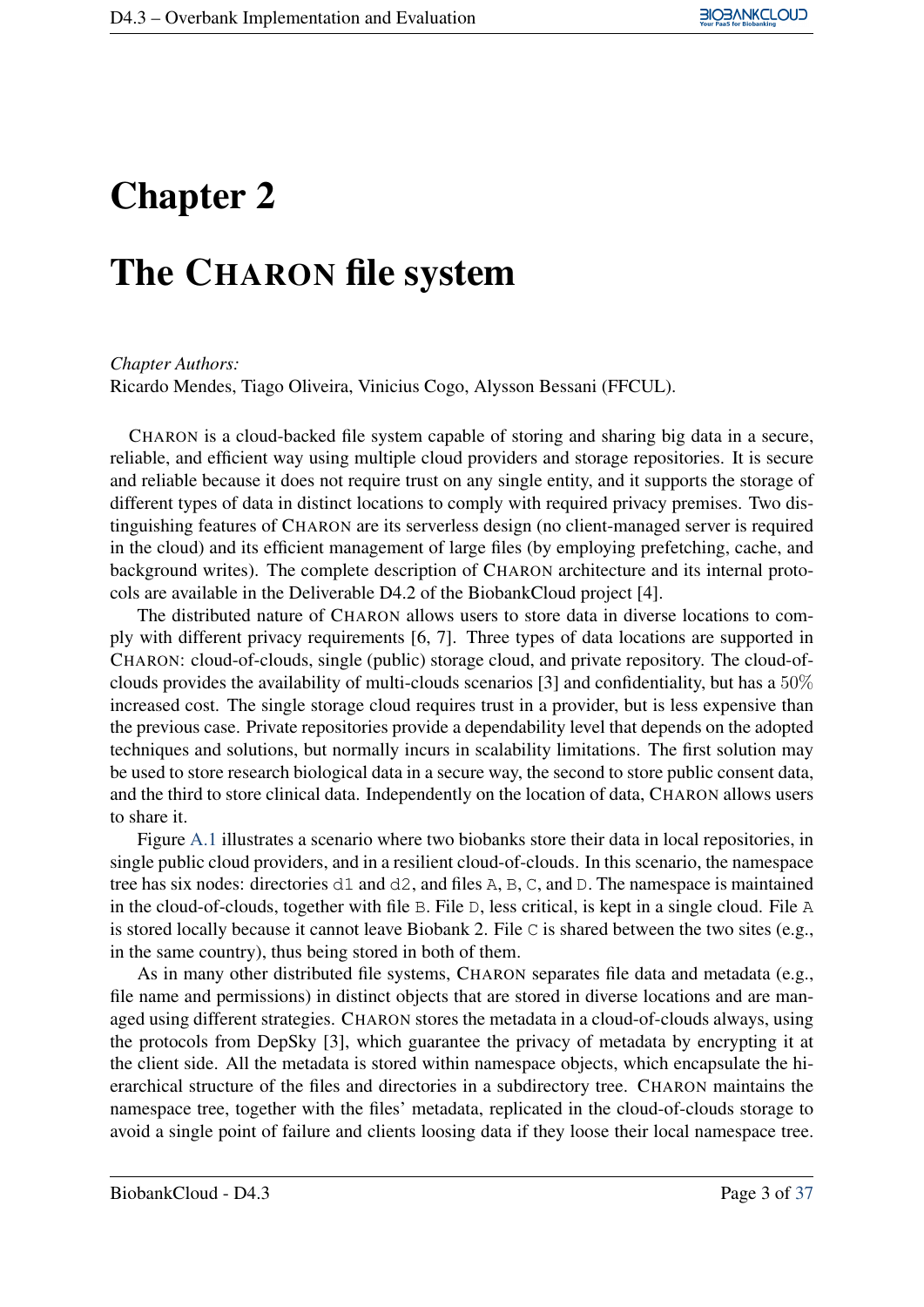

Figure 2.1: CHARON overview.

A data-centric Byzantine-resilient leasing algorithm is used in CHARON to avoid concurrency conflicts when clients share portions of their namespaces.

Several techniques for efficient dealing with big data without requiring custom services on the cloud make CHARON a promising solution. A multi-level cache reduces the need of always having to fetch data from their data locations, which reduces the monetary costs on the traffic required to download data from the clouds. It is multi-level because it uses the local disk to cache the most recent files used by clients, and it uses a fixed small main memory cache to improve subsequent data access over open files. CHARON splits files into fixed-size blocks to fit data in the memory cache and allow users to start processing data as soon as the first blocks are read, instead of waiting to end the download of the whole file. Since files are split in blocks, CHARON is able to prefetch sequential blocks as soon as a sequential read is detected, which reduces the time required to read a file. Finally, as mentioned before, CHARON is able to store data in diverse data locations according with different privacy requirements.

CHARON provides a POSIX interface for users, and it was implemented in Java as a file system in user space (FUSE). It means that users interact with CHARON (after installed and configured) in the same way they interact with any other file system  $(e.g., e+x4)$ . The system is fully implemented at client side, using cloud services for storage and coordination. Currently, CHARON connects with four public cloud providers: Amazon S3, Windows Azure Storage, Rackspace Cloud Files, and Google Cloud Storage.

CHARON will perform the inter-datacenter tasks and the storage processes between biobanks and public clouds in the BiobankCloud platform. On the other hand, Hops-FS has a view of all data being stored in a single datacenter and efficiently processes it. In the next section, we present the step-by-step tutorial on how to install, configure, and use CHARON.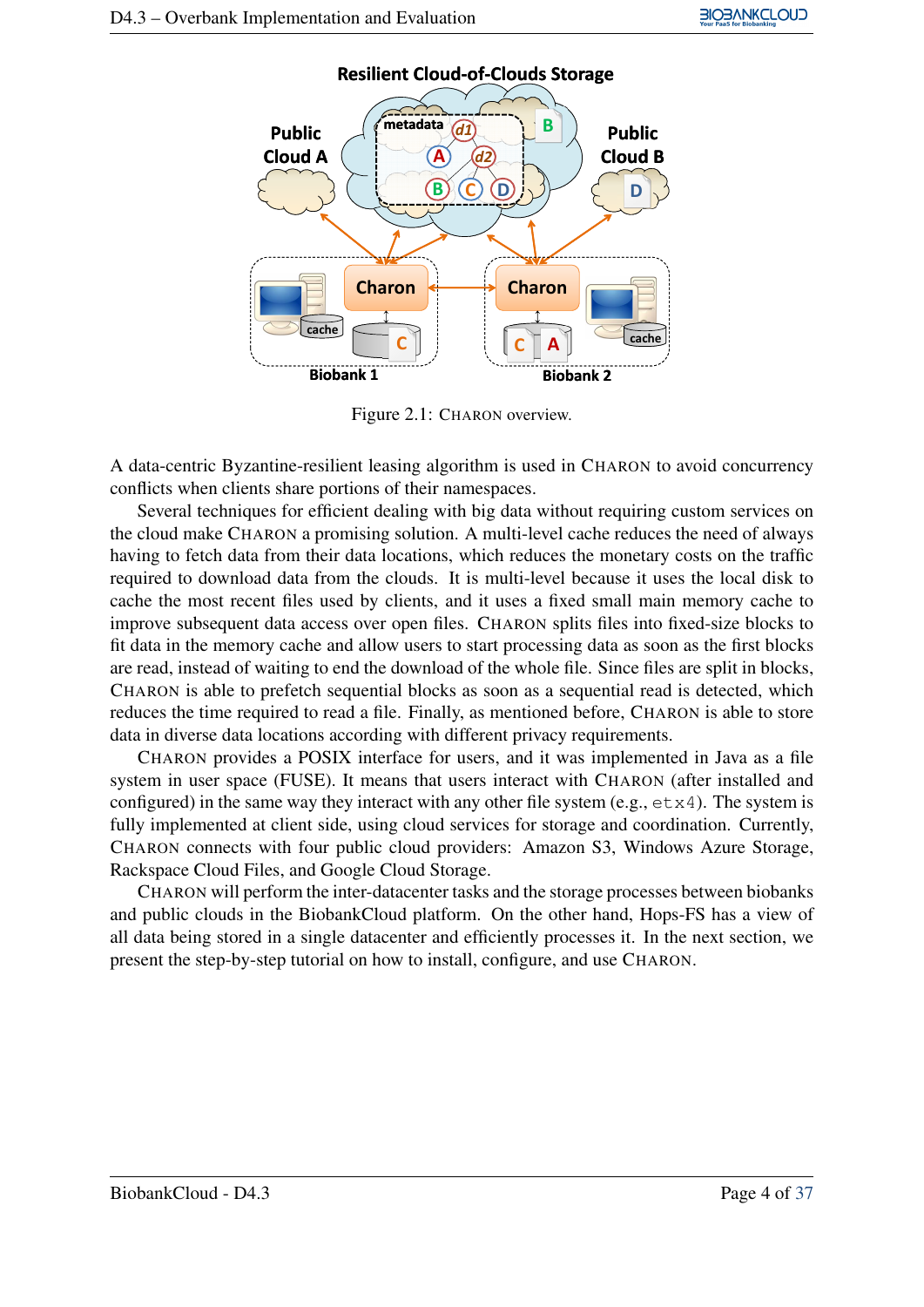## <span id="page-7-0"></span>Chapter 3

## Configuring and using CHARON

*Chapter Authors:*

Ricardo Mendes, Tiago Oliveira, Vinicius Cogo, Alysson Bessani (FFCUL).

In this chapter, we present a tutorial with the steps performed to configure and deploy CHARON. Additionally, we also discuss how users interact with the tools and commands to share data using this storage solution from the BiobankCloud project.

### <span id="page-7-1"></span>3.1 Prerequisites

Before configuring and deploying CHARON, we assume users have accomplished some prerequisites in an GNU/Linux environment (we tested it in Ubuntu 12.04 and in newer versions). First, CHARON has software dependencies on the Filesystem in Userspace (FUSE) and the Java platform (version 1.7 or newer). They need to be installed and ready to be executed in your operating system.

Second, users must sign up in the cloud providers and obtain the API keys, which will be used by CHARON to store the system data and metadata. Currently, we support four cloud storage providers as storage backend, which are:

- Amazon S3 (<http://aws.amazon.com/s3/>)
- Google Storage (<https://developers.google.com/storage/>)
- RackSpace (<http://www.rackspace.co.uk/>)
- Windows Azure (<https://www.windowsazure.com/en-us/>)

After creating the user accounts in the cloud providers, you need to obtain the API keys that allow CHARON to access them.

To get the API key from Amazon S3, go to the "AWS Management Console", click in "S3 service", click in your account name (in the upper right corner), and go to the "Security Credentials". After that, in the Access Keys separator you can generate your access and secret keys.

In the case of Google Storage, go to the "Google API Console", go to "Google Cloud Storage" separator, choose "Interoperable Access", and there you can find the API key. Do not forget to enable Google Cloud Storage in the services separator first.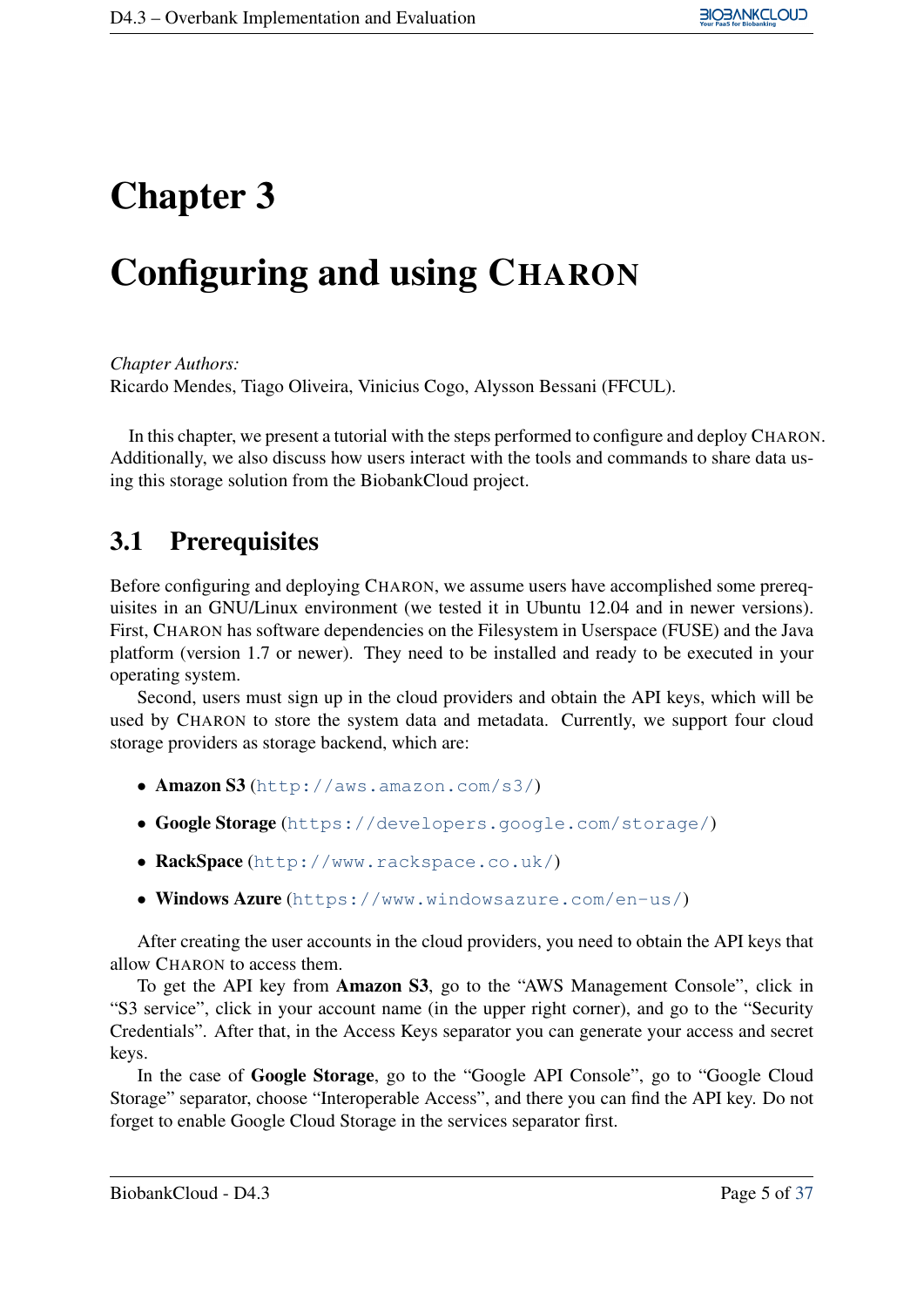The RackSpace API key is accessible by going to its "Control Panel", and you will find how to get your secret key in the upper right corner. The access key is the username you use in this account.

To find the API key in Windows Azure, go to your account portal, create a new storage project, select it, and you can find the key management at the bottom of the page. In this case, your access key is the name of your storage project and you secret key is the primary key in the key management.

### <span id="page-8-0"></span>3.2 Configuring CHARON

The first two steps encompass downloading the latest available version of  $CHARON<sup>1</sup>$  $CHARON<sup>1</sup>$  $CHARON<sup>1</sup>$  and extracting it.

```
wget http://link-download-charon.com
tar -xvzf charon.zip
```
Before configuring CHARON, you must link the system with the FUSE, which can be done by executing a script provided in the root directory of the extracted project:

./configure\_libjavafs.sh

Set values to the variables JAVA HOME and FUSE HOME in the build.conf file (also in the project's root folder). Usually, the FUSE HOME is the /usr/local directory. The JAVA HOME depends on the Java version installed on your machine.

```
sed -i 's/'JAVA_HOME='/'JAVA_HOME=/x/y/z'/g'
sed -i 's/'FUSE_HOME='/'FUSE_HOME=/usr/local'/g'
```
The next step is to set the configuration files for the data locations of interest. Since you have the API keys from cloud storage providers, you are able to define the configuration of the system's locations.

**Cloud-of-clouds.** To define the configuration of this location you need to fill up the config/ CoC.properties with the API keys from the cloud storage providers. An example of this file using the four cloud storage providers we support is presented bellow:

<span id="page-8-1"></span><sup>1</sup>*http://link-download-charon.com*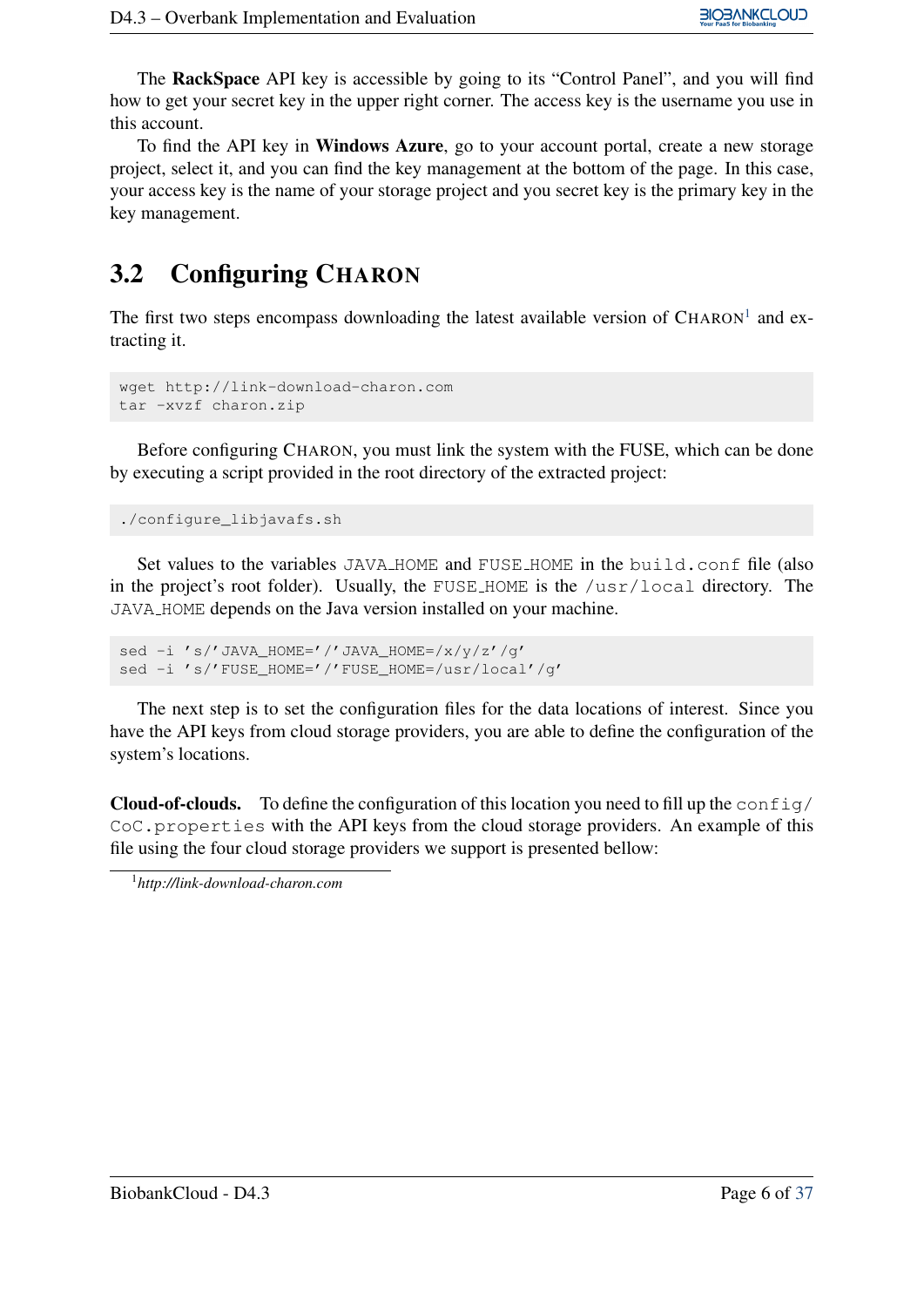```
driver.type=AMAZON-S3
driver.id=cloud1
accessKey=********************
secretKey=****************************************
location=EU_Ireland
driver.type=GOOGLE-STORAGE
driver.id=cloud2
accessKey=********************
secretKey=****************************************
driver.type=RACKSPACE
driver.id=cloud3
accessKey=********************
secretKey=****************************************
driver.type=WINDOWS-AZURE
driver.id=cloud4
accessKey=********************
secretKey=****************************************
```
If you only want to use Amazon S3 in a cloud-of-clouds environment (using different availability zones) as your cloud storage provider, you can only create an account at this cloud provider and use the example file provided (config/CoC amazon.properties). To do that, copy the content of the "CoC amazon.properties" file to the one mentioned before (CoC.properties). In this case, four different Amazon S3 locations will be used to store the data (US\_Standard, EU\_Ireland, US\_West and AP\_Tokyo).

Single-cloud. The file you must set with the credentials of the cloud storage provider used to store the data of files of this location is the config/singleCloud.properties file. Here is an example of this file configured to use Amazon S3 as storage backend:

```
driver.type=AMAZON-S3
driver.id=cloud1
accessKey=********************
secretKey=****************************************
location=EU_Ireland
```
Hops-FS Private Repository. To use Hops-FS as a CHARON private repository you need to set the config/hopsfsRep.properties file with the path of the directory to be used for storing the data inside Hops-FS. In order to use a directory called "charon-files" to do that, the content of this file must look like this:

hopsfs:/charon-files

As you can see, this materializes the Scenario 1 defined in Section ??.

Before mounting the system, there are some system parameters you still must define and some others you can set according with your needs. Table [3.1](#page-10-2) shows these parameters, explains their purpose, and defines which ones are mandatory. These parameters can be set in the config/charon.config file.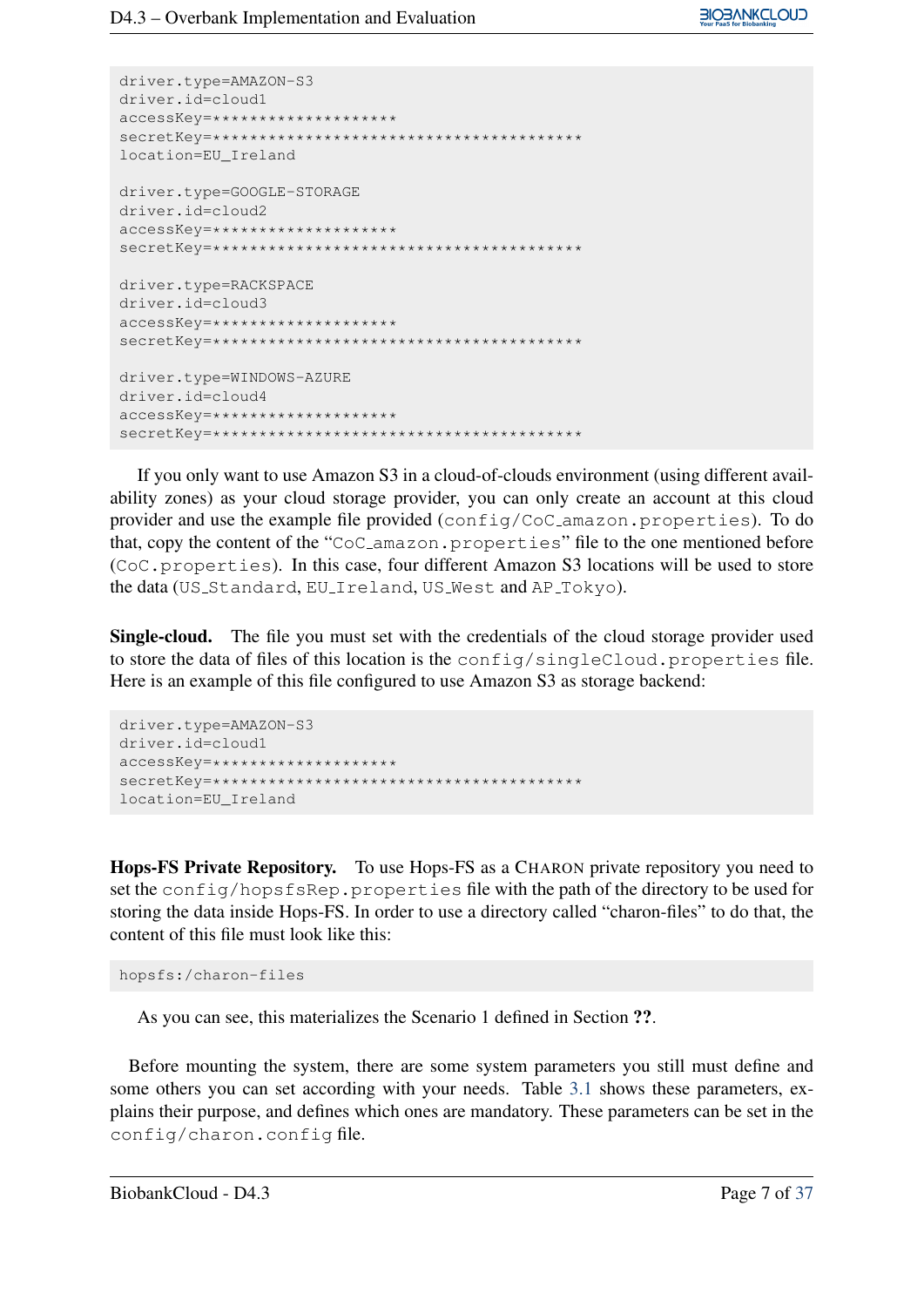| <b>Parameter</b>            | <b>Type</b>   | <b>Description</b>                                                      |  |  |
|-----------------------------|---------------|-------------------------------------------------------------------------|--|--|
| client.id*                  | Integer       | Unique identifier of the system.                                        |  |  |
| mount.point *               | <b>String</b> | The path to the directory in which Charon will be mounted.              |  |  |
| $email$ <sup>*</sup>        | <b>String</b> | The email address associated with the client.                           |  |  |
| $addr^*$                    | IP:Port       | IP and Port to listen for private repository data requests.             |  |  |
| prefetching                 | Boolean       | Defines if the system uses prefetching. (default: true)                 |  |  |
| compression                 | Boolean       | Defines if the system uses data compression. <i>(default: true)</i>     |  |  |
| num.backgroud.threads       | Integer       | The max number of threads used to parallelly write the files' data.     |  |  |
|                             |               | (default: 4)                                                            |  |  |
| num.prefetching.threads     | Integer       | The number of prefetching threads. (default: 4)                         |  |  |
| num.depsky.data.threads     | Integer       | Number of threads used by DepSky to read/write the filesystem's         |  |  |
|                             |               | data. (default: 12)                                                     |  |  |
| num.depsky.metadata.threads | Integer       | Number of threads used by DepSky to read/write the filesystem's         |  |  |
|                             |               | metadata. (default: 4)                                                  |  |  |
| share.tokens.directory      | <b>String</b> | directory.<br>de fault:<br>$$$ {project-<br>Share tokens                |  |  |
|                             |               | directory \/shareTokens).                                               |  |  |
| cache.directory             | <b>String</b> | The path to the cache directory<br>(default:<br>$$$ {project-           |  |  |
|                             |               | $directory\}/cache$ = $\{client.id\})$                                  |  |  |
| local.repository.directory  | <b>String</b> | The local repository address. Can be both a local and a remote          |  |  |
|                             |               | folder. (default: \${cache.directory}/privateRep)                       |  |  |
| personal.namespace.id       | <b>String</b> | Personal namespace identifier. If it is not set, it is filled up with a |  |  |
|                             |               | randomly generated one when the system is mounted.                      |  |  |

Table 3.1: Charon parameters description. Properties marked with  $*$  are required.

### <span id="page-10-2"></span><span id="page-10-0"></span>3.3 Mounting CHARON

After configuring CHARON, you are able to mount it. To do that, you can use a script we provide by executing the following command in the project's root directory:

./Charon mount.sh

At this point, the system will be mounted and accessible at the mount point defined at the mount.point field in the charon.config file.

### <span id="page-10-1"></span>3.4 Managing external files

CHARON is now able to manage files/directories that are external to the system. Users only need to inform CHARON that some resource should be managed by it. The system will immediately create the metadata for this resource and will periodically verify if there were modifications on it. One design choice that appears here is that these kind of resources are set as read-only inside CHARON making the system just a sharing agent for them. Given this, to add an external managed folder to CHARON, one only needs to execute the following command in the project's root folder:

./charon.manage <resource-to-be-managed-path> <charon-containing-folder>

In this command, the resource-to-be-managed-path parameter is the path of the folder to be managed, and the charon-containing-folder is the name of this folder inside the CHARON mount point. For example, if we want the folder /home/user/studies to be managed by CHARON in such a way that its content will appear in it as a folder called external/studies, the command would looks like the following: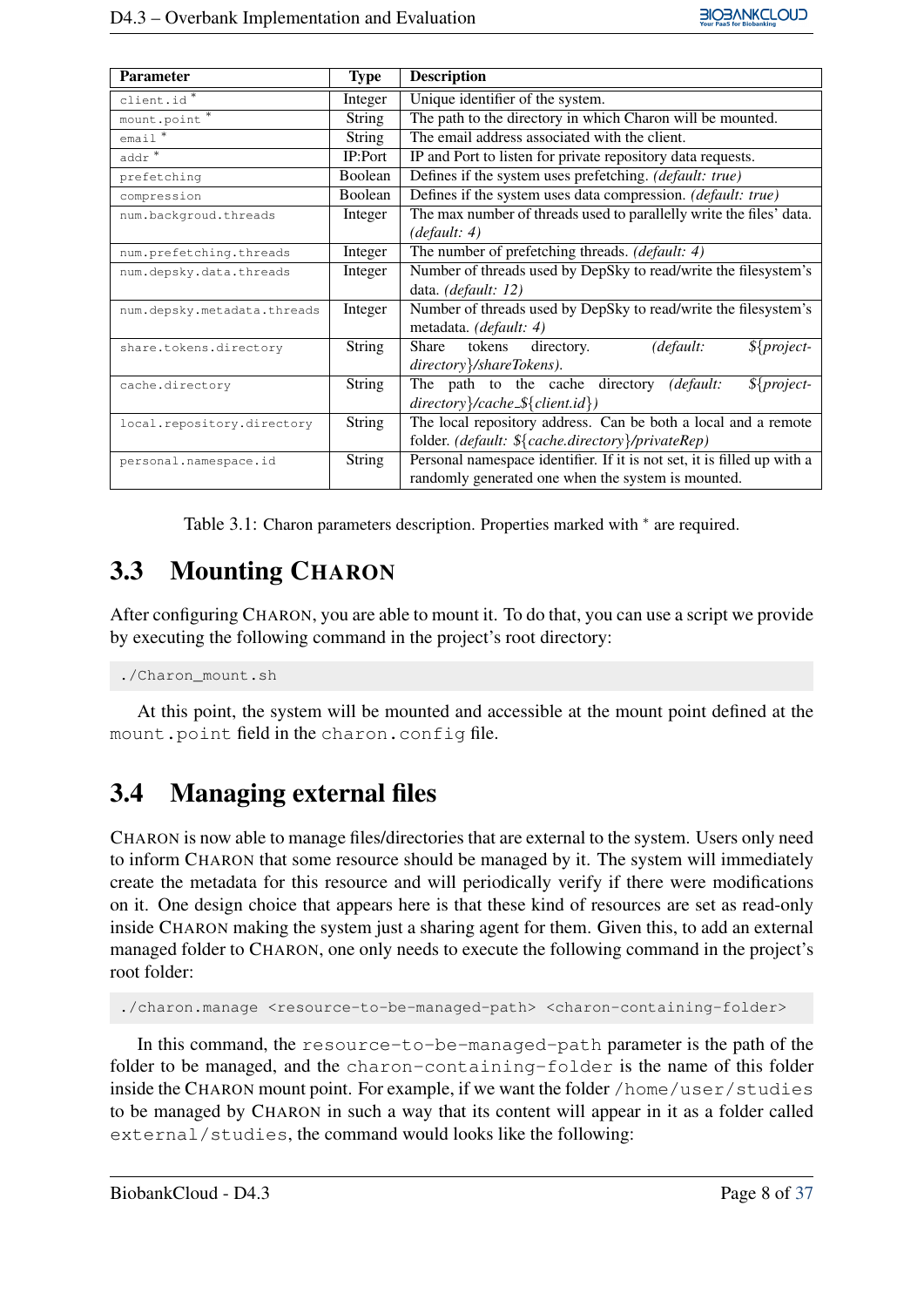./charon.manage /home/user/studies external/studies

Note that we are also able to define a specific file to be managed. An example of this would be the addition of the /home/user/studies/study1.doc file to the external managed resources of CHARON in the same directory of the previous example. In this case, the command would look like:

./charon.manage /home/user/studies/study1.doc external/studies

Finally, in the case of Hops-FS resources, they can be added to the CHARON external managed resources by executing the same command explained before adding the prefix hopsfs: to the path of the Hops-FS resource in the resource-to-be-managed-path parameter of the command. In this way, to make CHARON manage the Hops-FS's studies folder in a folder called external/studies, the command to be executed would look like:

```
./charon.manage hopsfs:/studies external/studies
```
As can be seen, this command materializes the Scenario 3 defined in Section ??.

#### <span id="page-11-0"></span>3.5 Sharing data

In order to share data, there are some information that must be exchanged between the CHARON instances. Figure [3.1](#page-11-1) shows this process for two instances of the system deployed in two sites (*Site 1* and *Site 2* in the figure). The procedure is the following: in step 1, *Site 1* generates a site id which contains the information other sites need to know to share data with him and send it to *Site 2* (step 2 in the figure). This token is a text file that is filled by the client with info about itself, the clouds it uses, and the site in which the system is deployed. After receiving the site id, *Site 2* is able to share data with *Site 1*. Given this, when the former wants to share data with the latter it first generates a share token and then send it to the *Site 1* (steps 3 and 4 in the figure). Contrary to the last token, this one is generated automatically by CHARON when a folder is shared. Finally, when an instance gets the share-token (step 5) it is able to access the shared data.



<span id="page-11-1"></span>Figure 3.1: Exchange of tokens needed to share data.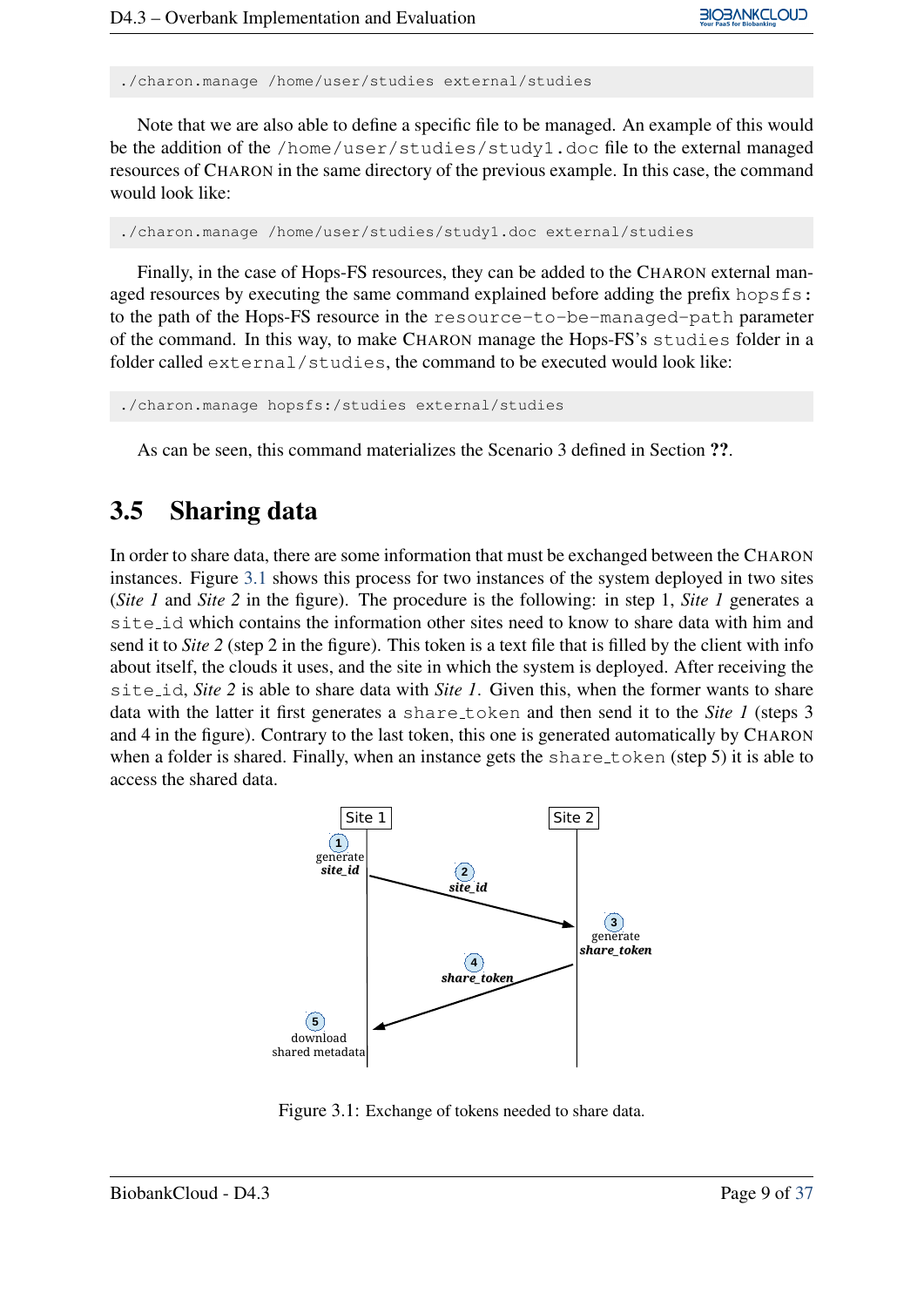Notice that steps 1 and 2 are executed only once when a CHARON instance introduces himself to other, and steps 3, 4 and 5 are executed every time some instance share a folder with other. The exchange of both site id and share token are not suppose to be done by the system. However, CHARON is able to perform this task using the users' e-mail. We are studying if there is some way to perform this task within the BiobankCloud LIMS.

As explained before, the site id must be filled by the client. To do that, one just needs update the fields of the /config/site.id file. This file must look like:

```
id=4email=user@gmail.pt
addr=127.0.0.1:11000
driver.type=AMAZON-S3
canonicalId=*****************************************
driver.type=GOOGLE-STORAGE
canonicalId=user@gmail.com
driver.type=RACKSPACE
canonicalId=user,user@gmail.com
```
In this file, the fields must contain:

- **id:** The unique identifier of the CHARON instance. This id is defined in the client.id field in config/charon.config file.
- **email:** The email of the system client defined in the config/charon.config file.
- **addr:** IP and port where the system listens requests from the private repository, which are defined in config/charon.config file.
- **driver.type** and **canonicalId:** The driver.type identifies the cloud storage provider, and a canonicalId is used by other instances to give this client access to their data. Both must be defined for each cloud account used to store both filesystem's data and metadata.

The canonicalId format differ from cloud to cloud, which will be explained in the following descriptions together with an explanation on how to obtain them.

In the case of Amazon S3, in AWS control panel go to top left corner and click on your username and Security Credentials. Next, click on "Account Identifiers" and you will find the value of "Canonical User ID" there.

For RackSpace, the canonicalId is composed by the service account username and the client e-mail, separated by a comma. This e-mail could be the one defined in the email field on the top of the file.

In Google Storage this identifier is the Google account email.

Notice that there is no information about MS Windows Azure. This happens because in this service the technique used to give grantees access does not need any client specific information [4].

Given this, when a client wants to share a directory it can use a tool we provide in the project directory by executing the following command:

./charon.share <charon-dir> <peer-id> <permissions>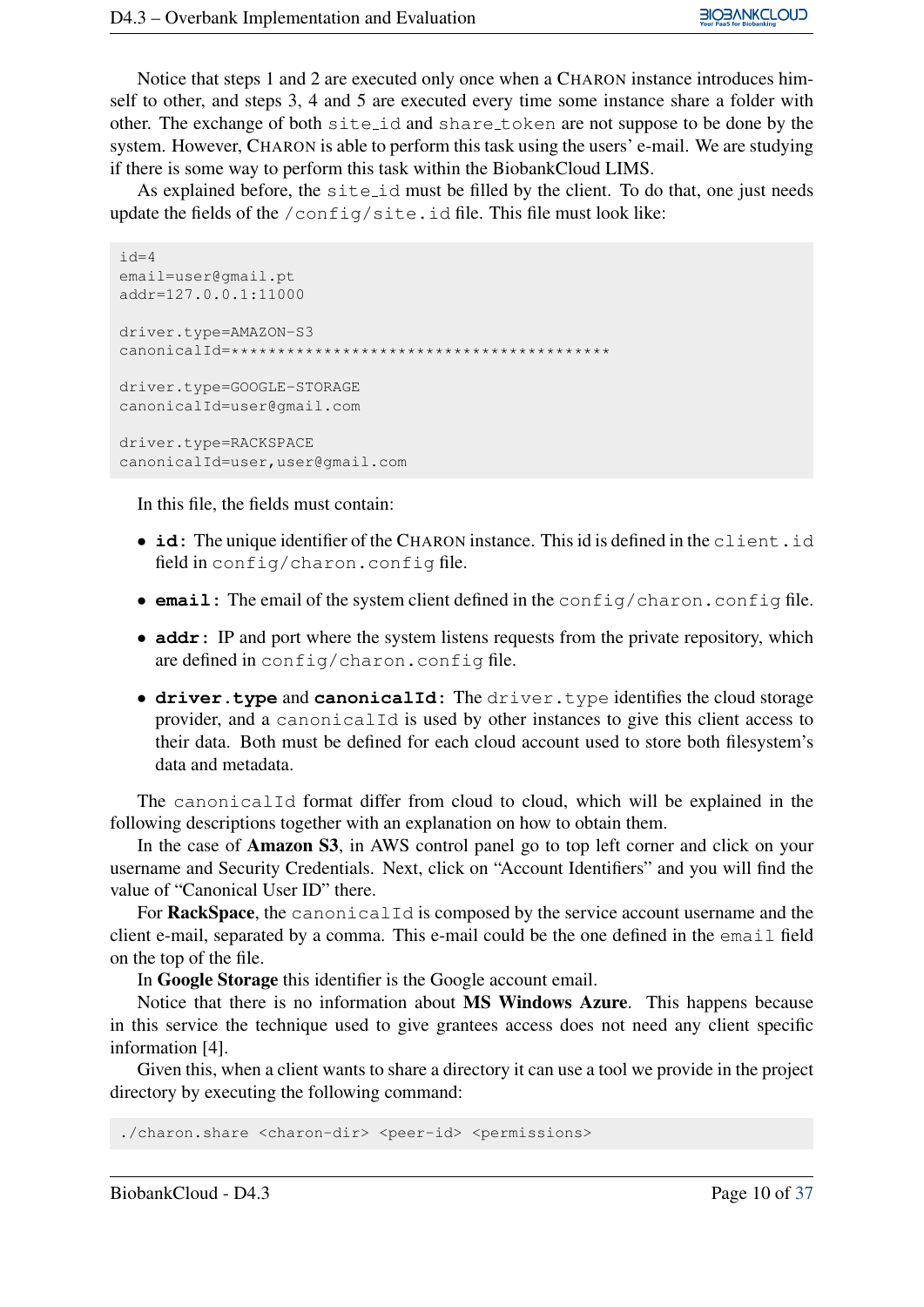In this command the charon-dir parameter is the CHARON managed directory the client wants to share, the peer-id is the client with which the directory will be shared and the permissions define the capabilities the peer will have over that directory. In this way, to share a directory called studies/shared with the client with the id 5 giving him read-only permissions, the command to be executed should be this:

```
./charon.share studies/shared 5 r
```
The execution of this command generates the share token for this shared folder and after that the resources inside the studies/shared folder will be accessible for the client 5. This share\_token will be created in the directory defined by the share.tokens.directory field in the  $/$ config/charon.config file. As explained before, this token must be sent to the client with which the directory was shared (in our example client 5), and it must put it into a folder called NewSNSs in the project's root directory. The config/NewSNSs folder is monitored by CHARON in order to add new shared folders to the system.

### <span id="page-13-0"></span>3.6 Deploying CHARON with Chef/Karamel

The previous section has described how to manually configure and install CHARON. However, this process can be hard and confusing, specially for users that are non-computer experts. To facilitate the CHARON deployment, we provide a Chef cookbook [1] which atomically downloads and executes CHARON and its dependencies. Moreover, this cookbook can be used through Karamel [2] (which was developed under the BiobankCloud Project) to deploy CHARON together with other cluster software. Note that, although the CHARON Chef cookbook and the Karamel framework automate the installation of CHARON, the users still need to create the clouds accounts and find the required API keys, as explained in Section ??.

CHARON Chef cookbook. For using the CHARON's cookbook the user must download it at GitHub in the following link: <https://github.com/biobankcloud/charon-chef>; extract it, and put it in a desired folder (e.g.: charon cookbook). It provides two recipes: one for installing the software and all the dependencies (charon cookbook/recipes/install.rb), and another for running the system (charon cookbook/recipes/default.rb). For running this cookbook without using karamel (using Chef commands), the users must fulfill first the attributes in the Chef attributes file (which can be found in charon cookbook/attributes/default.rb).

Using Karamel. The first thing to do is to download the last stable version of Karamel available on its web page [2]. After that, for deploying CHARON through Karamel the user only needs to download the "charon.yaml" file on the root of the CHARON's cookbook at GitHub. This file defines the cluster to be deployed, including the size of the cluster (1 machine by default), the cookbook GitHub link, the Amazon EC2 machine to be used (*m3.medium* by default) and the location of that machine (Ireland by default).

After running the Karamel framework, users will be able to load the "charon.yaml" file to Karamel interface. Before launching the cluster, the users must configure the CHARON attributes in that interface, for example the cloud account's API keys, the user email and the mount point of the filesystem. When launching the cluster, Karamel will first execute the recipe to install the software, and then the recipe to execute it.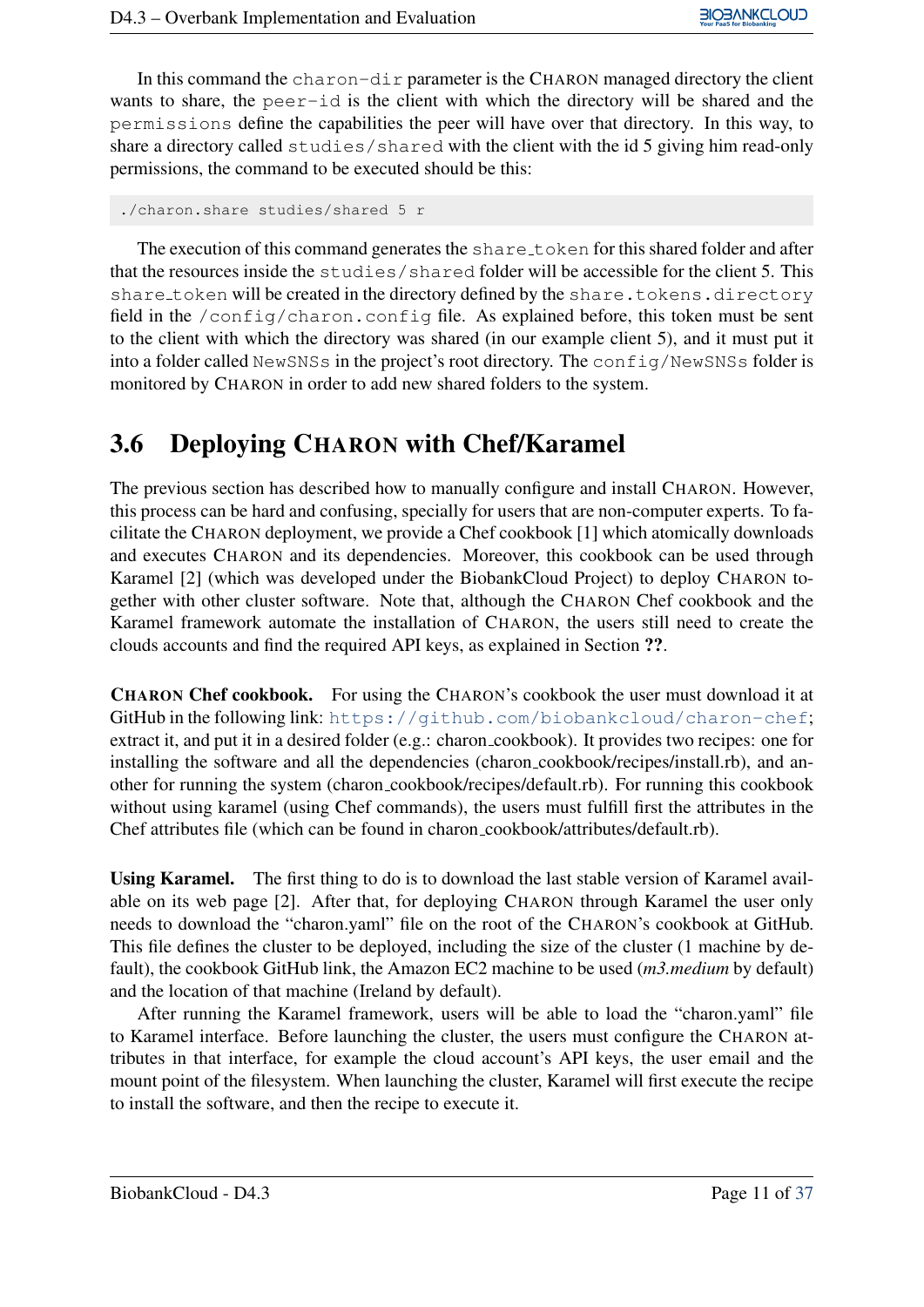# Bibliography

- [1] Chef. <https://docs.chef.io/>.
- [2] Karamel. <http://www.karamel.io/this>.
- [3] Alysson Bessani, Miguel Correia, Bruno Quaresma, Fernando Andre, and Paulo Sousa. DepSky: Dependable and secure storage in cloud-of-clouds. *ACM Transactions on Storage*, 9(4), 2013.
- [4] A. Bessani et al. The overbank cloud architecture, protocols and middleware, November 2014. Deliverable D4.2 of BiobankCloud project.
- [5] J. Dowling et al. Secure, scalable, highly-available file system integrated with the object model and overbank, May 2015. Deliverable D2.4 of BiobankCloud project.
- [6] George Gaskell, Martin W Bauer, et al. *Genomics and Society:" Legal, Ethical and Social Dimensions"*. Routledge, 2013.
- [7] Jane Reichel, Roxana Martinez, and Jan-Eric Litton. Draft report of legal and ethical framework and an analysis of ethical viability, March 2013. Deliverable D1.5 of BiobankCloud project.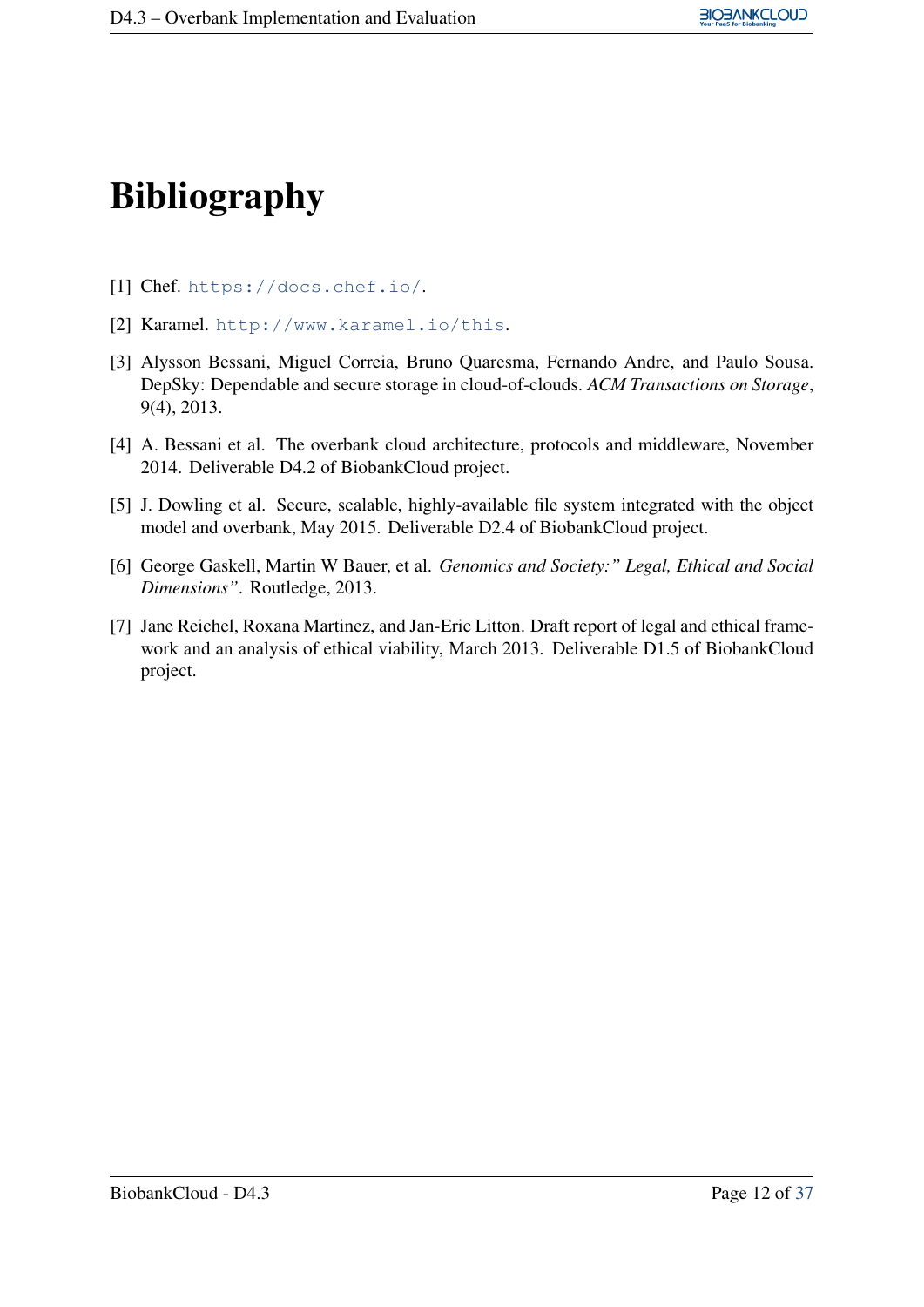## <span id="page-15-0"></span>Appendix A

## CHARON: A Dependable Biobank Data Sharing and Storage Infrastructure using the Cloud-of-Clouds

The data flood coming from life science institutions is broadly recognized as an immediate challenge that needs to be addressed. The lack of resources for timely preparing collaborative private infrastructures and, in some cases, legal constraints makes it difficult to use public clouds in this scenario. We present CHARON, a new cloud-backed file system capable of storing and sharing big data in a secure, reliable, and efficient way using multiple cloud providers and storage repositories. CHARON is secure and reliable because it does not require trust on any single entity, and it supports the storage of different types of data in distinct locations to comply with required privacy premises. Two distinguishing features of CHARON are its serverless design (no client-managed server is required in the cloud) and its efficient management of large files (by employing prefetching, cache, and background writes). Moreover, a conceptual contribution of the system is its novel fault-tolerant data-centric leasing protocol to avoid writewrite conflicts between clients sharing files. We evaluate CHARON using microbenchmarks and application-based benchmarks simulating shared accesses and representative bioinformatics workflows. The results show that our unique design is not only feasible, but also presents better performance than alternative solutions.

### <span id="page-15-1"></span>A.1 Introduction

Attributes like cost-effectiveness, ease of use, and (almost) infinite scalability make the cloud a natural candidate to tackle the exponential growth of information being produced by life sciences institutions. Most of this data is being created by next generation sequencing technologies, which enable whole human genome sequencing for less than \$1000 [27, 56], an essential premise for the emergence of advanced health care solutions (e.g., personalized medicine).

Unfortunately, many of these institutions are still reticent to adopt public cloud services. First, few bioinformatics tools and systems are already integrated with clouds, introducing difficulties to the researchers that are usually non-computer experts. Second, as with all organizations dealing with critical information, there are concerns about trusting data to externallycontrolled services that occasionally suffer from unavailability and security incidents [38, 53, 35]. Finally, depending on the nature of the data being analyzed, there are legal restrictions impeding such institutions to outsource the storage and manipulation of some of the datasets [39,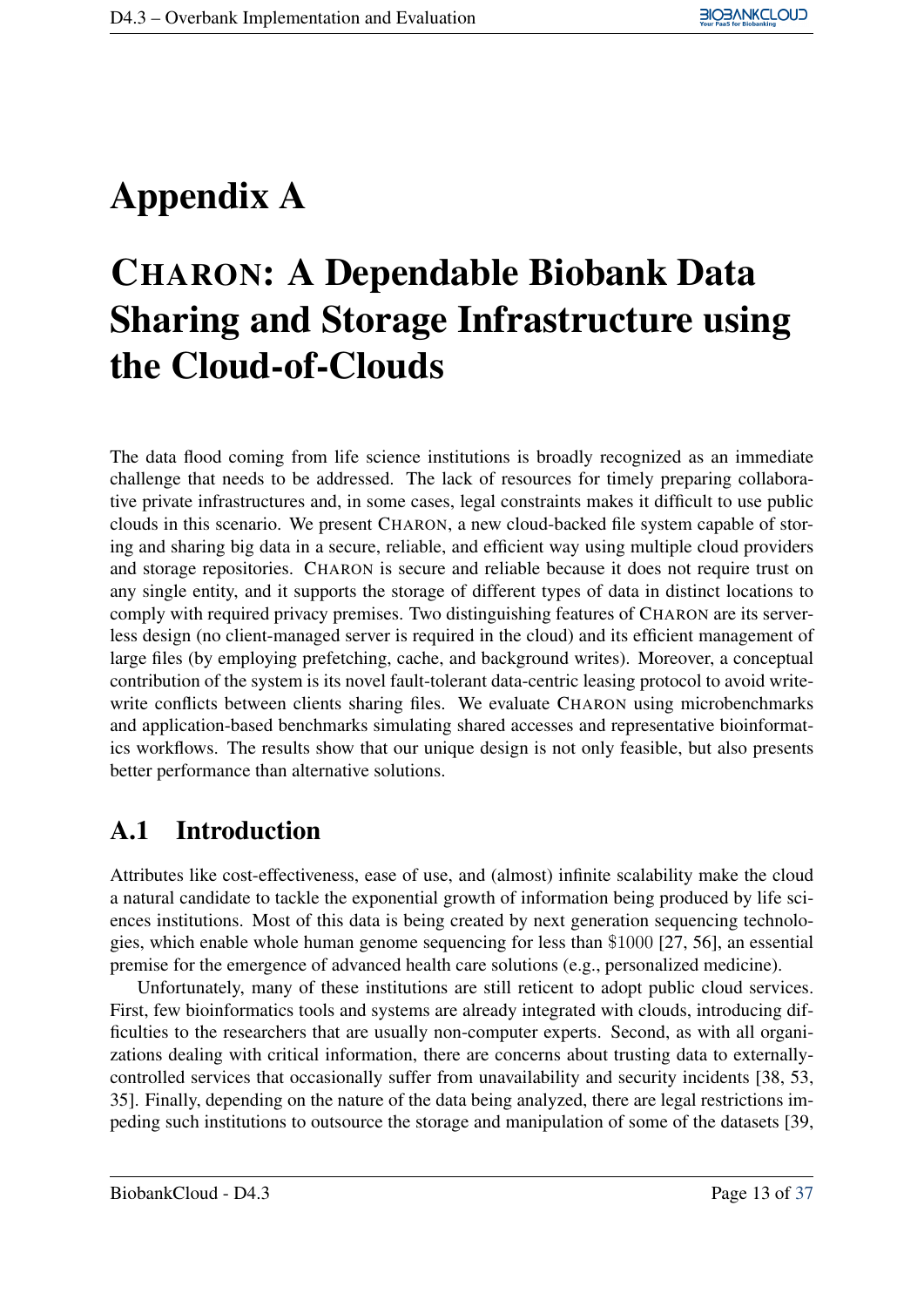41].

Biobanks are particularly susceptible to these concerns [47]. These institutions were originally designed to keep biological samples that could be later retrieved for research purposes. More recently, they are becoming responsible also for storing and analyzing the data related with such samples, a trend called e-biobanking [66]. A sequenced human genome can reach up to 300GB, and each individual can have his genome sequenced many times during his life. The problem is that *biobanks lack the scalable infrastructure for storing and managing this potentially vast volume of data*. Public cloud providers have plenty of resources for that.

Furthermore, the use of widely-accessible cloud services would facilitate the integration and sharing of data among biobanks, hospitals, and laboratories, serving as a managed repository for public and access-controlled datasets. This would enable research initiatives that are not possible today due to the lack of a sufficient number of samples in a single institution [32]. For example, 20–50k samples are required to study the interactions between genes, environment, and lifestyle that enables (or inhibits) a complex disease [68]. The rarer the disease is, the longer it takes to gather all necessary samples [32]. In many cases, given the rarity of some diseases, it is unlikely that a single hospital or research institute will ever be able to collect the required number of samples. The problem is *how to exploit the benefits of public clouds without endangering the security and dependability of biobank data.*

Motivated by these problems, we designed CHARON, a cloud-backed file system capable of storing and sharing big data with minimal management and no dedicated infrastructure. CHARON uses multi-cloud (or cloud-of-clouds) data replication [20, 29, 30] to avoid having any cloud service provider as a single point of failure, operating correctly even if a fraction of the providers are unavailable (which happens more often than one would expect [35]) or misbehave (due to bugs, intrusions or even malicious insiders – although rarer, such events do happened before [53]). Furthermore, to comply with data protection legislation, CHARON allows datasets to be stored in distinct locations (cloud-of-clouds, single cloud or private repository) for different tradeoffs on the guarantees and costs.

A distinguishing feature of CHARON is its *serverless design*, in the sense that it does not depend on any custom server running on the cloud, relying instead on cloud-managed services. This brings two important benefits for life science institutions (see §[A.2\)](#page-17-0). First, *cost savings* are expected since executing servers in cloud VMs is typically more expensive than resorting to cloud-managed services (e.g., Amazon S3 [2] or Azure Queue [10]). Second, a *significant reduction on management tasks* because calling cloud-managed services requires much less effort than keeping servers operating properly in VMs in the cloud [57].

Dropbox and similar systems do not solve the problems CHARON addresses since they (1) assume that all the stored and shared data fit in clients machines and (2) require absolute trust on a single provider/company. Similarly, other cloud-backed storage systems *have little or no support for big data and either do not offer any controlled sharing capabilities* [20, 15, 67, 62, 40] *or rely – fully or partially – on custom servers running on the cloud* [31, 71]. Previous serverless designs like ICStore [29] and DepSky [30] export only read/write registers (roughly equivalent to a disk block), which are substantially simpler than a fully-fledged big-data enabled distributed file system (see §[A.7](#page-32-0) for details).

CHARON employs a set of Byzantine-resilient data-centric algorithms [19, 30], including a novel leasing protocol to avoid write-write conflicts on files. Security is ensured without relying on any single entity for implementing access control, by exploring the access control capabilities of cloud services and storing the data using efficient secret sharing [50]. Furthermore, the system is capable of handling big data by dividing files in blocks (for better interaction with cloud services), employing erasure codes and compression (for storage-efficiency), and using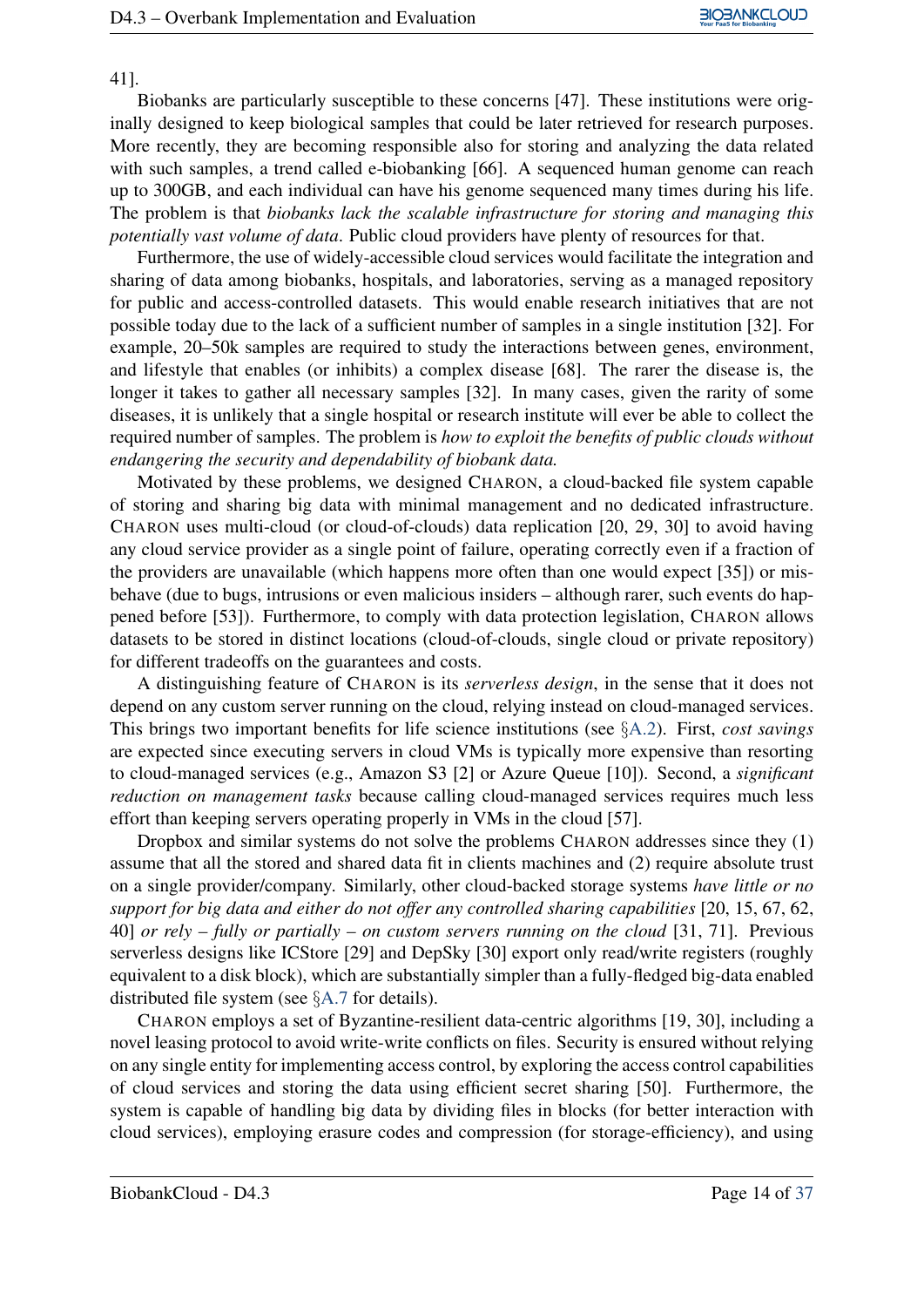prefetching and background uploads (for decreasing/hiding cloud-access latency). The way we integrate these techniques into a usable system makes the design of CHARON unique. In summary, the paper contributions are:

- The design and implementation of CHARON, a new cloud-backed file system built to facilitate data sharing and storage, targeting the needs of biobanks and other life sciences research institutions (§[A.3](#page-18-0) and §[A.5\)](#page-23-0);
- The first Byzantine-resilient data-centric lease algorithm that exploits different cloud services currently available without requiring trust on any of them individually (§[A.4\)](#page-20-0);
- An extensive evaluation of CHARON, comparing it with several local, networked, and cloud-backed storage systems, using common microbenchmarks and a novel benchmark that captures the I/O of representative workflows employed by bioinformaticians (§[A.6\)](#page-27-0).

Although CHARON was motivated by life science challenges, the system can be used in any other domain where secure data sharing and storage is needed.

### <span id="page-17-0"></span>A.2 Life Science Data Sharing and Storage

CHARON design was driven by the need to support controlled data sharing and archival among life science institutions with minimal investments in infrastructure.

Sharing bioinfomatics data. Nowadays, most bioinformatics data sharing is based on public repositories [63]. This solution has significant limitations since relevant parts of the information cannot be made public (e.g., non-anonymized human genomes [39]), which calls for a more refined access model [66]. At least three levels of access have to be uphold, namely private (data is only visible locally), protected (authorized partners may see the data), and public. Recently, some efforts were made to define a set of minimal shareable metadata for biobank samples [59, 69], but still there is little support for sharing the data associated with them.

In the US there have been a few proposals to create large data warehouses for concentrating the storage and processing of genomic sequence information [44]. In such scenario, the main engineering concern is to scale the warehouse infrastructure to large data flows, something that can often be addressed with techniques similar to the ones employed in commercial internetscale services [28].

Unfortunately, this model cannot be applied in many other regions of the globe (e.g., Europe), due to the required decentralization in management and country-specific legislation about personal data [39, 41]. In fact, even US research centers will have to face these issues, for instance if they want to collaborate with foreigner counterparts or if individual states decide to approve their own laws about genomic data manipulation.

CHARON tackles these problems by allowing institutions to share and archive data about organism samples and studies in a secure, flexible, legally-compliant, and cloud-based environment. This will enable research programs that otherwise would be hard or even impossible to establish due to the lack of sufficient number of samples [32].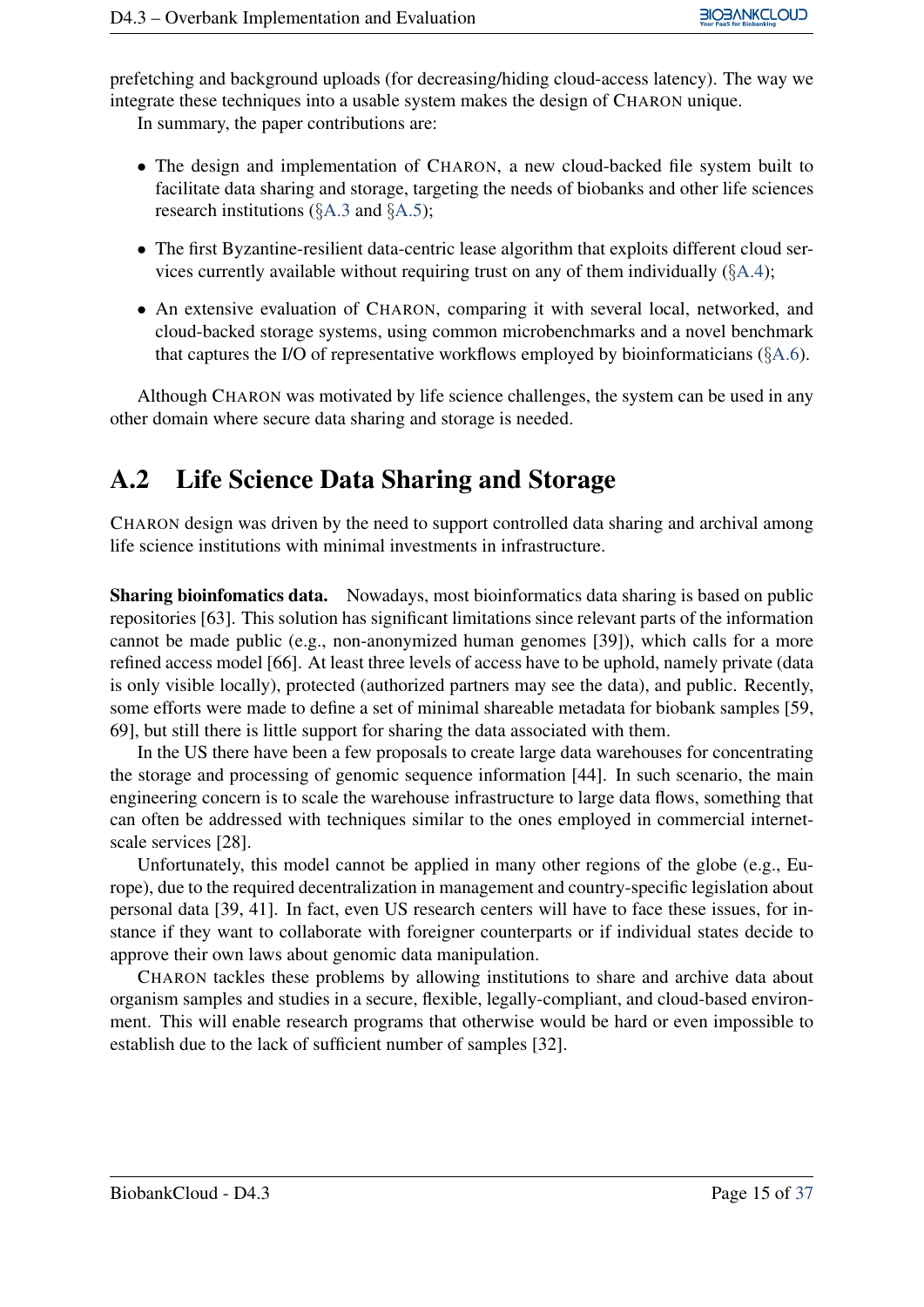Benefits and limitations of public clouds usage. Life sciences research institutions and biobanks are "perfect" customers for public clouds for several reasons. First, their core business is not to maintain large data storage and processing facilities, and thus they would be natural candidates to exploit the ease-of-use of public or community clouds [61]. This is attested, for instance, by the large cloud adoption in (non-privacy-sensitive) bioinformatics research in recent years [37]. Second, there is a flood of data currently being generated by next generation sequencing machines [27, 56] that needs to be stored, processed, and archived by such institutions. This demand calls for an almost infinite scalable storage, which can be supplied by public cloud services at very competitive prices. Third, much of the utility of biobanks is related to their capability of sharing samples of data and studies. Consequently, one would like to make these studies and data available to other partners in a federated environment. Finally, a vast amount of money was invested in the creation of collaborative e-science infrastructures, but ultimately all these services are a burden to maintain, and eventually are discontinued [26]. Cloud services would reduce substantially the maintenance effort, extending the period of utilization of these infrastructures.

Such perfect matching has been leading to an impressive growth in platforms that provide an ecosystem of bioinformatics applications and third-party tools (including storage). Notable examples are the Illumina's BaseSpace [4] and Galaxy [17], both built on top of Amazon Web Services (AWS). Regrettably, these platforms follow a model quite similar to the data warehouse described previously, in which all processing is done inside a closed system (in this case, the AWS data centers). As discussed before, legal constraints and industry secrecy will always make it difficult for ubiquitous use of such platforms.

Our approach. In this paper we describe a system that supports data sharing among federated parties, and the efficient and durable archival of big data without requiring any kind of server maintenance or trust in a single managing entity. Furthermore, this solution enables flexible configuration under acceptable costs, providing a level of dependability proportional to the criticality of the stored data.

### <span id="page-18-0"></span>A.3 CHARON Design

CHARON is a distributed file system that provides a POSIX interface to access an ecosystem of multiple cloud storage services and allows data transfer between clients. As in many other distributed file systems, it *separates file data and metadata* in distinct objects that are stored in diverse locations and are managed using different strategies.

Three types of data locations are supported in CHARON: cloud-of-clouds, single (public) storage cloud, and private repository (e.g., a private cloud). These alternatives explore various cost-dependability tradeoffs and address all placement requirements we have encountered with life sciences applications. For example, the cloud-of-clouds can be used to store critical data that needs the availability and confidentiality provided by the multi-cloud scenario (providerfault tolerance and 50% increased cost [30]). A single storage cloud (provider-dependent and less expensive) could store non-critical public studies and anonymized datasets. Finally, private repositories (variable dependability and subject to local infrastructure restrictions) must be used to keep clinical data from human samples that cannot leave the boundaries of a particular biobank or country [39].

CHARON maintains the namespace tree, together with the files' metadata, replicated in the cloud-of-clouds storage. The rationale for this decision is to keep the file system structure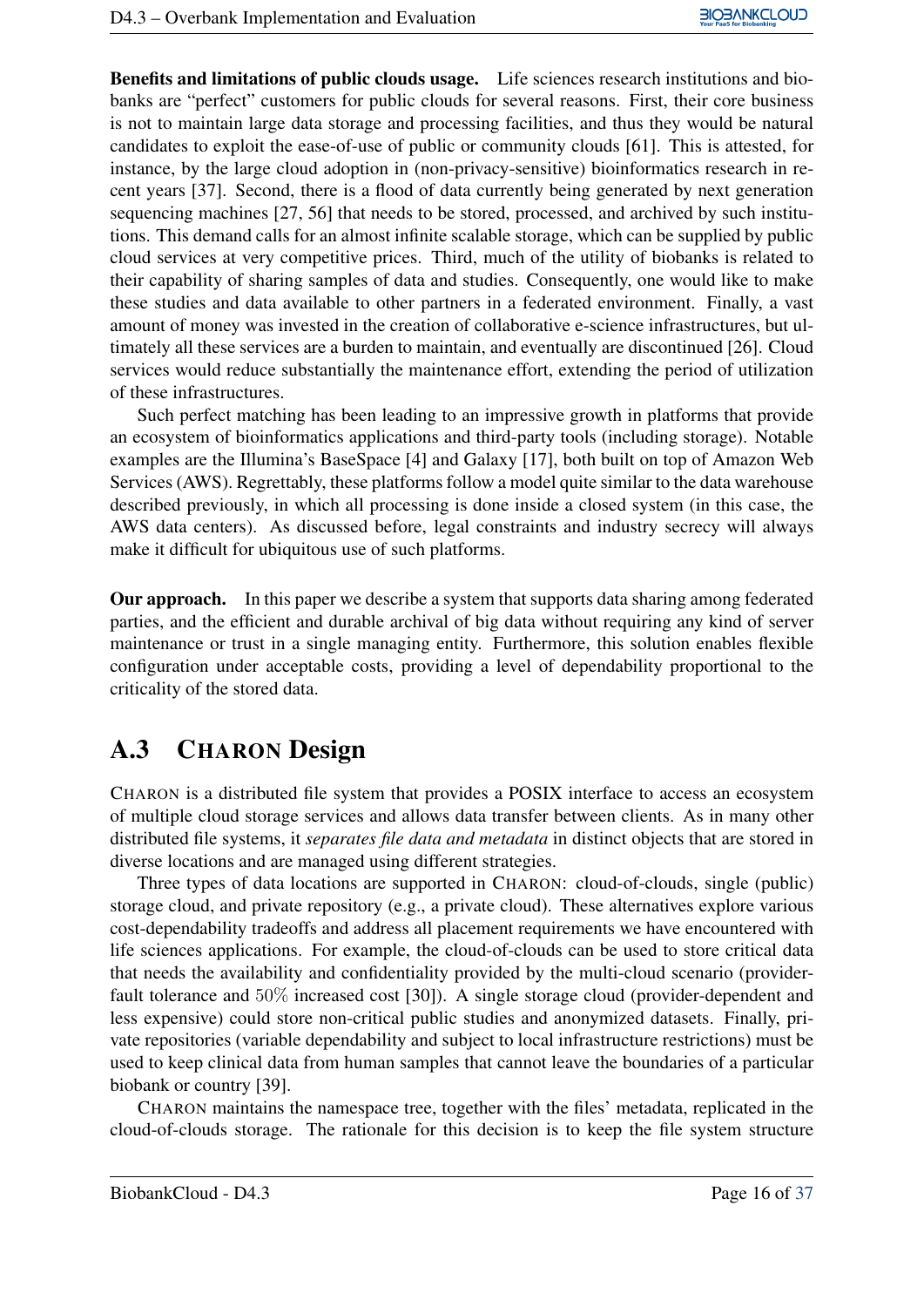<span id="page-19-0"></span>

Figure A.1: CHARON architecture. The namespace tree has six nodes: directories  $d_1$  and  $d_2$ , and files A, B, C, and D. The namespace is maintained in the cloud-of-clouds, together with file B. File D, less critical, is kept in a single cloud. File A is stored locally because it cannot leave Biobank 2. File  $\subset$  is shared between the two sites (e.g., in the same country), thus being stored in both of them.

secure and available by exploiting (1) the expected high availability of cloud-of-clouds (which is greater than any local infrastructure or individual cloud) and (2) the efficient data-centric replication protocols developed in the last years [19, 30, 29]. The idea is to have only soft state in clients, which can be reconstructed after a crash by fetching data from other sources, and store all information about the system organization on the clouds. Figure [A.1](#page-19-0) illustrates the diverse storage locations in CHARON. Notice that independently on the location of the data, it is possible to share it.

Implementing this design implies addressing several challenges. In particular, the system needs to (1) efficiently deal with multiple storage locations, (2) manage reasonably big files, and (3) regulate concurrent access to shared files. These challenges are amplified by our goal of not having client-deployed servers (for decreasing costs and management effort) and requiring no modification on current cloud services (for immediate deployability). Addressing these challenges requires the right combination of several classical storage techniques (e.g., replication, erasure codes, prefetching), with recently proposed algorithms and concepts (e.g., DepSky' multi-cloud data replication [30], WheelFS' semantic cues [64]), and a novel data-centric protocol to coordinate writes in the system.

All these techniques were combined taking into consideration two important design decisions (besides avoiding trusting any individual cloud provider). First, CHARON absorbs file writes in the client local disk and then, in background, uploads it to its storage location. This choice aims to improve the usability of the system, since uploading genomic files (multiple gigabytes) to the clouds can take a significant amount of time (see  $\&A.6$ ).

The other design decision was to avoid write-write conflicts, ruling out any optimistic mechanism that relies on users/applications for conflict resolution [48, 58]. Again, the expected size of the files and the envisioned users justify this decision. More specifically, (1) solving conflicts manually in big files can be hard and time consuming, specially for genetic data; (2) the users are likely to be non-experts in distributed computing and may not be aware of how to resolve such conflicts; and (3) the cost of maintaining duplicate copies of big files may be significant. This design decision avoids, for example, situations in which two users annotate the same shared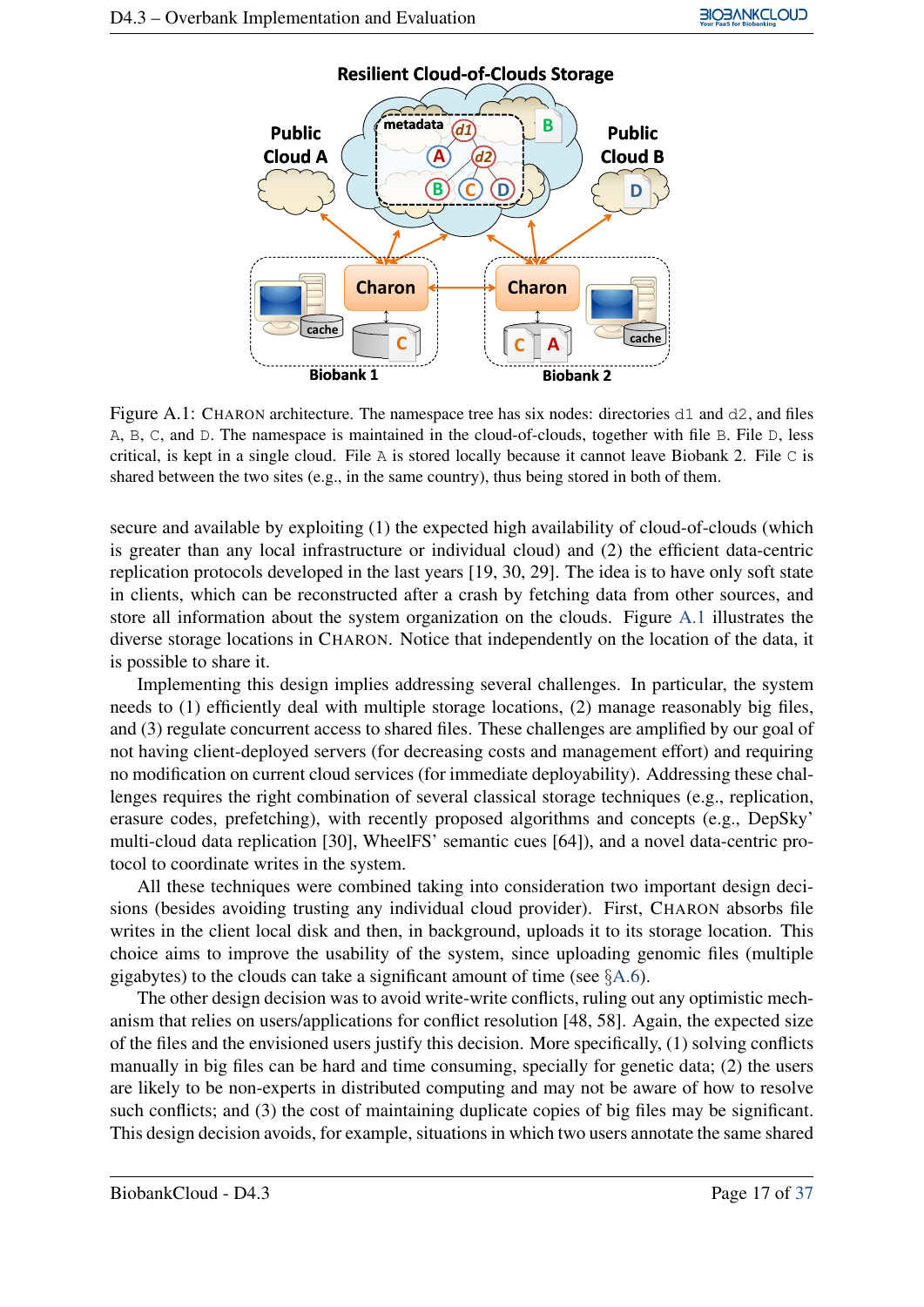genome file with medical information from different databases. In CHARON, when an honest client tries to open a file for writing, it first obtains a lease for the file, and only then updates it. An important contribution of our work is this leasing algorithm, which does not require trusting cloud providers or running custom servers. This will be described in the next section, while a description of other aspects of the system will be presented in §[A.5.](#page-23-0)

### <span id="page-20-0"></span>A.4 Leases in the Cloud-of-Clouds

Leases are time-based contracts used to control concurrent accesses to resources (e.g., a file) while preventing version conflicts [43]. This section describes the novel Byzantine-resilient leasing algorithm used to avoid write-write conflicts in CHARON. All protocols described here are fully formalized and proved correct in a companion report [23].

#### <span id="page-20-1"></span>A.4.1 Model and Guarantees

Our system model is equivalent to other models used in traditional data-centric Byzantine faulttolerant algorithms (e.g., [19, 30]). An unbounded number of clients access a set of base objects (i.e., cloud services) that comprise the leasing service. Clients and up to  $f$  base objects can suffer arbitrary (or Byzantine) faults. A client may invoke, on the same base object, several parallel operations that are executed in FIFO order. Every base object provides access control to guarantee that only authorized clients invoke operations (see §[A.5.3\)](#page-26-0). Since the notion of lease implies timing guarantees, an upper bound is assumed for the message transmission time between clients and base objects. However, *this assumption is required only for liveness*.

Our algorithm ensures (always safe) mutual exclusion by allowing at most one process at time to access the shared resource [25] and only for a limited amount of time (the *lease term* [43]). Each resource provides three lease-related operations: lease (T) and renew (T) acquires and extends the lease for  $T$  seconds, respectively, while release() ends the lease. These operations satisfy the following properties:

- *Mutual Exclusion (safety):* There are never two correct clients with a valid lease for the same resource.
- *Obstruction-freedom (liveness):* A correct client that tries to lease a resource without contention will succeed.
- *Time-boundedness (liveness):* A correct client that acquires a lease will hold it for at most *T* time units, unless the lease was renewed.

These properties do not preclude a Byzantine client from acquiring a lease and renewing it indefinitely, nor prevent a direct access to the resource without a valid lease. This is acceptable because a malicious client can always damage all resources (i.e., files) he has access permissions. Additionally, if a client crashes holding a valid lease, the lease will be available again after at most  $T$  time units (time-boundedness property). We devised an algorithm satisfying only obstruction-freedom to pursue better performance in contention-free executions, since write-contention is expected to occur infrequently in the system.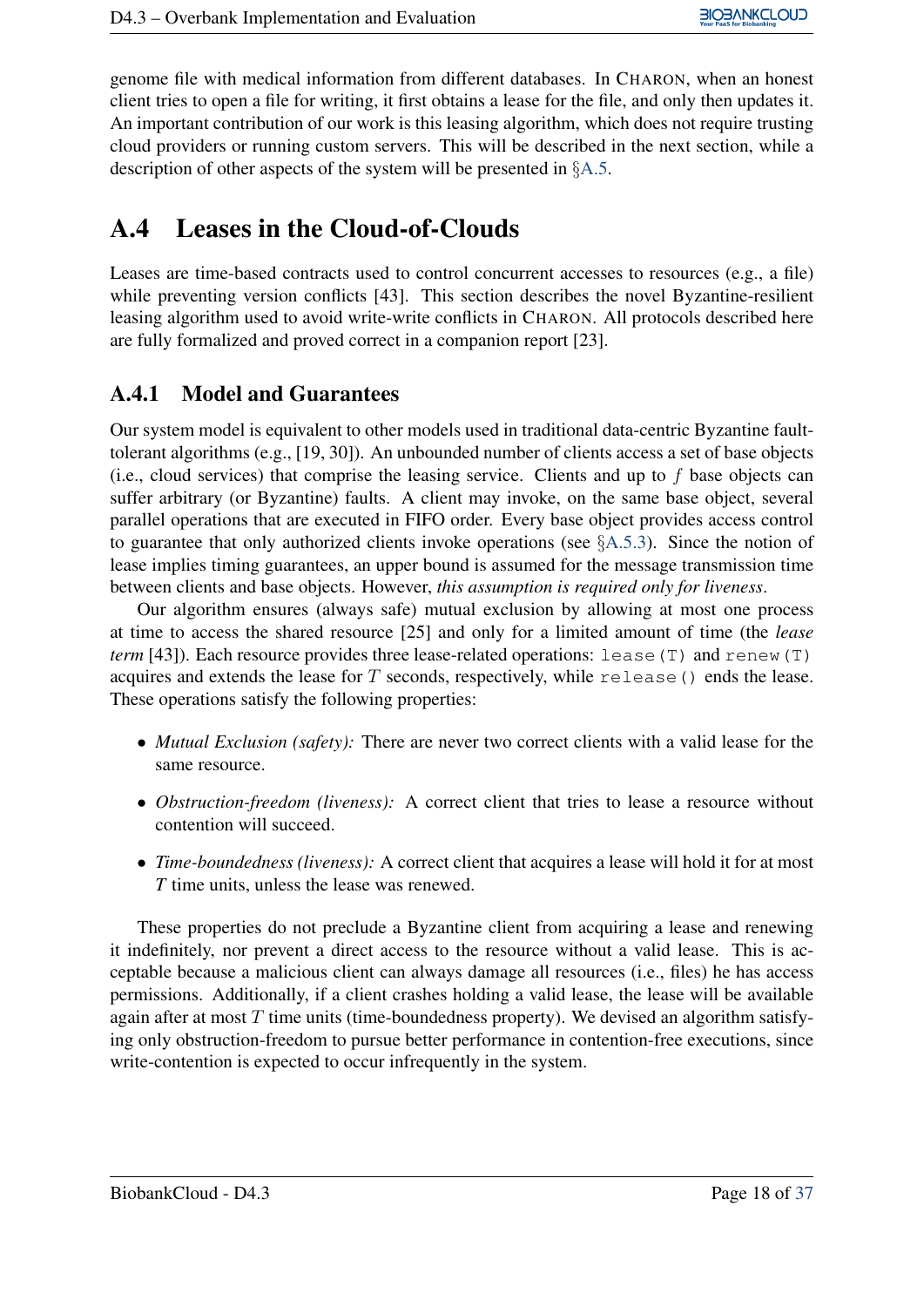### <span id="page-21-0"></span>A.4.2 Byzantine-resilient Composite Lease

Previous data-centric fault-tolerant mutual exclusion algorithms (e.g., [30]) are designed to work directly on top of storage services. In this paper we propose a more modular approach in which non-fault-tolerant *base lease objects* are build on top of a specific cloud-provided service, and 3f + 1 of these services are combined in an f-fault-tolerant *composite lease object*. This approach allows the design of more efficient base lease objects on top of any cloud-provided service (e.g., queues) instead of relying on fault-tolerant register constructions as in [19, 34].

The lease operation of the composite lease object is presented in Algorithm [1.](#page-21-2) In order to acquire a composite lease, a client simultaneously calls the *lease* operation in each of the  $3f + 1$  base lease object (Lines 5–6) and waits for either  $2f + 1$  successes or  $f + 1$  failures (Line 7). In the first case the client acquired the lease. Otherwise, the lease is unavailable or under contention and the client needs to release all potentially obtained leases – the successful and the unanswered ones (Lines  $11-12$ ) and backoffs, repeating the procedure after some time (Line 13). This algorithm is repeated until it succeeds or a timer expires (omitted for readability).

#### **ALGORITHM 1:** Composite resource leasing by client  $c$ .

```
1 function lease(time) begin
2 | result \leftarrow false;3 repeat
\mathbf{4} \mathbf{1} \mathbf{1} L[0..n-1] \leftarrow \perp;
5 | parallel for 0 \le i \le n-1 do
6 | | L[i] \longleftarrow \overline{base} \overline{L} ease_i. lease (time);7 wait until i : (|\{L[i] = true\}| > 2f) \vee (|\{L[i] = false\}| > f);8 if |\{i : L[i] = true\}| > 2f then
9 |\hspace{.1cm}| \hspace{.1cm}| result \leftarrow true;10 else
11 for i : (L[i] = \bot) \vee (L[i] = true) do
12 | | baseLease<sub>i</sub>.release();
13 | | | sleep for some time;
14 until result \neq false:
15 return result:
```
Releasing a lease requires invoking the *release()* operation in all base objects (similarly to Lines 11-12). Renewing is similar to the lease algorithm, but with an additional cloud access to remove the information related with the lease being renewed. These two operations are never executed in the critical path of CHARON, and thus have no impact on the latency of the system.

#### <span id="page-21-1"></span>A.4.3 Base Lease Implementations

Most public cloud services, from object storage to atomic database-as-a-service, provide basic features to create base lease objects. However, every implementation of a base lease object must comply with some specifications to work together in a composite lease. First, the lease operation requires the successful creation of (various flavors of) lease entries in the cloud service. Second, clients are responsible to garbage-collect their outdated or invalid lease entries to save resources. In most implementations, this cleanup requires at least one cloud access in the lease and renew operations. Third, lease entries must be signed before they are sent to the cloud to ensure that cloud providers cannot create or corrupt leases. Fourth, base lease implementations use the access control from cloud services to guarantee that only authorized clients can access a lease. In doing so, malicious clients can only hinder correct users that inadvertently gave them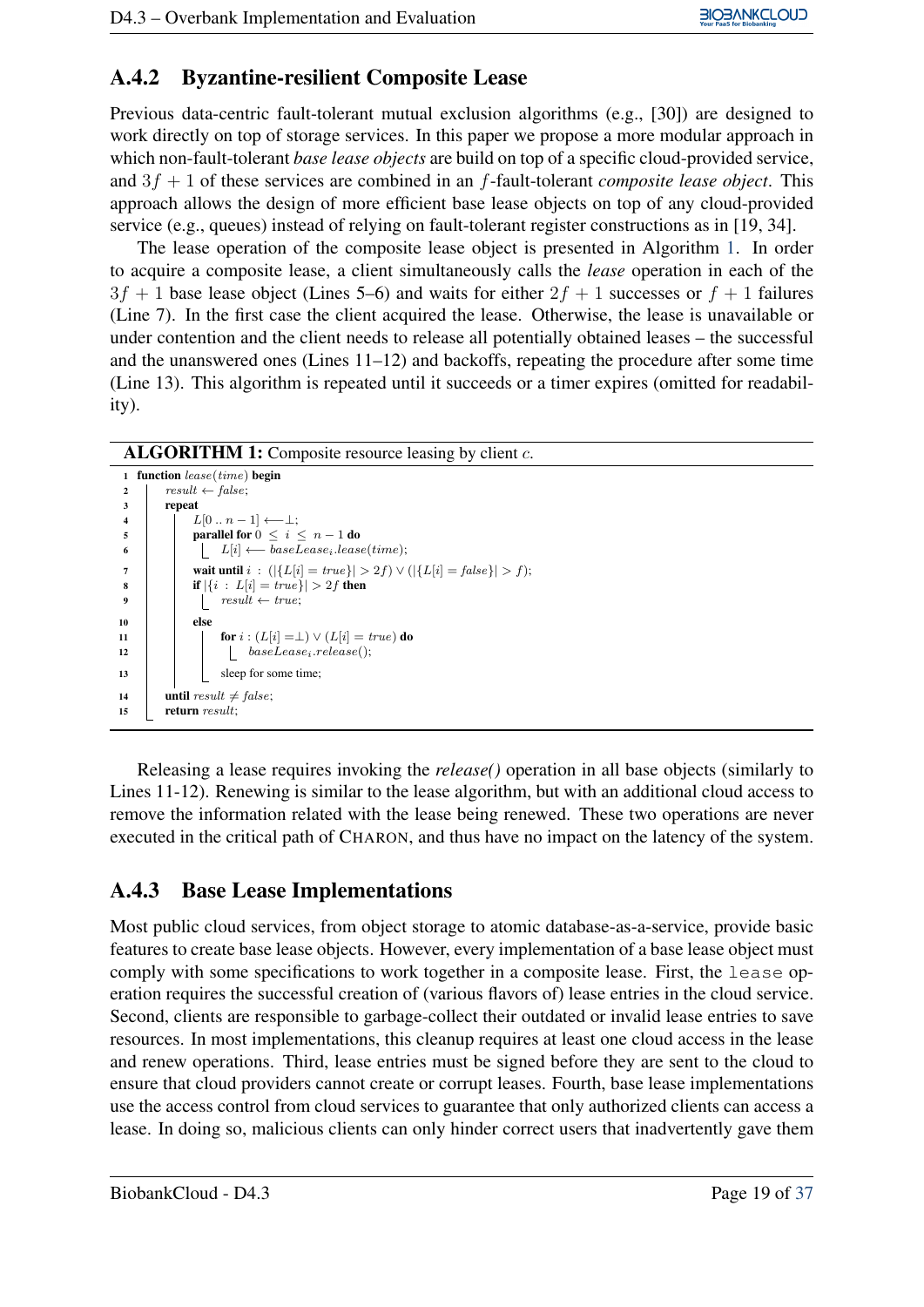access to the resource. Fifth, clients do not assign local timestamps to the lease (to mark its starting period), instead they rely on the cloud service to add a timestamp on the lease entries or use the timestamps returned on every cloud invocation. These timestamps are also used to check lease validity (instead of local clocks). In the following, we describe four example base lease objects we implemented with different services offered by popular cloud providers.

Object storage services keep variable-length data objects in containers accessible through a hierarchical key-value store interface. Our lease object for storage services work in three steps. A client starts by listing the objects in the container associated with the aimed resource. If no valid lease entries were found, it inserts a new signed entry in the container and lists the objects again to check if other entries were inserted concurrently. If another valid lease entry was observed in any of the two list operations, the client removes its entry and returns *false*. Otherwise, the leasing succeeds.

This algorithm works in services like Amazon S3 [2], Google Storage [7], Azure Blob Storage [33], and Rackspace Files [13] since all of them guarantee strong consistency when creating objects and provide a timestamp on every service reply.

Augmented queues such as Windows Azure Queue [10] and Rackspace Queue [9] have strongly-consistent enqueue, dequeue, and list functions, providing thus an universal shared memory abstraction capable of solving synchronization problems [45].

In this algorithm, a client lists the queue to check if there are entries from other contenders. If the queue was empty, it enqueues a signed lease entry. Then, the client lists the queue again to check if its entry is the valid one with the lowest index (queue head), which means the leasing succeeds. If the queue contains at least one valid entry from another client in first list operation, the client returns false. However, if the existing valid entry belongs to it (e.g., when renewing), the client pushes a new signed lease entry to the queue and removes all older entries in order to let the new lease be at the head of the queue.

NoSQL databases store data as pairs containing a unique key associated with a set of values. Amazon DynamoDB [1] provides a strongly-consistent service with a conditional update operation that enables the implementation of efficient base lease objects.

In this lease algorithm, a client verifies if an entry for the aimed resource already exists in the database. If there is an entry and it belongs to another client, then the operation returns false. Otherwise, the client writes the new signed lease entry with the conditional update operation, which ensures the entry is set only if no other client added an equivalent entry in the meanwhile, and returns the result of this operation.

Transactional databases store data in tables and support ACID transactions. Google Datastore [6] is a cloud-based database-as-a-service that supports atomic transactions, which allows the implementation of base lease objects.

In this algorithm, the client lookups the database for a lease entry about the aimed resource. If there is a valid entry belonging to another client, the transaction is aborted and the operation returns false. Otherwise, the client writes a new signed lease entry and commits the transaction. If the commit succeeds, the lease is obtained. Otherwise, conflicts were detected and the operation returns false.

#### <span id="page-22-0"></span>A.4.4 Comparing Base Lease Objects

Table [A.1](#page-23-2) summarizes the properties of the different base lease objects implemented on top of different cloud services.

This table shows that most base objects require three cloud accesses for implementing the *lease* operation. Obstruction-freedom is the progress property supported by all algorithms,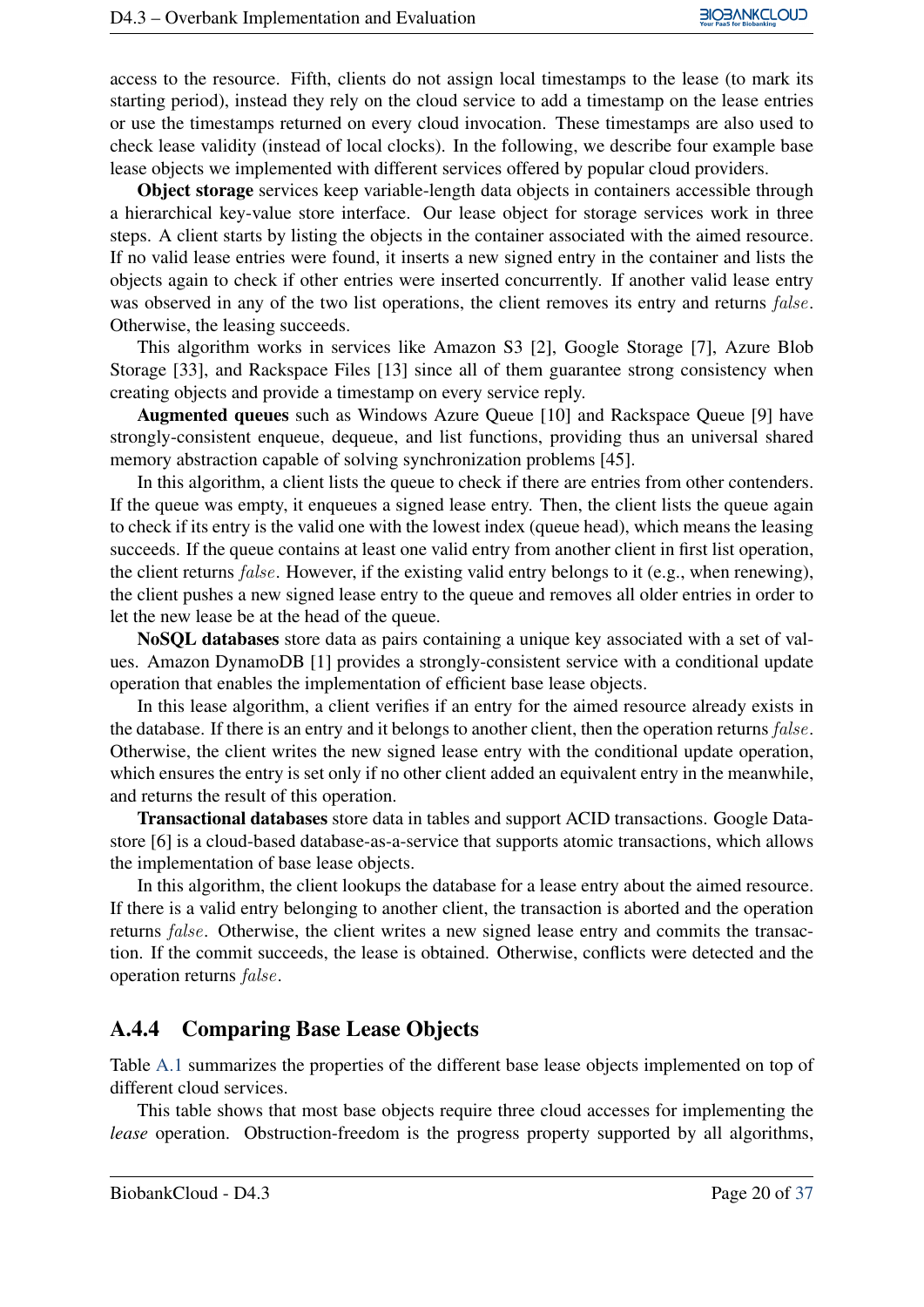and most algorithms that are not based on object storage satisfy also deadlock-freedom [25]. Deadlock-freedom guarantees that if two or more clients concurrently try to acquire a lease, one of them will succeed. However, our composite lease satisfies only the obstruction-freedom property, even if the n base objects satisfy deadlock-freedom.

There is a significant difference in the costs of running the base lease algorithms. However, for low-contention scenarios, our composite lease will be significantly cheaper than running a fault-tolerant lock service in multiple clouds VMs, especially if one considers that leases are needed only for writing and maintained for some time (see next section). More specifically, each lease acquisition would cost around  $\mu$ \$40, while having VMs in four different providers may cost up to \$1200 per month plus the traffic load (which is significant since the replicas need to synchronize on each lease operation) [31] and the management effort.

### <span id="page-23-0"></span>A.5 CHARON Implementation

CHARON was implemented in Java as a FUSE-based user-level file system. The system is fully implemented at client side, using cloud services for storage and coordination.

#### <span id="page-23-1"></span>A.5.1 Metadata Organization

Metadata is the set of attributes assigned to a file/directory, including its name, location, parent directory, time of creation, permissions, etc. Independently of the location of the data blocks (e.g., a private repository), CHARON stores all metadata in the cloud-of-clouds using the Dep-Sky' *single-writer multi-reader register implementation* (see §[A.5.2\)](#page-25-0). The rationale for this decision is to improve the accessibility and availability guarantees achieved by a multi-cloud setup, as no single cloud has perfect availability [35] and there are no reports of multi-cloud unavailability/security events. Furthermore, privacy is not endangered because metadata is encrypted before being stored.

Namespaces management. All the metadata is stored within namespace objects, which encapsulate the hierarchical structure of the files and directories in a subdirectory tree. CHARON uses two types of namespaces: *personal namespace* (PNS) and *shared namespace* (SNS). A PNS stores the metadata for all non-shared objects of a client, i.e., files and directories that can

| Service            | Accesses | Costs $(\mu$ \$) | Progress   |
|--------------------|----------|------------------|------------|
| Amazon S3          | 3        | 15               | Obst.-Free |
| Google Storage     | 3        | 30               | Obst.-Free |
| Azure Blob Storage | 3        | 0.108            | Obst.-Free |
| RackSpace Files    | 3        | 8.640            | Obst.-Free |
| <b>Azure Queue</b> | 3        | 0.15             | Dead.-Free |
| RackSpace Queue    | 3        | 30.144           | Dead.-Free |
| Amazon DynamoDB    | 2        | subscription*    | Dead.-Free |
| Google Datastore   |          | 12               | Obst.-Free |

<span id="page-23-2"></span>Table A.1: Base lease objects built on top of cloud services. The table shows the number of cloud accesses required to acquire a lease in absence of contention; the monetary costs (in microdollars) of such operation; the progress property satisfied by each base lease object algorithm, either obstructionfreedom or deadlock-freedom (which is stronger). \*This service is charged per month.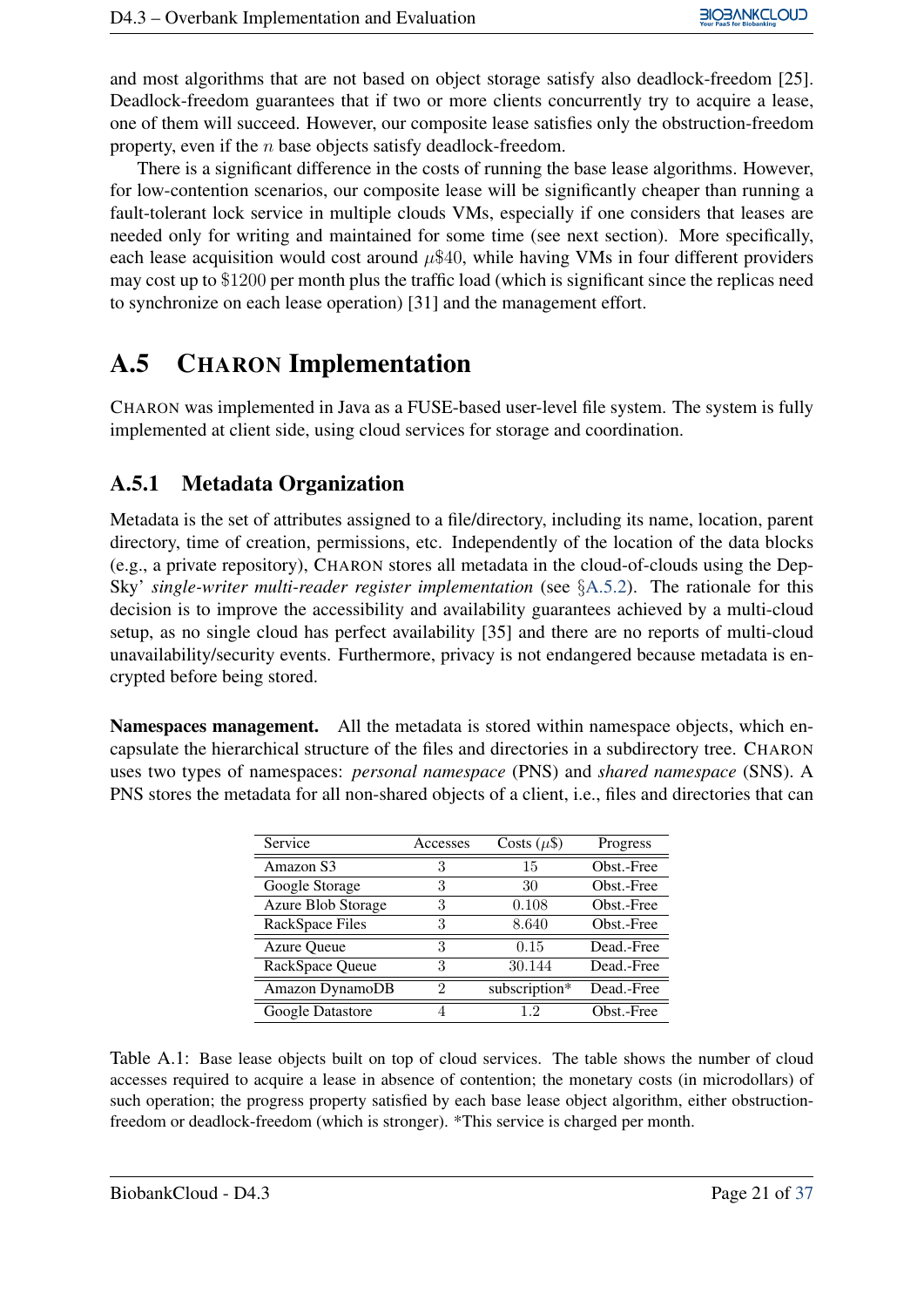

Figure A.2: Objects maintained in the cloud by CHARON.

<span id="page-24-0"></span>only be accessed by their owner. Each client has only one PNS associated with it. On the other hand, a client has access to as many SNSs as the shared folders it can access. Each shared folder is associated to exactly one SNS, which is referenced in the PNSs of the clients sharing it.

Figure [A.2](#page-24-0) illustrates how a set of files relate with these namespaces. Files A and B are private to their owners (clients A and B, respectively), while file C is divided in two data blocks and is shared among the two clients. Since files A and B are private, their metadata is kept in their owner PNSs. In the case of file C, the reference to the file blocks is stored in SNS1.

Although similar, personal and shared namespaces differ in the way the hashes of the most recent versions of the files' data blocks are stored. In PNSs this information is kept together with the remaining files' metadata. When the PNS needs to be stored, these hashes are serialized together with the other metadata of the files and then uploaded to the clouds. On the other hand, in a SNS these hashes are placed in a separate *Block Hashes* (BH) object (see Figure [A.2\)](#page-24-0), as discussed bellow.

Another important difference between a PNS and a SNS is that the latter is associated with a lease, which must be acquired before any update is executed on a file or directory in the namespace. Notice that reading a SNS does not require locking, as the DepSky algorithm supports multiple readers even with concurrent writes.

**Dealing with shared files.** The PNS' metadata is downloaded from the cloud-of-clouds only once, when the file system is mounted. SNSs, on the other hand, are periodically fetched to find metadata updates on shared directories. The reason for having a separate BH (*Block Hashes*) object in SNSs comes from this need. Since a SNS contains all its files' metadata, having the hashes of all blocks of all files together with this information could significantly increase the monetary and performance costs of periodically downloading it. Given this, the BH object is only refreshed when a file is opened (either for read or write), to check if the particular file was updated. Moreover, storing the hashes of all data blocks in a single BH object can be costly due to fact that the size of such object could grow linearly with the number of file blocks stored in the SNS. To circumvent this problem, CHARON defines a maximum number of entries allowed in each BH object (e.g., 100 hashes). When this number is reached, newer block' hashes are saved in additional objects. However, there is an exception to this rule: hashes of data blocks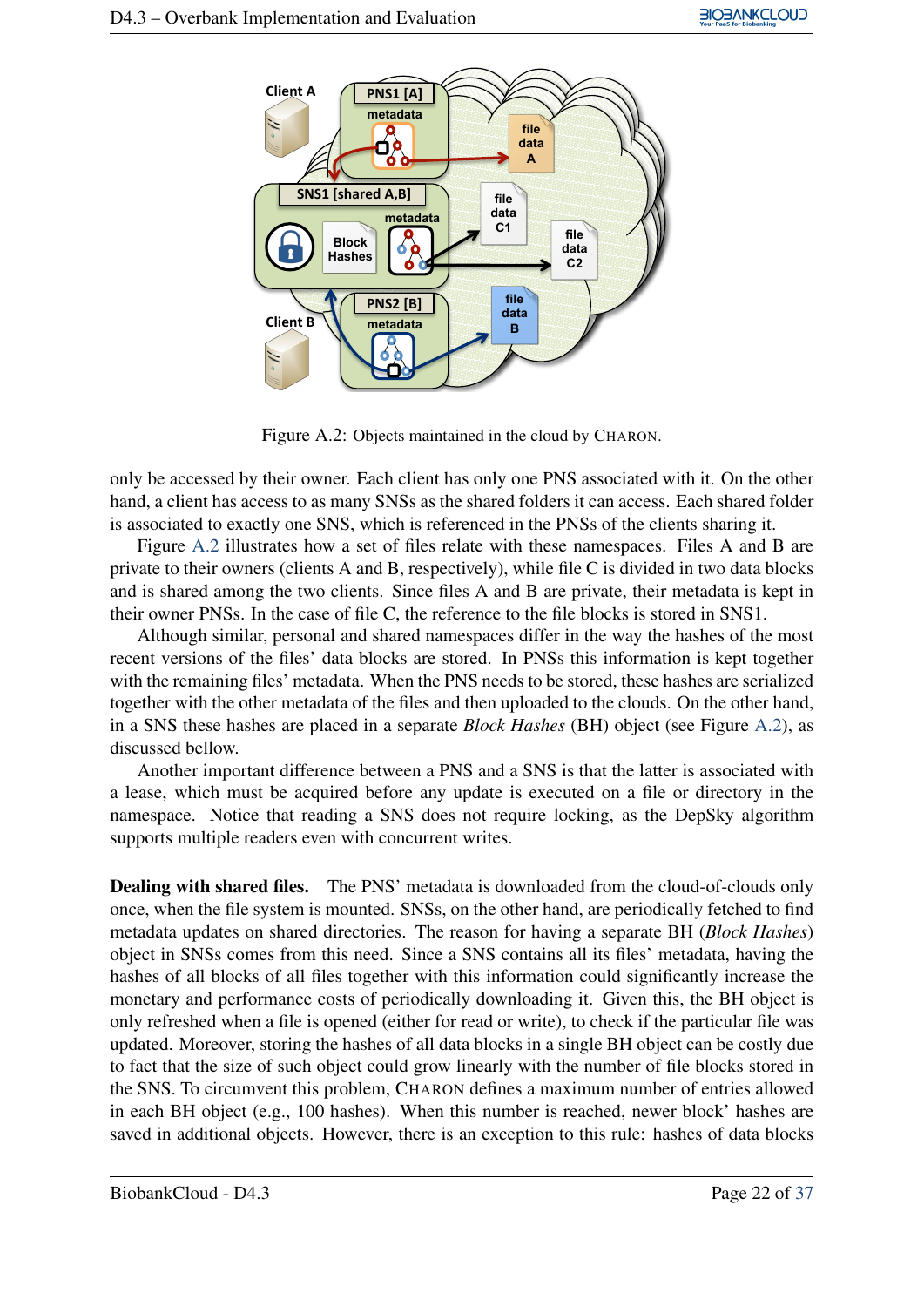from the same file are always kept in a single BH. This is done to avoid fetching several BH objects when opening a large file.

In order to avoid write-write conflicts, the user must obtain a lease over the entire SNS before updating a shared file. Any modification performed by the client in that SNS is asynchronously propagated to the location where the file is located (e.g., the cloud). After the upload completes, the corresponding metadata (i.e., the SNS hosting the file) is updated in the cloud-of-clouds, and then the lease is released. Such background propagation is crucial for the usability of the file system, since it can take a significant time to complete. However, other clients may still perform read-only operations on directories and files belonging to the leased SNS, and are able to read the data associated with the latest uploaded metadata version.

#### <span id="page-25-0"></span>A.5.2 Data Management

CHARON uses several techniques for efficient dealing with big data without requiring custom services on the cloud. This sections describes some of these techniques.

Multi-level cache. CHARON uses the local disk to cache the most recent files used by clients. Moreover, it also keeps a fixed small main-memory cache to improve subsequent data accesses over open files. Both the main memory and disk caches implement LRU (Least Recently Used) policies. The use of a cache not only improves performance, but also decreases the operational cost of the system. This happens because cloud providers charge data downloads, but usually uploads are free (as an incentive to send data to their facilities [3, 8, 14, 18]), which means that the monetary cost of operating CHARON corresponds roughly to the cost of the used storage space plus the traffic required to download new versions of files.

Working with data blocks. Managing large files in cloud-backed file systems brings two main challenges. First, reading (resp. writing) whole files from the cloud (as done in SCFS [31]) is impractical due to the high downloading (resp. uploading) latency. Second, big files might not fit in the (memory) cache employed in cloud-backed file systems for ensuring usable performance [31, 67, 15, 40].

CHARON addresses these challenges by splitting (large) files into fixed-size blocks. The block size is configurable but we currently use 16MB as this size offers an interesting balance between latency and throughput [30, 31]. This strategy is similar to what is done in other cloudbacked file systems, such as BlueSky [67] that uses 4MB data blocks. Furthermore, blocks are compressed (using a lightweight algorithm) before being uploaded to their respective storage locations.

A block with few megabytes is relatively fast to load from disc to memory, can be transferred from/to clouds in a reasonable time, and is still small enough to be maintained in main memory. This last advantage is extremely important to absorb bursts of sequential accesses, for example, reading a 16MB file entails 4096 sequential 4kB-block reads. Additionally, our approach is also cost-effective because, in case a cached file being updated, only the modified data blocks need to be transferred to its storage location.

In CHARON, each cached data block has its integrity validated by using a hash that is stored in the cloud-of-clouds. If we fetch the hash of a block that does not match the cached block, the system becomes aware that a new block version is available. This could happen, for instance, when a shared file is modified by another client. In common scenarios (e.g., a single client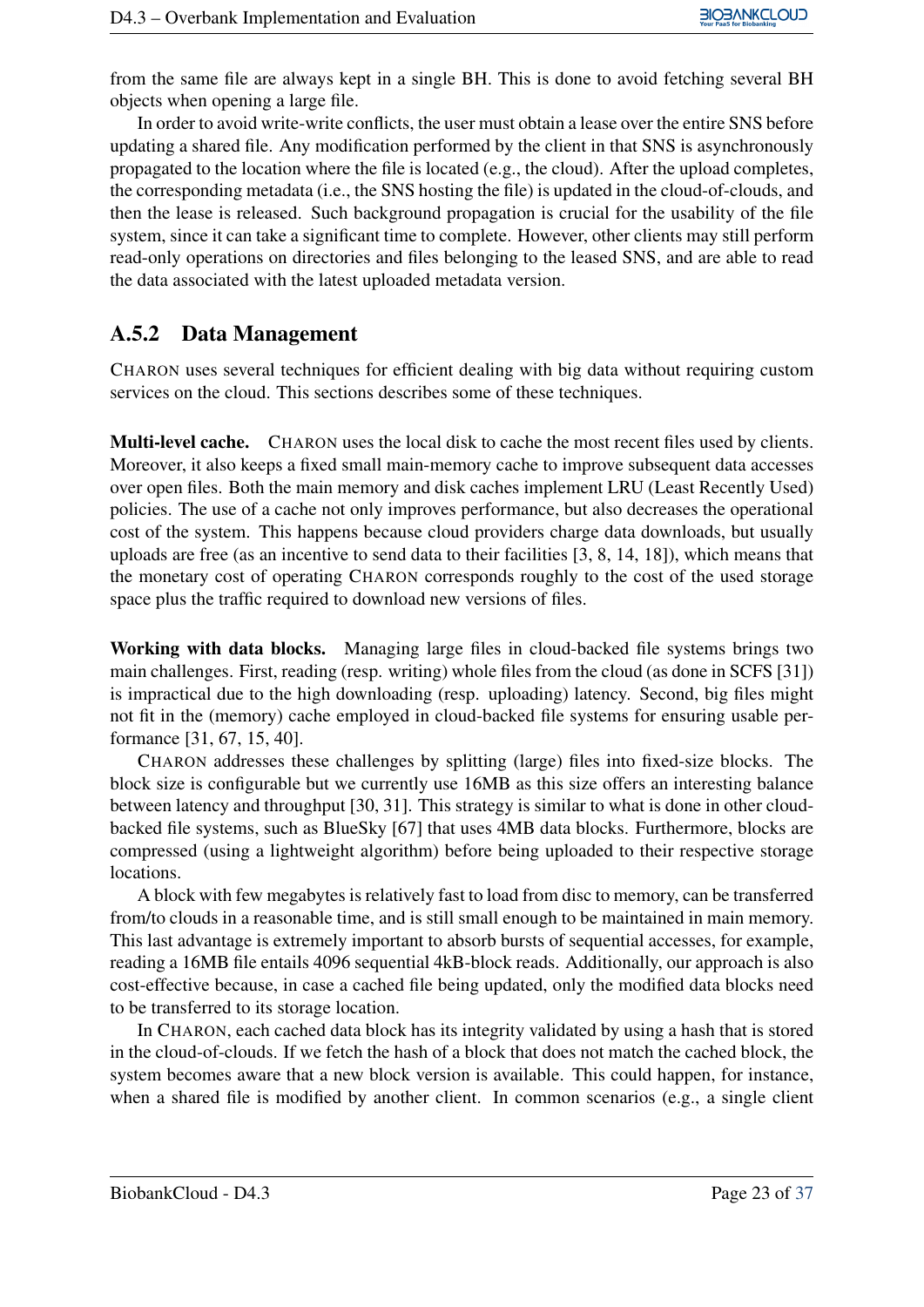updates its files from a single host), private files are expected to be maintained in the local disk cache to approximate the performance of a local file system.

**Prefetching.** The prominence of sequential reads in bioinformatics workflows (see  $\S$ [A.6.2\)](#page-29-0) motivate the use of block prefetching. Our implementation uses a thread pool responsible for prefetching data blocks from any location as soon as a sequential read is identified. Currently, CHARON starts prefetching when half of a block is sequentially read. If in the meanwhile the file being prefetched is closed, all enqueued requests for that file are removed from the prefetching queue. Besides reading data in advance, an additional advantage of this technique is to have several TCP connections getting data in parallel, accelerating the download of the whole file.

Supporting diverse storage locations. The cloud-of-clouds location is the default option for CHARON, but users may select any of the other two location types to store their files. Locations are defined using a semantic cue [64], in which the pathname specifies the location of a particular object. Specifically, in CHARON, users are only able to use cues over folders at the time of its creation. For example, the path /share/. Location=S3/data informs that the directory data is in Amazon S3. Henceforth, each file (or folder) created in a folder with a location different from the default one, will be stored in that defined location.

The use of a *cloud-of-clouds* to store data brings benefits in terms of resilience to failures and avoids vendor lock-in problems [20]. CHARON resorted to DepSky [30] to ensure that stored files have their availability, integrity and confidentiality preserved even if a fraction of providers fail. *Availability* is achieved by storing the data in multiple clouds avoiding the provider dependency of several previous cloud-backed storage systems [15, 62, 67]. It uses data-centric Byzantine quorum protocols [55] that require a set of  $3f + 1$  cloud services, with at most f of them suffering Byzantine failures. DepSky uses storage-optimal erasure codes to store only portions of a file on each cloud, making the storage of a file approximately  $50\%$  more costly than storing it on a single cloud (for  $f = 1$ ). *Integrity* is provided by cross-verifying the validity of the stored blocks using hashes stored in all clouds. *Confidentiality* is obtained by encrypting the data before storing it, and distributing key shares to the cloud providers in such a way that a single provider will not be able to recover the whole file [50].

For not-so-critical files, the provider-maintained redundancy and security of a *single public cloud* may be enough. Therefore, this option can be used to reduce the storage costs of such files.

The *private repository* is used to store files containing privacy-sensitive information that are subject to regulatory legislation. CHARON uses secure protocols (e.g., TLS) to transfer these files directly between private repositories when they are shared, without ever storing it in the cloud.

Independently on the location, when a file block is updated, we first create an object with the new version and then update the corresponding PNS or SNS/BH to reference it. Old versions are removed in background, by a garbage collector triggered periodically on each client (e.g., once a day) to delete non-referenced blocks the client owns.

#### <span id="page-26-0"></span>A.5.3 Security Model

CHARON implements a security model where the owner of the file pays for its storage and is able to define its permissions. Moreover, CHARON clients are not required to be trusted, since the access control is performed by the (untrusted) cloud providers, which enforce the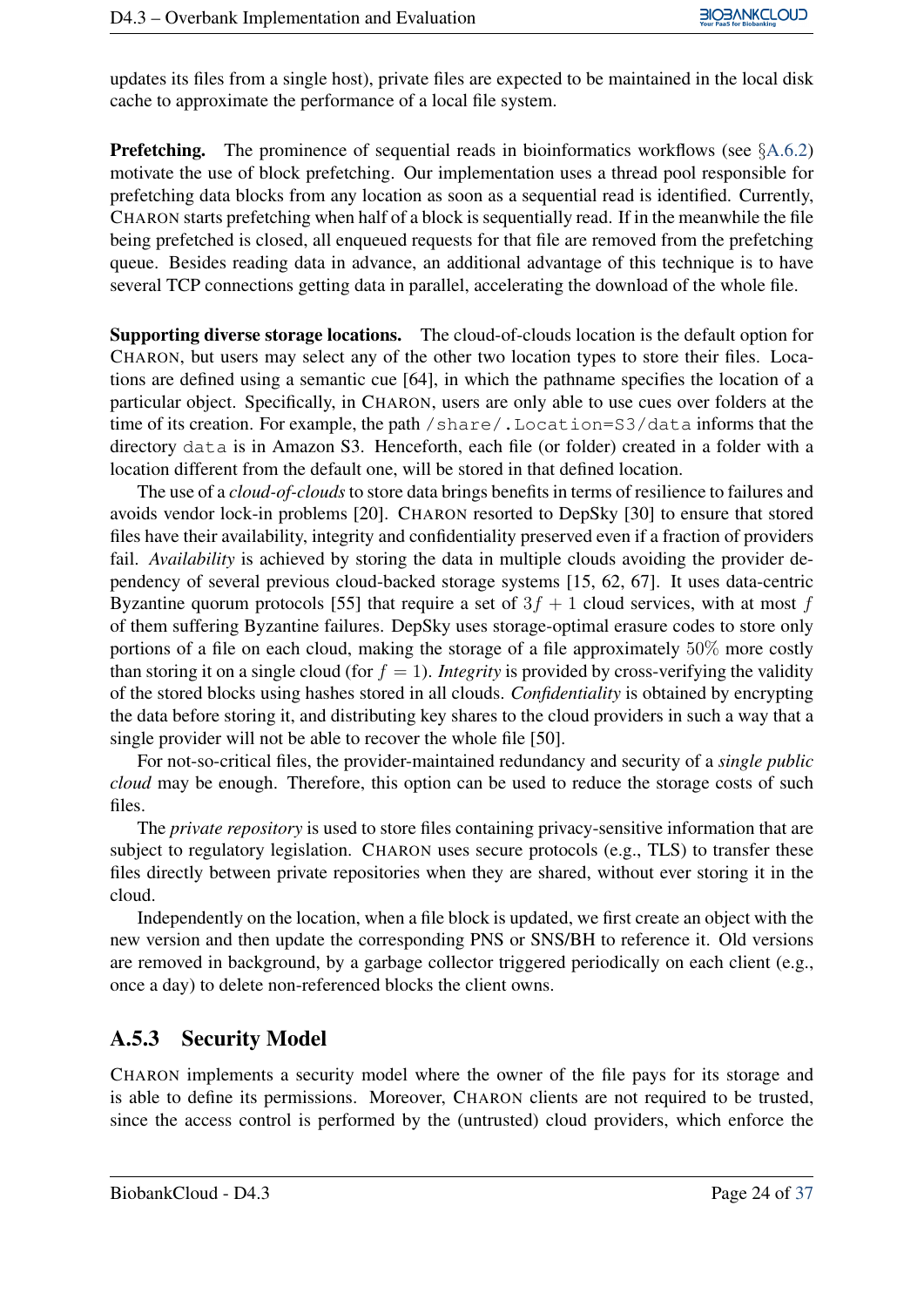access permissions for each object. The cloud-of-clouds access control is satisfied if no more than f cloud providers misbehave. This is effective because even if an object is read from f faulty providers, no information will be obtained (recall that data is encrypted using secret sharing [50]).

The implementation of this model requires a mapping between the file system and cloud storage abstractions. Each CHARON user authenticates using its own credentials on each cloud provider used by the system. After that, each file or directory a user creates results in the creation of one or more objects associated with its account. Moreover, sharing is allowed only at the granularity of directory subtrees (as in Dropbox). To give permission to others to access a directory, an user needs to change the POSIX ACL associated with the desired directory. When this happens, the CHARON client changes the permission associated with each object in the cloud using the provider API. Namely, to share a directory, the system creates a SNS and gives permission to the sharing users, updating also the owner's PNS.

Each CHARON user id has to be mapped to the corresponding cloud accounts. This mapping is kept together with the client PNS in the cloud-of-clouds. Since there is no centralized server informing clients about the arrival of other clients to the system, the discovery of new clients and shared directories has to be done by external means (e.g., main invitation, as in Dropbox).

#### <span id="page-27-0"></span>A.6 Evaluation

We conducted three sets of experiments to evaluate CHARON and compare it with other storage systems. First, we discuss the latency of the base and composite leasing algorithms. Second, we present results of several microbenchmarks for evaluating the performance of CHARON in terms of metadata and data-intensive operations under different scenarios. Finally, we present the results of a novel benchmark based on representative bioinformatics workflows.

Experimental Environment. Our experimental environment is comprised by four Dell Power Edge R410 machines connected through a gigabit network. Each one of them is equipped with two Intel Xeon E5520 (quad-core, HT, 2.27Ghz), 32 GB of RAM, and two disks: a 146GB HDD with 15k RPM and a 120GB SSD. The operating system is an Ubuntu Server Precise Pangolin (12.04 LTS, 64-bits), running kernel 3.5.0-23-generic and Java 1.7.0 67 (64-bits).

The three storage locations for CHARON were configured as follows. The cloud-of-clouds storage is composed by Amazon S3 (US), Windows Azure Storage (UK), Rackspace Cloud Files (UK), and Google Cloud Storage (US). For the single cloud storage, we use Amazon S3 (US), since it is the most widely used storage cloud. The private repository was either located in the disk of the client machine or in a different machine in the same LAN, depending on the experiment. For the composite lease, we employ additional cloud services such as Azure Queue [10], RackSpace Queue [9], Amazon DynamoDB [1], and Google Datastore [6]. Therefore, all cloud-of-clouds configurations consider  $f = 1$ .

We compare all CHARON storage locations with the ext4 local file system, the Linux' NFSv4 deployed in our cluster, and other cloud-backed file systems with the code available such as SCFS [31] and S3QL [15]. Similarly to CHARON, these two systems were configured to update the cloud in background, and in the case of SCFS, the coordination service replicas are deployed in four medium instances on Amazon EC2 (UK).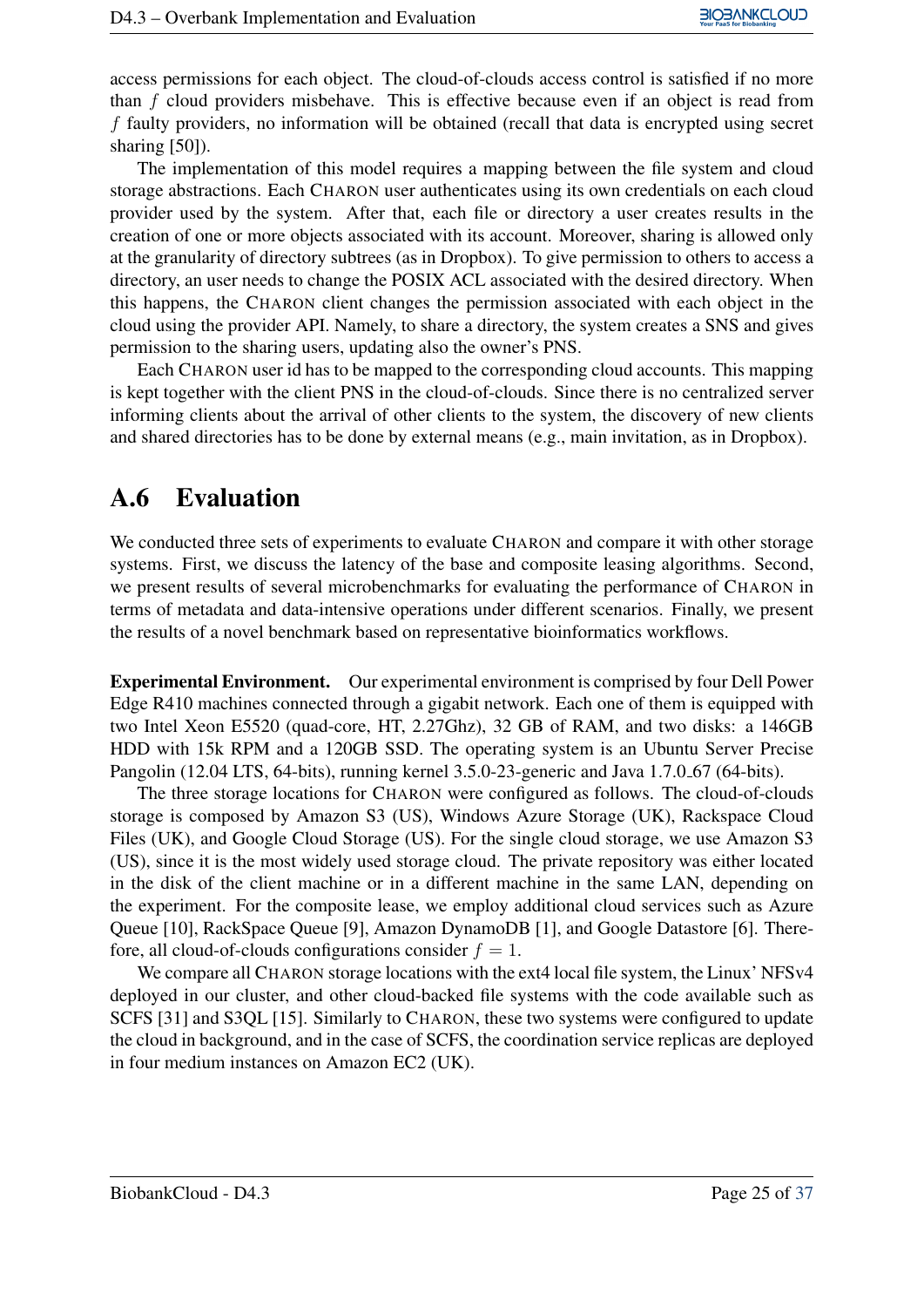<span id="page-28-1"></span>

Figure A.3: Latency of lease (without contention) for several configurations of the composite and all base leases.

#### <span id="page-28-0"></span>A.6.1 Composite Leasing

Our first set of experiments evaluate the composite lease algorithm described in §[A.4.2](#page-21-0) and the base objects used in its implementation. We focus our analysis on the lease operation, since it is the only one in the critical path of any application updating shared folders.

Contention-free executions. The composite leasing algorithm was configured in three ways: using only storage cloud services from different providers (ST), using only non-storage cloud services, such as queues (NST), and using the fastest base services, even if from the same providers (FL). Additionally, we compare these compositions with DepSky mutual exclusion algorithm (DL) [30], using the same services as the ST configuration. Figure [A.3](#page-28-1) presents the lease latency of these algorithms and their base lease objects.

The base lease objects require between 200 ms to 1.8 s to acquire a lease. Overall, the results for non-storage base lease objects are better than the ones using storage services. We hypothesize this happens because storage services are throughput-oriented, and thus less efficient when dealing with small objects such as lease entries.

The results for the composite lease configurations reflect the performance of their base objects. More specifically, the lease protocol waits for a quorum of  $2f + 1 = 3$  leasing acknowledgements from different services, which means that the latency of the composite lease is similar to the third fastest cloud service. For instance, the latency of NST is similar to the latency of GDS, which is worse than DDB and AQ, but better than RQ. For a pure storage-based lease (ST), we observed a lease latency 100% worse than NST. The FL configuration uses the fastest base objects available (storage and non-storage), achieving a latency 100% lower than in NST. The main limitation of this configuration is that it uses two services from the same provider (Azure Queue and Azure Storage), which results in less diversity and fault independence. Consequently, we use the NST configuration in CHARON experiments. Although slower, this configuration allows the lease acquisition in around half a second, which is an acceptable time when considering the latencies of accessing a remote cloud service.

The observed latency for DepSky locking (DL) is twice the latency of ST and four times bigger than NST (used in CHARON). This happens because the DepSky algorithm accesses the storage clouds in phases, and not by executing base lease algorithms in parallel.

Executions under contention. An important aspect of a lease algorithm is how the solution scales when increasing the number of clients trying to obtain leases over the same resource. We performed experiments with a varying number of clients  $(1, 2, 5,$  and 10) trying to acquire a lease on the same SNS (and releasing it right after), and measure the time required for a client to acquire the lease. For lease algorithms that are only obstruction-free, we use a random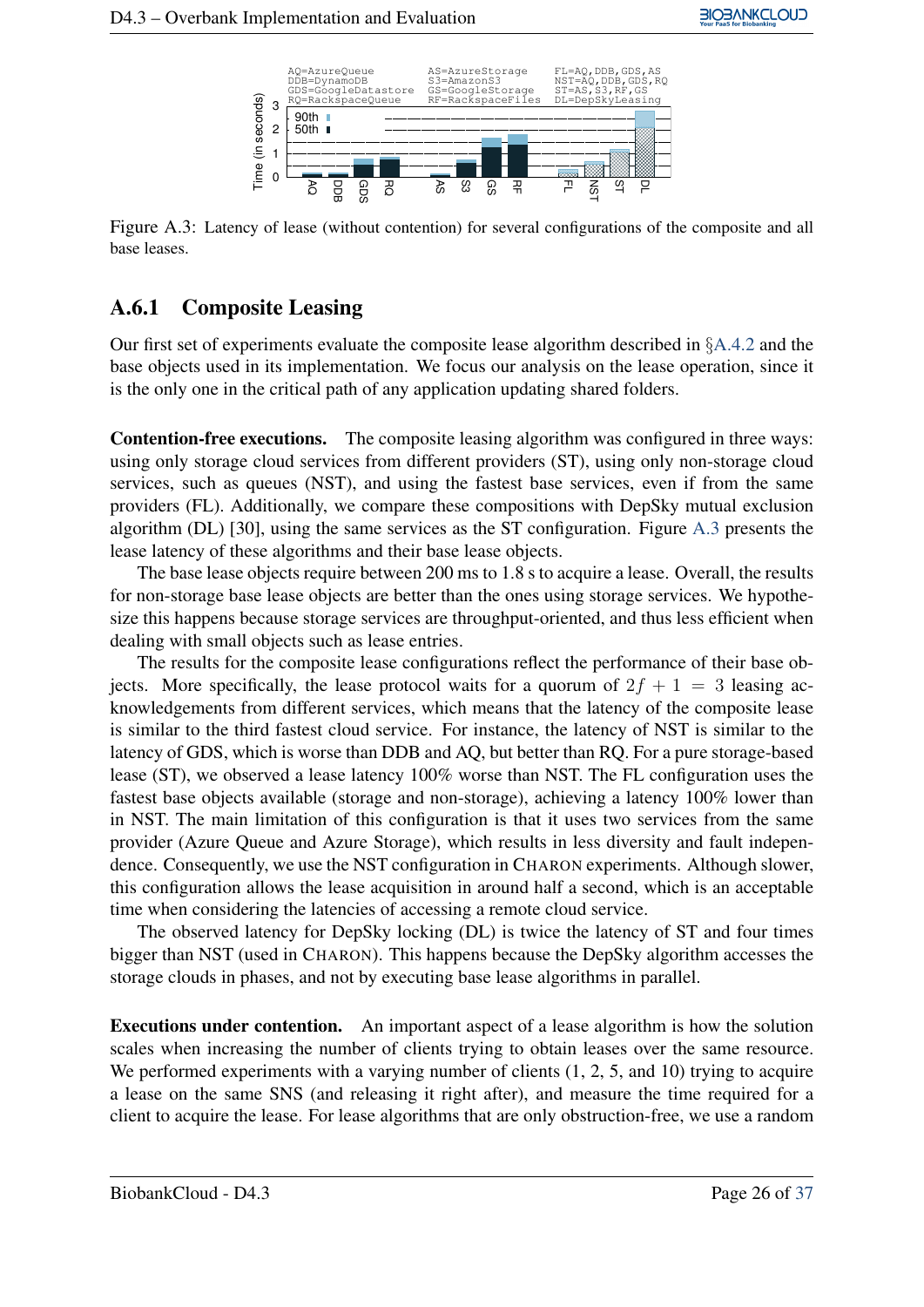backoff time between 0-1 second. The results for several base lease objects and composite lease configurations are presented in Figure [A.4.](#page-29-1)

<span id="page-29-2"></span>

<span id="page-29-3"></span><span id="page-29-1"></span>Figure A.4: Latency of lease acquisition under contention of up to 10 clients for diverse algorithms and cloud services.

Again, non-storage services (Figure [A.4\(a\)\)](#page-29-2) provide better/faster results than storage services (Figure [A.4\(b\)\)](#page-29-3). This happens because most non-storage services satisfy the deadlockfreedom property, i.e., if several processes tries to get the lease concurrently, some process will succeed [25]. This makes them much better when dealing with contention than the storagebased algorithms, which only implement obstruction-freedom (see Table [A.1\)](#page-23-2).

The composite lease object (NST and ST in the figures) also provides only obstructionfreedom, and thus has a super linear increase in the waiting time when a lease is obtained under contention. This is expected since CHARON was not optimized for scenarios with a large number of clients trying to update the same folder or file. The composite lease algorithm is fast with one or two contending clients but noticeably slower with 5 or (specially) 10.

#### <span id="page-29-0"></span>A.6.2 File System Microbenchmarks

In this section we present the results of a set of microbenchmarks using Filebench [5] for comparing CHARON with other file systems.

Metadata-intensive operations. Our first experiment focus on how well the system deals with metadata intensive operations when compared with other systems. Table [A.2](#page-29-4) presents the number of operations per second for ext4 (on SSD), NFS, S3QL [15], SCFS [31], and CHARON. We use 0-byte files to focus on metadata management.

| Operation   | ext4  | <b>NFS</b> | S3OL  | <b>SCFS</b> | <b>CHARON</b> |
|-------------|-------|------------|-------|-------------|---------------|
| Create      | 2618  | 192        | 105   | 2           | 485           |
| Delete      | 1895  | 2518       | 486   | 4           | 1258          |
| <b>Stat</b> | 15299 | 20881      | 5995  | 9           | 12925         |
| MakeDir     | 14998 | 16664      | 42.42 | 14          | 13665         |
| DeleteDir   | 11998 | 6785       | 950   | 5           | 8665          |
| ListDir     | 18759 | 17426      | 604   | 6           | 9894          |

Table A.2: Metadata-intensive microbenchmark results (ops/s).

<span id="page-29-4"></span>The results show that CHARON offers a performance mostly within the same order of magnitude of ext4 and NFS, being slower mainly due to the overhead of FUSE and its Java wrapper. When compared with other cloud-backed file systems, CHARON is faster because metadata updates are executed only in memory, and later sent to the cloud in background. S3QL uses a SQLite local database for that, and SCFS synchronizes every metadata operation with the cloud.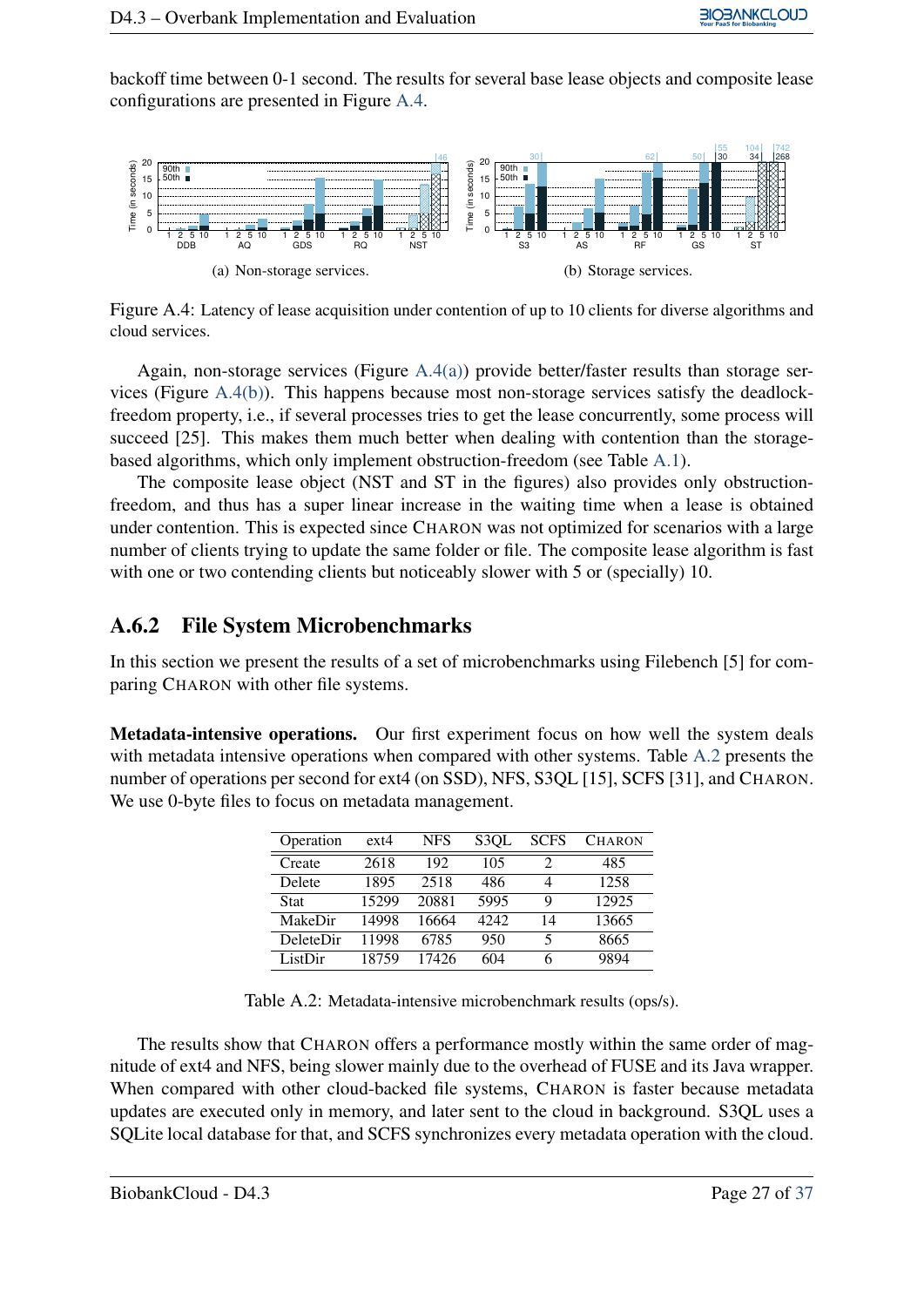Data-intensive operations. Table [A.3](#page-30-0) presents the results for similar microbenchmarks, but now focusing in data-intensive operations with files of 256MB.

| Operation | ext4 | NFS | S3OL | <b>SCFS</b> | <b>CHARON</b> |
|-----------|------|-----|------|-------------|---------------|
| segRead   | 215  | 211 | 214  | 200         | 194           |
| randRead  | 210  | 205 | 207  | 191         | 186           |
| seqWrite  | 125  | 125 | 10   |             | 36            |

Table A.3: Data-intensive microbenchmark results (MB/s).

<span id="page-30-0"></span>Not surprisingly, ext4 offers the best read-throughput both for sequential and random workloads. S3QL and NFS provide a lower, but similar, read throughput (sequential and random) when compared with ext4. SCFS and CHARON, despite presenting a lower performance, are still competitive for read workloads.

When considering write throughput, ext4 and NFS present the best performance for sequential workloads. However, CHARON presents at least  $2\times$  better sequential write throughput than the other cloud-backed file systems. In particular, S3QL provides a write-throughput almost  $4\times$ lower than our system. This happens because S3QL does not perform well when writing small chunks [16] (we use 8kB-writes).

Read and write of big files. Efficiency in reading and writing large files to/from the clouds is one of the main objectives of CHARON. Figure [A.5](#page-30-1) shows the time required for sequentially read and write non-cached files (from 16MB to 1GB). We performed these experiments considering different data locations for CHARON, namely: private repository in the same network (C-LAN), single cloud in Amazon S3 (C-S3), and the cloud-of-clouds (C-CoC). In the last scenario, the read operation is performed with and without prefetching (C-CoC(NP)). Differently from previous experiments, here the write latency includes the time required to upload the data to its final location.



<span id="page-30-1"></span>Figure A.5: Non-cached read (download) and write (upload) latencies for different file sizes and CHARON locations.

As expected, reading and writing from a private repository presents the best latency, since the target location is inside our local network. The difference between the latency of using Amazon S3 or the cloud-of-clouds is quite small for both reading and writing results. For writing, the additional latency presented by the cloud-of-clouds comes from the fact that we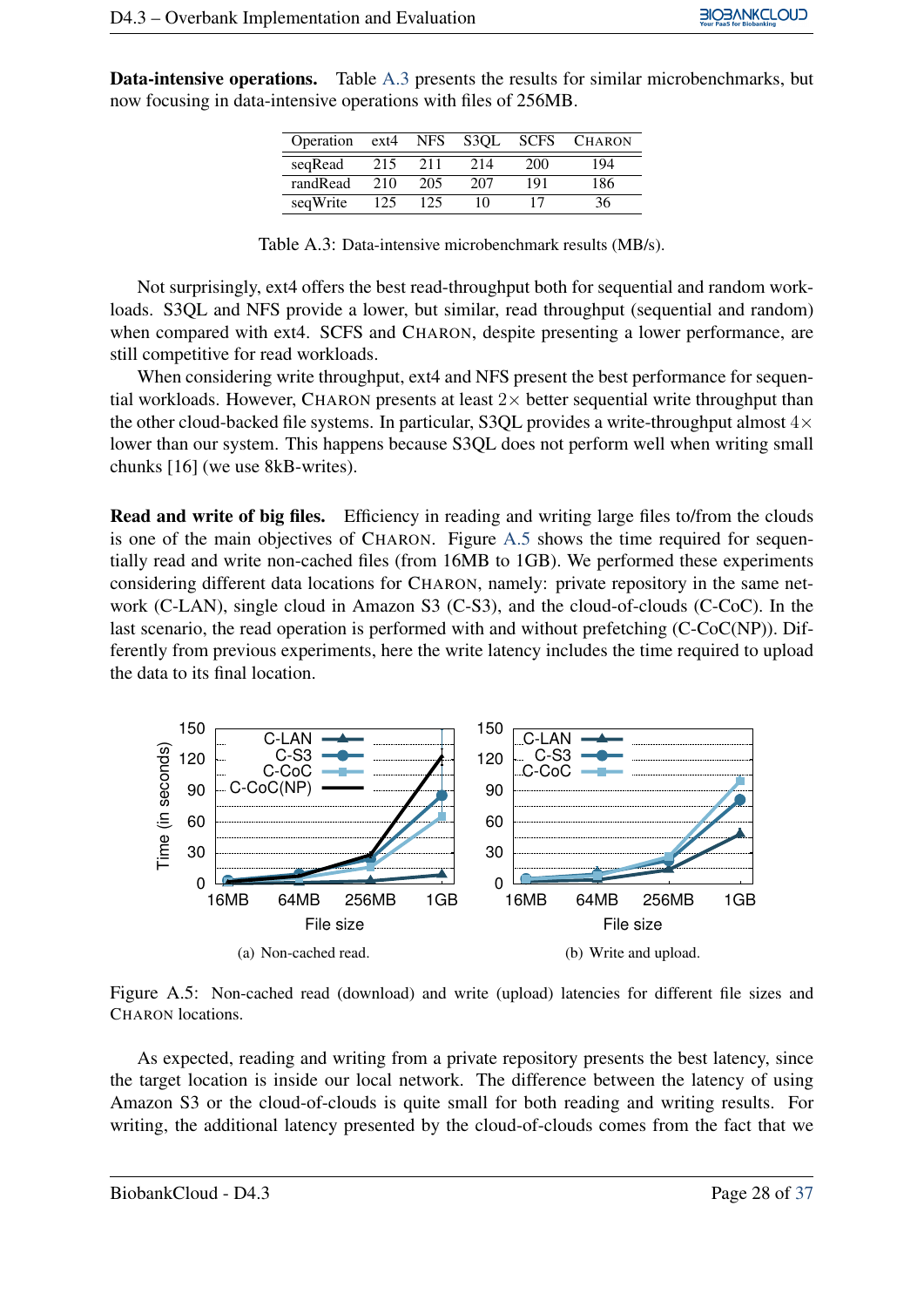need to update the data in a Byzantine quorum of clouds (three out of four) to finish the write, thus the end-to-end latency will be dictated by the third fastest cloud. Finally, the results showed that prefetching file blocks significantly improves sequential reads of big files. As shown in the graph, downloading a 1GB-file from the clouds using prefetching decreases the whole-file read latency in 25%.

File sharing. The next microbenchmark compares the latency of sharing a file in CHARON and in other sharing-capable cloud-backed storage systems such Dropbox and SCFS. In this way, we repeated the sharing experiment introduced in [31], which consider desktop-application file sizes (256kB – 16MB). The experiment consists in a client writing a randomly-generated file in a shared folder while another client, located in the same LAN and with access to the folder, tries to read the written file. We measure the time it takes from the instant a client closes a newly written file until another client reads it entirely (and notifies the first client with an UDP message). Figure [A.6](#page-31-1) presents the results.

<span id="page-31-1"></span>

Figure A.6: Sharing latency of different cloud-backed systems for four desktop-size files.

The three evaluated systems provide a very similar latency with small files (256kB and 1MB). However, when the file size increases (4MB and 16MB), CHARON becomes the fastest system and Dropbox the slowest. For bigger files (not shown in the figure), this behavior becomes even more evident as Dropbox transfer data very slowly and SCFS assume files as single blocks. This happens because CHARON uses compression and erasure codes, reducing significantly the amount of transmitted data, and consequently the experienced latency.

#### <span id="page-31-0"></span>A.6.3 Bioinformatics Workflows

In this section we present results considering a novel benchmark (dubbed FS-Biobench, fully described in a companion report [24]) that emulates the I/O of eight common bioinformatics workloads, summarized in Table [A.4.](#page-32-1)

Figure [A.7](#page-32-2) presents the execution time of each of the mentioned FS-BioBench workflows for ext4 on SSD (ext4), for NFS with a server and a client in the same LAN, for S3QL and for CHARON using a repository in different locations: SSD in the same machine (C-Local), hard disk in a server in the same LAN (C-LAN), Amazon S3 (C-S3), and cloud-of-clouds (C-CoC). SCFS results are not presented because it does not support the big files (up to 1GB) used in this benchmark. We executed every workflow ten times on each scenario and report average values. CHARON's and S3QL's caches were cleaned after each workflow execution, as all results would be similar to C-Local if files were cached.

Ext4 and NFS serves as basis of comparison in this experiment and, as expected, are usually faster in running the workflows. The time needed for CHARON to finish workflows W1 and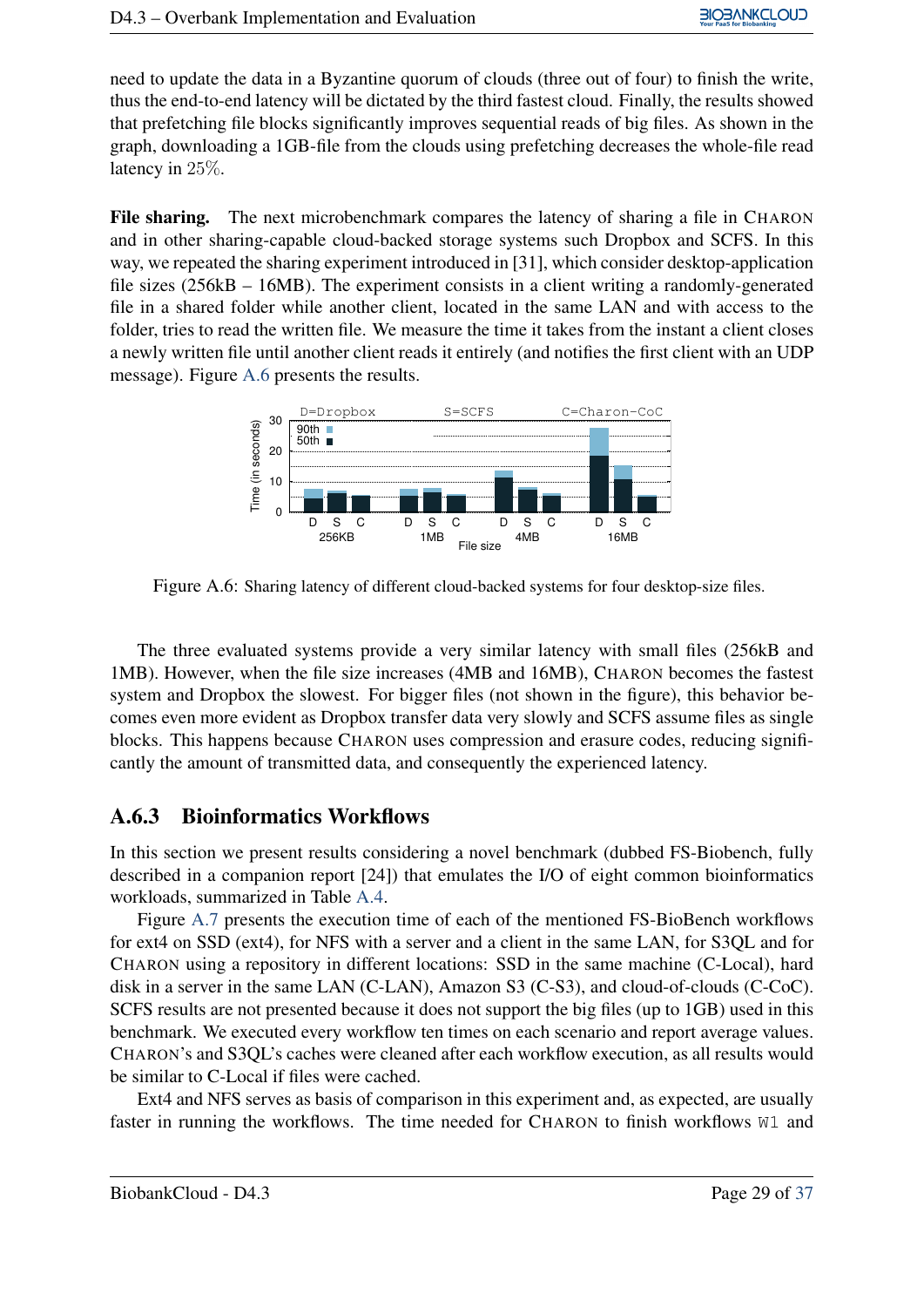| Workflow             | Input Files | Int. + Output Files | Description                                                              |
|----------------------|-------------|---------------------|--------------------------------------------------------------------------|
| W1.Genotyping        |             | $0+1(24MB)$         | Write a single genotyping file.                                          |
| W2. Sequencing       |             | $0+1(1GB)$          | Write a single sequencing file in FASTQ format.                          |
| W3.Prospection       | 2(1MB)      | $0+1$ (4kB)         | Prospect appropriate samples for a study from two MIABIS XML files       |
| W4.Alignment         | 1(1GB)      | $0+1(960MB)$        | Search DNA reads from W2 in a reference, and write the alignment results |
| W5.Assembly          | 1(1GB)      | $0+1(18MB)$         | Write a contiguous DNA sequence from a FASTQ sequencing file.            |
| W <sub>6</sub> .GWAS | 2(48MB)     | 2+1 (432MB+200kB)   | Read two genotyping files, perform a GWA study, and plot a graph.        |
| W7.Annotation        | 1(1GB)      | 2+1 (1.07GB+268MB)  | Align DNA reads, obtain genomic variations, and write an annotated V     |
| W8.Methylation       | 1(1GB)      | $2+1$ (999MB+4kB)   | Align DNA reads, and write a list of methylated positions.               |

<span id="page-32-1"></span>Table A.4: Characteristics of the eight FS-BioBench workflows. All reads and writes are sequential. Output files are divided in two groups – intermediate and final results. File sizes were scaled-down for faster benchmark execution.



<span id="page-32-2"></span>Figure A.7: FS-BioBench execution for different configurations of CHARON.

W<sub>2</sub> is similar, independently from the data locations. This due to write operations immediately return after the file is updated in the local disk. Workflow  $W3$  requires almost  $2\times$  more time to finish in C-S3 and C-CoC than in C-Local and C-LAN due to the latency of fetching the two small files from the remote cloud services.

Workflows  $W4, W5, W7$ , and  $W8$  are the ones requiring more time to run since they imply the read of a 1GB FASTQ file from the repository location. Workflow W6 reads two genotyping files with only 24MB each, and thus requires less time to run. Nonetheless, as expected, workflows W4-W8 rank the different data locations in the same order, where the C-Local is the fastest, followed by the C-LAN, the C-CoC, and the C-S3. Interestingly, running the benchmark in a cloud-of-clouds-hosted repository brings improvements in the running time of the benchmark (compared to C-S3) due to the capability of fetching blocks from the two fastest clouds at the moment [30]. Importantly, even considering that the latency for fetching input files dominate most of these benchmarks, in a real setup, the file processing can start as soon as the first block is available.

In conclusion, CHARON runs the workflows up to  $250\%$  (W4) faster than the other evaluated cloud-backed file system (S3QL). Furthermore, our system with the cloud-of-clouds is at most 150% slower than NFS in all workflows but W5 (which is read-only). This is an excellent result if one considers that the latency of accessing the cloud is  $100\times$  higher than accessing the LANbased NFS server.

## <span id="page-32-0"></span>A.7 Related Work

Bioinformatics and biobanks data sharing. There are several research infrastructures for maintaining bioinformatics datasets and making them available to researchers. For example,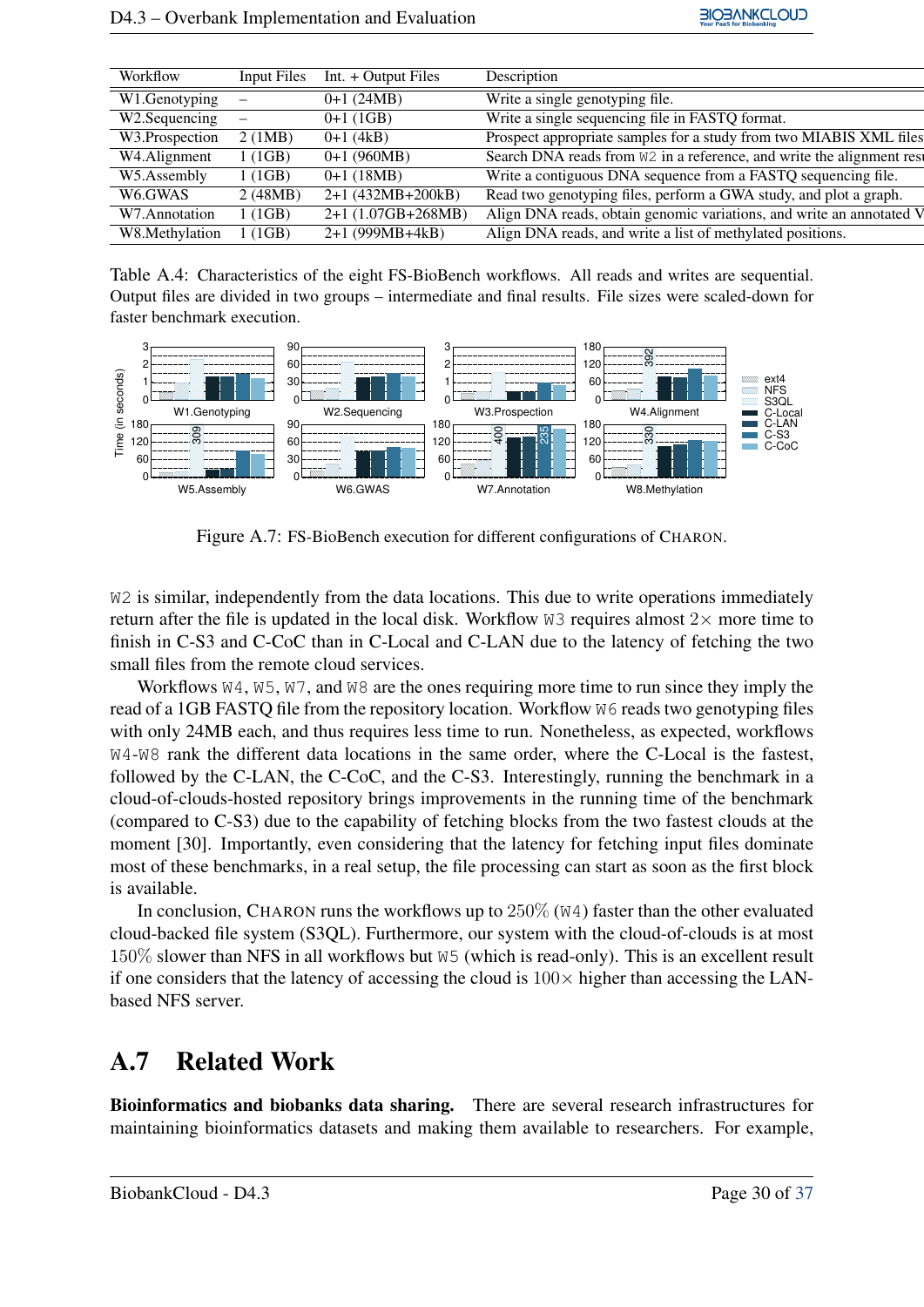BBMRI [60] integrates several European biobanks [72] through a distributed research infrastructure. CGHub [70] is an American research center that stores cancer-related data that can be used by approved users. In all these infrastructures, there is one or more facilities responsible for managing a web-accessible repository of the data. CHARON aims to make research infrastructures like those (usually paid with public money) less expensive, more manageable, more dependable and widely-available by exploiting public clouds, without creating any dependency on these services. Furthermore, by working at the file system level, we make it easier to integrate any type of data with existing tools, without worrying about the specificities from each bioinformatics workflow.

Distributed file systems. CHARON borrows many ideas from existent file systems, such as the separation of data and metadata from NASD [42], volume leases from AFS [46], and background updates from several peer-to-peer file systems [21, 51, 64]. In particular, Farsite has some similarities with our system, but is crucially different in its use of BFT replica groups for assigning leases and maintaining metadata consistently [21]. Another related system is the xFS [22], a serverless network file system in which the storage of all data and metadata is done at the client side, with accesses coordinated through distributed protocols.

A fundamental difference between these systems and CHARON is that in our system clients do not communicate directly for coordination, but interact using widely-available untrusted cloud services. Furthermore, our design focuses on avoiding write-write conflicts due to the expected low level of contention in bioinformatics datasets and to avoid creating conflicts that might be difficult to solve by our primary audience (e.g., non-system specialists). This decision differentiates our work from systems like Coda [48] and OriFS [58], which implements application-based conflict resolution. Finally, these systems do not explore the scalability and competitive prices of cloud storage, using instead the storage available on clients and servers.

Data-centric coordination. A centerpiece of CHARON's design is the use of Byzantineresilient data-centric algorithms for implementing storage and coordination. There are some works that propose the use of this kind of algorithms for implementing dependable systems [19, 30, 34, 54]. At high level, our composite leasing is very similar to the at-most-one mutual exclusion of Phalanx, which resembles classical quorum-based mutual exclusion algorithms from the 80s. However, this algorithm requires servers to run custom code [54], while ours is built on top of non-replicated algorithms especially designed for the cloud services currently available.

Byzantine disk Paxos [19] is a Byzantine consensus protocol based on untrusted shared disks (equivalent to storage clouds). This algorithm could be used for implementing mutual exclusion satisfying deadlock-freedom (a stronger liveness guarantee than obstruction-freedom). However, this solution would require a large number of cloud accesses, i.e., at least five per round, and multiple rounds might be needed in case of contention. Our composite protocol, on the other hand, requires between two to four sequential cloud access for acquiring a lease (see Table [A.1\)](#page-23-2).

To the best of our knowledge, there are only two fault-tolerant data-centric lease algorithms proposed in the literature [30, 34]. Both of them are based on the use of storage clouds or disks. The lease algorithm of [34] has two important differences when compared with CHARON's Byzantine-resilient composite lease. First, it does not provide an always-safe lease, in the sense that their algorithm admits the existence of more than one process with valid leases. The only guarantee is that eventually a single process will have the lease, which is adequate for implementing leader election but not locks. Second, it tolerates only crashes, requiring thus some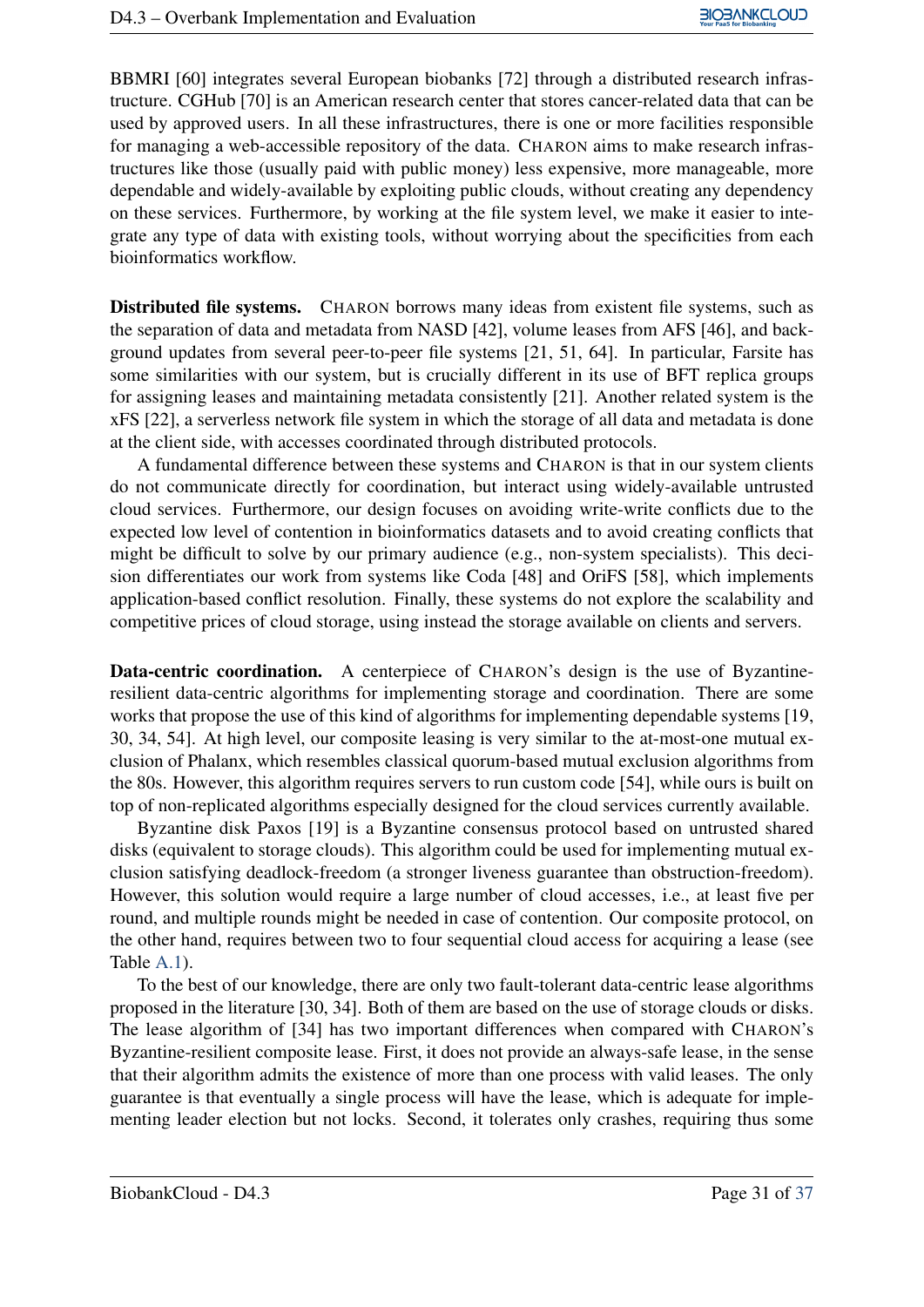trust on individual cloud providers. The BFT mutual exclusion algorithm presented in [30] is a natural candidate to regulate access contention in CHARON. However, our composite lease algorithm is up to four times faster than DepSky's (as shown in §[A.6.1\)](#page-28-0) and does not require clients to have synchronized clocks.

Cloud-backed storage solutions. There are many commercial storage proxies to transparently integrate local systems with cloud storage (e.g. [11, 12]). Most of them follow an architecture similar to BlueSky [67] and Iris [62], where a CIFS/NFS proxy is used to mediate access to a single cloud provider. In general, such systems do not support the coordination of file accesses between different proxies, and thus are inappropriate to share geographically-dispersed data.

In the last years, many works have been proposing the use of multiple cloud providers for improving the integrity and availability of stored data [20, 29, 30, 49, 71, 31, 40]. The idea was first introduced in archival systems like SafeStore [49] and RACS [20], with the latter requiring no modifications to the storage clouds or servers running in the cloud. More recent systems like ICStore [29] and DepSky [30] provide object storage (i.e., variable-size read/write registers) considering different fault models and unmodified storage clouds.

SPANStore [71] is a system that tries to optimize data placement and consistency guarantees taking into account several metrics of cloud providers (e.g., cost and access latency). The main limitation of this approach is that it requires servers deployed in all cloud providers, which implies additional costs and management complexity. The same limitation applies to modern (single-provider) geo-replicated storage systems such as Spanner [36] and Pileus [65], if deployed in multiple cloud providers.

Some recent cloud-backed storage systems employ a hybrid approach in which unmodified cloud storage services are used together with few computing nodes for storing metadata and coordinating data access [31, 40]. SCFS, in particular, provides controlled sharing of desktop-size files stored in multiple providers by using a cloud-deployed coordination service to implement locking [31].

When compared with these works, CHARON is unique in its ability to provide controlled sharing of big data without relying on any cloud-deployed server or centralized proxy.

#### <span id="page-34-0"></span>A.8 Conclusions

We presented CHARON, a cloud-backed file system for big data sharing and storage that targets the needs for Biobanks and other life sciences institutions. The design of CHARON relies on two important principles: files metadata and data are stored in multiple cloud providers, without requiring trust on any of them individually, and the system is completely serverless. This latter principle lead us to design a novel Byzantine-resilient leasing protocol to avoid write-write conflicts that requires no custom server on the cloud. Our results show that such kind of design is feasible and can be employed to interconnect real-world biobanks and other institutions that need to store, archive and share critical datasets in a controlled way.

Currently, the system is being integrated in an open-source PaaS for storage, processing and sharing of bioinformatics data. This platform will start to be deployed (experimentally) later this year. For the future, we want to investigate how deduplication can be integrated in our system using techniques like convergent dispersal [52].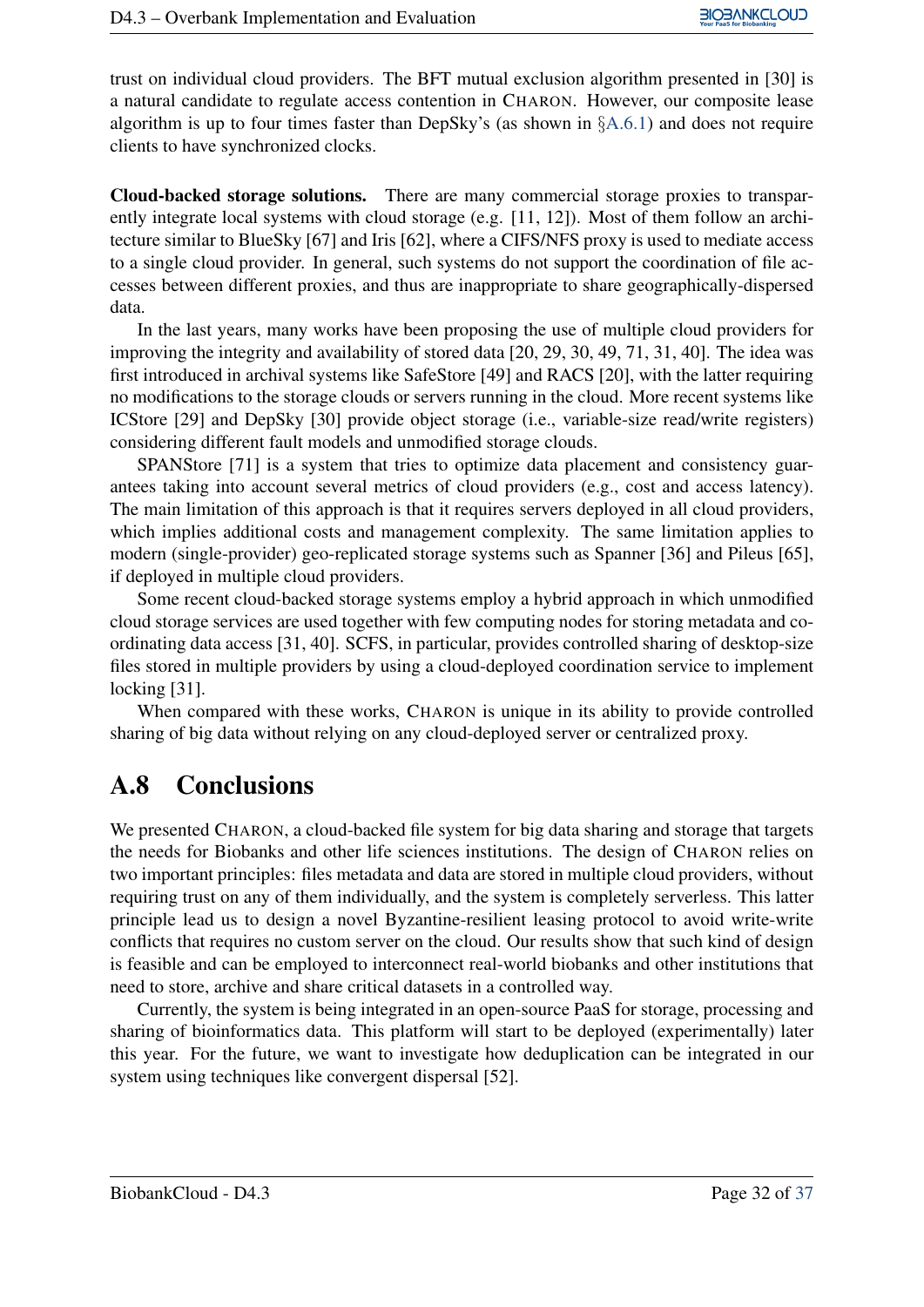# Bibliography

- [1] Amazon DynamoDB NoSQL cloud database service. [http://aws.amazon.com/](http://aws.amazon.com/dynamodb/) [dynamodb/](http://aws.amazon.com/dynamodb/).
- [2] Amazon S3. <http://aws.amazon.com/s3/>.
- [3] Amazon S3 pricing. <http://aws.amazon.com/s3/pricing/>.
- [4] BaseSpace. <https://basespace.illumina.com/>.
- [5] Filebench webpage. [http://sourceforge.net/apps/mediawiki/](http://sourceforge.net/apps/mediawiki/filebench/) [filebench/](http://sourceforge.net/apps/mediawiki/filebench/).
- [6] Google cloud datastore NoSQL database for cloud data storage. [https://cloud.](https://cloud.google.com/datastore/) [google.com/datastore/](https://cloud.google.com/datastore/).
- [7] Google storage. <https://developers.google.com/storage/>.
- [8] Google storage pricing. [https://developers.google.com/storage/docs/](https://developers.google.com/storage/docs/pricingandterms) [pricingandterms](https://developers.google.com/storage/docs/pricingandterms).
- [9] Message queuing service with simple API Rackspace cloud queues. [http://www.](http://www.rackspace.com/cloud/queues/) [rackspace.com/cloud/queues/](http://www.rackspace.com/cloud/queues/).
- [10] Microsoft Azure Queue. [http://azure.microsoft.com/en-us/](http://azure.microsoft.com/en-us/documentation/articles/storage-dotnet-how-to-use-queues/) [documentation/articles/storage-dotnet-how-to-use-queues/](http://azure.microsoft.com/en-us/documentation/articles/storage-dotnet-how-to-use-queues/).
- [11] Nasuni UniFS. <http://www.nasuni.com/>.
- [12] Panzura CloudFS. <http://panzura.com/>.
- [13] Rackspace cloud files. <http://www.rackspace.co.uk/cloud/files>.
- [14] Rackspace cloud files pricing. [http://www.rackspace.com/cloud/files/](http://www.rackspace.com/cloud/files/pricing/) [pricing/](http://www.rackspace.com/cloud/files/pricing/).
- [15] S3QL a full-featured file system for online data storage. [http://code.google.](http://code.google.com/p/s3ql/) [com/p/s3ql/](http://code.google.com/p/s3ql/).
- [16] S3QL 1.13.2 documentation: Known issues. [http://www.rath.org/](http://www.rath.org/s3ql-docs/issues.html) [s3ql-docs/issues.html](http://www.rath.org/s3ql-docs/issues.html).
- [17] The Galaxy Project Online bioinformatics analysis for everyone. [http://](http://galaxyproject.org/) [galaxyproject.org/](http://galaxyproject.org/).

BiobankCloud - D4.3 Page 33 of [37](#page-39-0)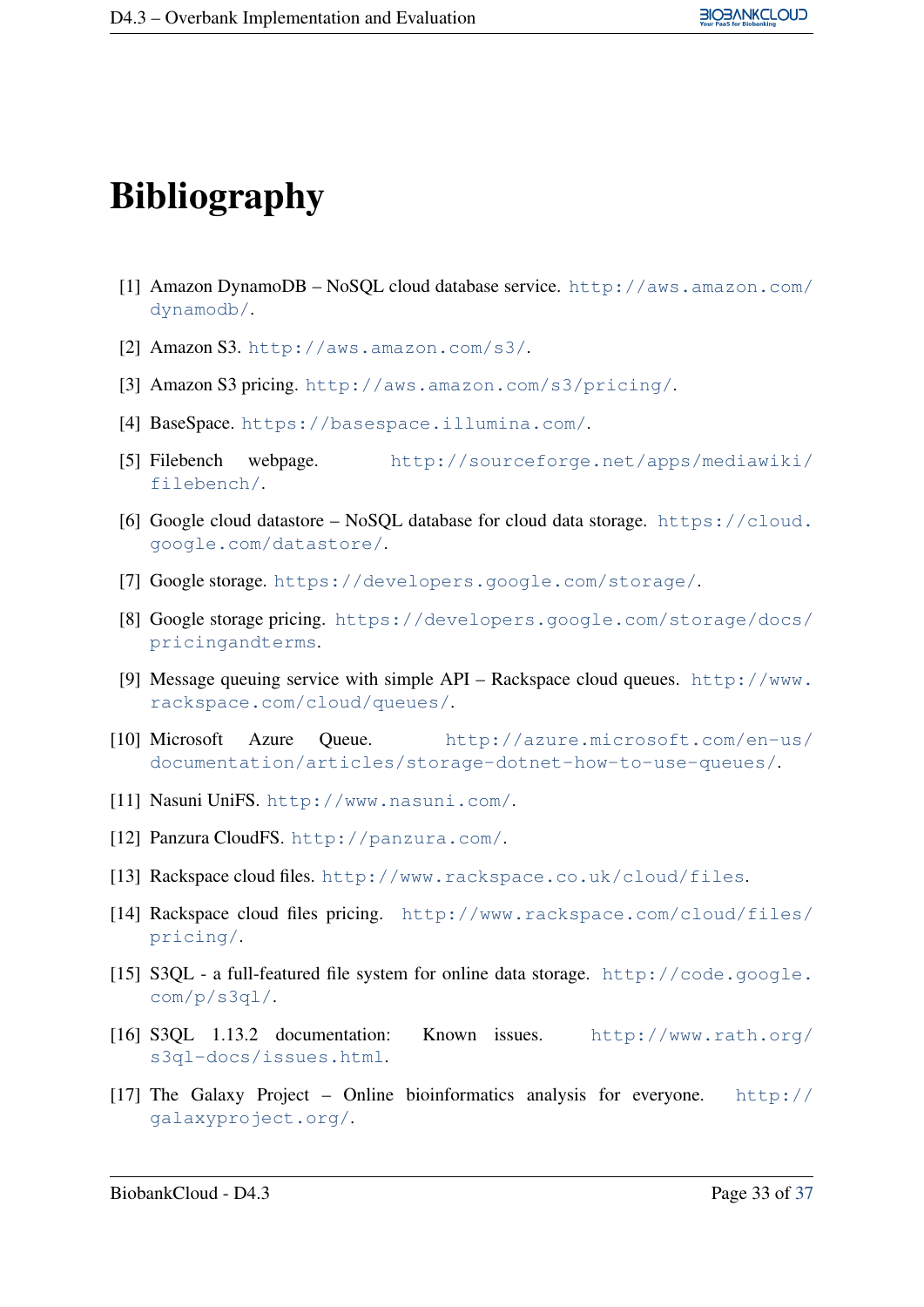- [18] Windows Azure pricing. [http://www.windowsazure.com/en-us/pricing/](http://www.windowsazure.com/en-us/pricing/details/) [details/](http://www.windowsazure.com/en-us/pricing/details/).
- [19] Ittai Abraham, Gregory Chockler, Idit Keidar, and Dahlia Malkhi. Byzantine disk paxos: optimal resilience with byzantine shared memory. *Distributed Computing*, 18(5):387–408, 2006.
- [20] Hussam Abu-Libdeh, Lonnie Princehouse, and Hakim Weatherspoon. RACS: A case for cloud storage diversity. *SoCC*, 2010.
- [21] A. Adya et al. Farsite: Federated, available, and reliable storage for an incompletely trusted environment. In *OSDI*, 2002.
- [22] Thomas E. Anderson, Michael D. Dahlin, Jeanna M. Neefe, David A. Patterson, Drew S. Roselli, and Randolph Y. Wang. Serverless network file systems. *ACM Trans. on Computer Systems*, 14(1):41–79, February 1996.
- [23] Anonymized. Byzantine-resilient composite leasing formalization and correctness proofs. <http://sites.google.com/site/charoncompanion/>, 2015.
- [24] Anonymized. FS-BioBench: A file system benchmark from bioinformatics workflows. <http://sites.google.com/site/charoncompanion/>, 2015.
- [25] Hagit Attiya and Jennifer Welch. *Distributed Computing: Fundamentals, Simulations and Advanced Topics*. Wiley Series on Parallel and Distributed Computing. Wiley-Interscience, 2nd edition, 2004.
- [26] T.K. Attwood, A. Gisel, N-E. Eriksson, and E. Bongcam-Rudloff. Concepts, historical milestones and the central place of bioinformatics in modern biology: A European perspective. In Dr. Mahmood A. Mahdavi, editor, *Bioinformatics - Trends and Methodologies*. 2011.
- [27] Monya Baker. Next-generation sequencing: adjusting to data overload. *Nature Methods*, 7(7), June 2010.
- [28] Luiz André Barroso, Jimmy Clidaras, and Urs Hölzle. *The datacenter as a computer: An introduction to the design of warehouse-scale machines, 2nd edition*. Synthesis lectures on computer architecture. Morgan & Claypool Publishers, 2013.
- [29] C. Basescu et al. Robust data sharing with key-value stores. In *DSN*, 2012.
- [30] Alysson Bessani, Miguel Correia, Bruno Quaresma, Fernando Andre, and Paulo Sousa. DepSky: Dependable and secure storage in cloud-of-clouds. *ACM Transactions on Storage*, 9(4), 2013.
- [31] Alysson Bessani, Ricardo Mendes, Tiago Oliveira, Nuno Neves, Miguel Correia, Marcelo Pasin, and Paulo Verissimo. SCFS: a shared cloud-backed file system. In *Proc. of the 2014 USENIX ATC*, 2014.
- [32] Paul R Burton, Anna L Hansell, Isabel Fortier, Teri A Manolio, Muin J Khoury, Julian Little, and Paul Elliott. Size matters: just how big is big? quantifying realistic sample size requirements for human genome epidemiology. *International Journal of Epidemiology*, 38(1):263–273, 2009.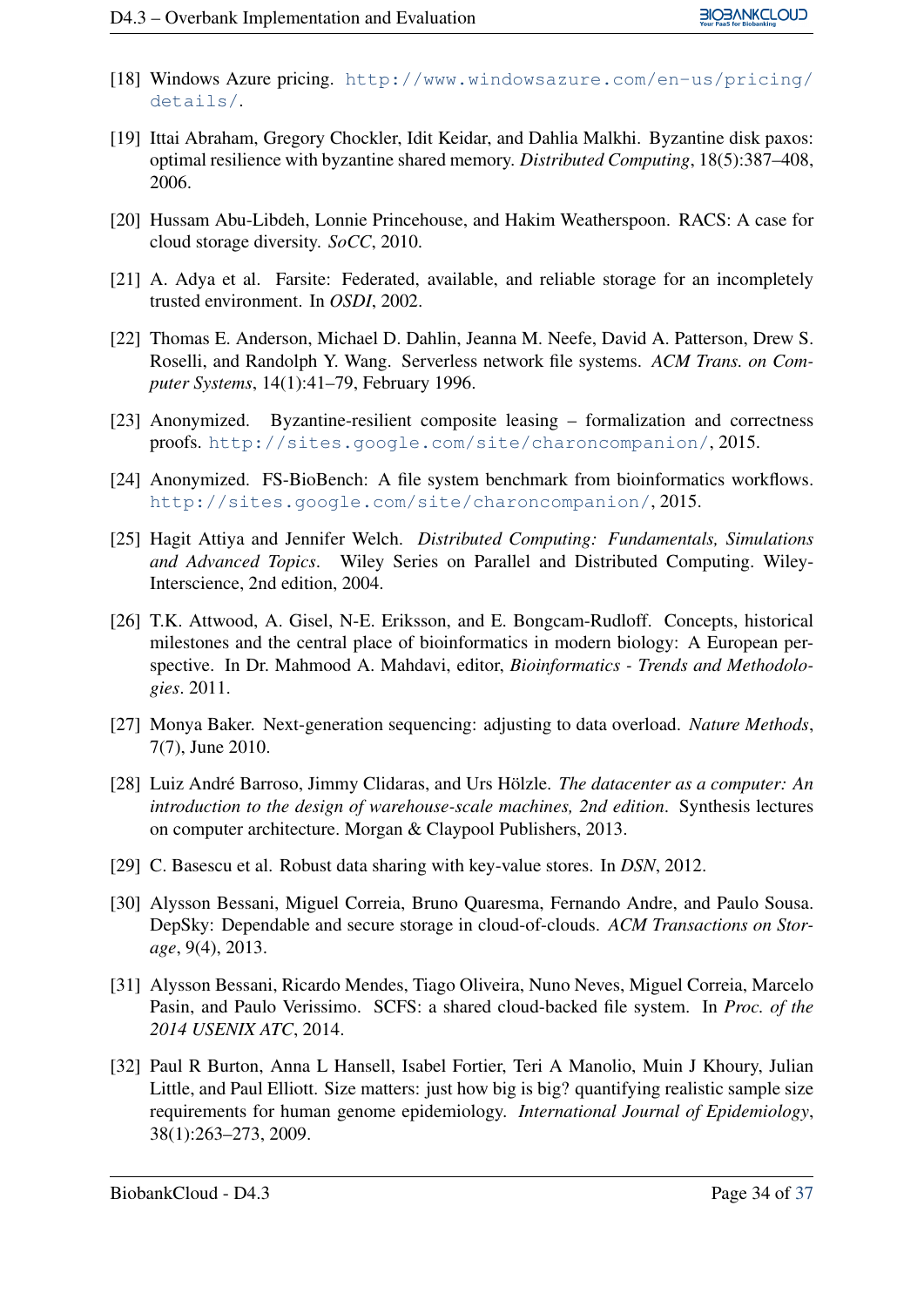- [33] B. Calder et al. Windows Azure storage: a highly available cloud storage service with strong consistency. In *SOSP*, 2011.
- [34] Gregory Chockler and Dahlia Malkhi. Light-weight leases for storage-centric coordination. *International Journal of Parallel Programming*, 34(2), April 2006.
- [35] Cloud Harmony. Service status. [https://cloudharmony.com/](https://cloudharmony.com/status-1year-of-storage-group-by-regions-and-provider) [status-1year-of-storage-group-by-regions-and-provider](https://cloudharmony.com/status-1year-of-storage-group-by-regions-and-provider).
- [36] James Corbet et. al. Spanner: Google's globally distributed database. *ACM Transactions on Computer Systems*, 31(3):8:1–8:22, August 2013.
- [37] Lin Dai, Xin Gao, Yan Guo, Jingfa Xiao, Zhang Zhang, et al. Bioinformatics clouds for big data manipulation. *Biology direct*, 7(1):43, 2012.
- [38] M. A. C. Dekker. Critical Cloud Computing: A CIIP perspective on cloud computing services (v1.0). Technical report, European Network and Information Security Agency (ENISA), December 2012.
- [39] EU Directive. 95/46/EC of the European Parliament and of the Council of 24 October 1995 on the protection of individuals with regard to the processing of personal data and on the free movement of such data. *Official Journal of the EC*, 23(6), 1995.
- [40] D. Dobre, P. Viotti, and M. Vukolic. Hybris: Robust hybrid cloud storage. *SoCC*, 2014.
- [41] George Gaskell, Martin W Bauer, et al. *Genomics and Society:" Legal, Ethical and Social Dimensions"*. Routledge, 2013.
- [42] G. Gibson et al. A cost-effective, high-bandwidth storage architecture. In *ASPLOS*, 1998.
- [43] C. Gray and D. Cheriton. Leases: An efficient fault-tolerant mechanism for distributed file cache consistency. In *Proc. of the 12th ACM Symposium on Operating Systems Principles – SOSP'89*, 1989.
- [44] David Haussler et al. A million cancer genome warehouse. Technical report, University of Berkley, Dept. of Electrical Engineering and Computer Science, 2012.
- [45] Maurice Herlihy. Wait-free synchronization. *ACM Trans. Programing Languages and Systems*, 13(1):124–149, 1991.
- [46] J. Howard et al. Scale and performance in a distributed file system. *ACM Trans. Computer Systems*, 6(1):51–81, 1988.
- [47] J. Kaye, H. Gottweis, F. Bignami, E. Rial-Sebbag, R. Lattanzi, and M. Macek Jr. Biobanks for Europe: A challenge for governance. Technical report, European Commission, Directorate-General for Research and Innovation, 2012.
- [48] J.J. Kistler and M. Satyanarayanan. Disconnected operation in the Coda file system. *ACM Trans. Computer Systems*, 10(1):3–25, 1992.
- [49] Ramakrishna Kotla, Lorenzo Alvisi, and Mike Dahlin. SafeStore: A durable and practical storage system. In *USENIX ATC*, 2007.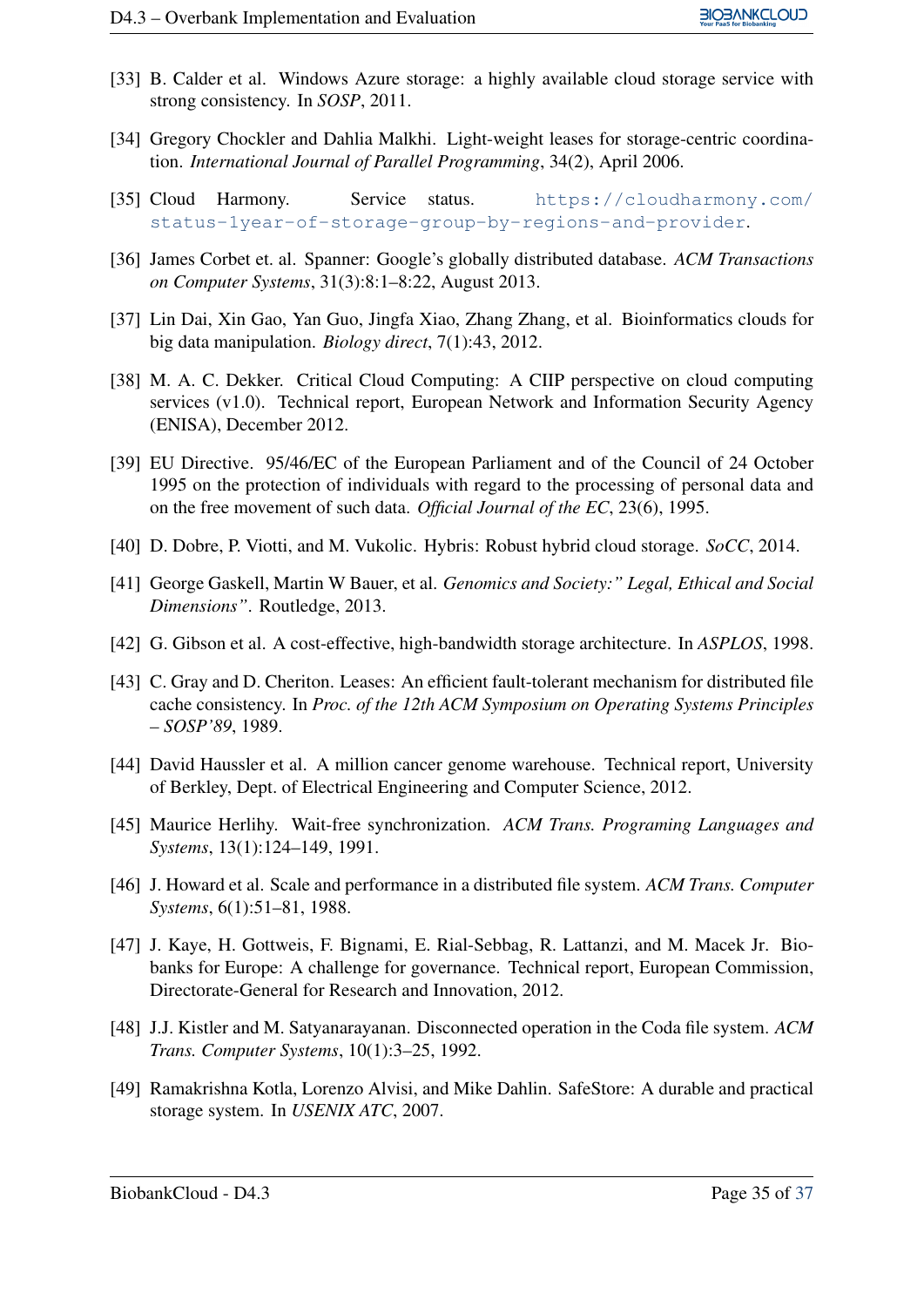- [50] Hugo Krawczyk. Secret sharing made short. In *Proc. of the 13th Int. Cryptology Conference – CRYPTO'93*, pages 136–146, August 1993.
- [51] J. Kubiatowicz et al. OceanStore: An architecture for global-scale persistent storage. In *ASPLOS*, 2000.
- [52] Mingqiang Li, Chuan Qin, Patrick P. C. Lee, and Jin Li. Convergent Dispersal: Toward Storage-Efficient Security in a Cloud-of-Clouds. In *Proc. of the 6th USENIX Workshop on Hot Topics in Storage and File Systems (HotStorage 14)*, June 2014.
- [53] Rafael Los, Dave Shacklenford, and Bryan Sullivan. The notorious nine: Cloud Computing Top Threats in 2013. Technical report, Cloud Security Alliance (CSA), February 2013.
- [54] D. Malkhi and M.K. Reiter. Secure and scalable replication in Phalanx. In *Proc. Seventeenth IEEE Symposium on Reliable Distributed Systems – SRDS'98*, Oct 1998.
- [55] Dahlia Malkhi and Michael Reiter. Byzantine quorum systems. *Distributed Computing*, 11(4):203–213, 1998.
- [56] Elaine R Mardis. The impact of next-generation sequencing technology on genetics. *Trends in genetics*, 24(3):133–141, 2008.
- [57] Benedikt Martens, Marc Walterbusch, and Frank Teuteberg. Costing of cloud computing services: A total cost of ownership approach. In *System Science (HICSS), 2012 45th Hawaii International Conference on*, pages 1563–1572. IEEE, 2012.
- [58] Ali José Mashtizadeh, Andrea Bittau, Yifeng Frank Huang, and David Mazières. Replication, history, and grafting in the Ori file system. In *Proc. of the 24th ACM Symposium on Operating Systems Principles*, 2013.
- [59] Loreana Norlin, Martin N Fransson, Mikael Eriksson, Roxana Merino-Martinez, Maria Anderberg, Sanela Kurtovic, and Jan-Eric Litton. A minimum data set for sharing biobank samples, information, and data: MIABIS. *Biopreservation and biobanking*, 10(4):343– 348, 2012.
- [60] Heli Salminen-Mankonen, Jan-Eric Litton, Erik Bongcam-Rudloff, Kurt Zatloukal, and Eero Vuorio. BBMRI–the Pan-European research infrastructure for biobanking and biomolecular resources: managing resources for the future of biomedical research. *EMBnet. news*, 15(2):pp–3, 2009.
- [61] Michael C Schatz, Ben Langmead, and Steven L Salzberg. Cloud computing and the DNA data race. *Nature biotechnology*, 28(7):691, 2010.
- [62] Emil Stefanov, Marten van Dijk, Ari Juels, and Alina Oprea. Iris: a scalable cloud file system with efficient integrity checks. In *ACSAC*, 2012.
- [63] Lincoln D Stein et al. The case for cloud computing in genome informatics. *Genome Biol*, 11(5):207, 2010.
- [64] J. Stribling et al. Flexible, wide-area storage for distributed system with WheelFS. In *NSDI*, 2009.